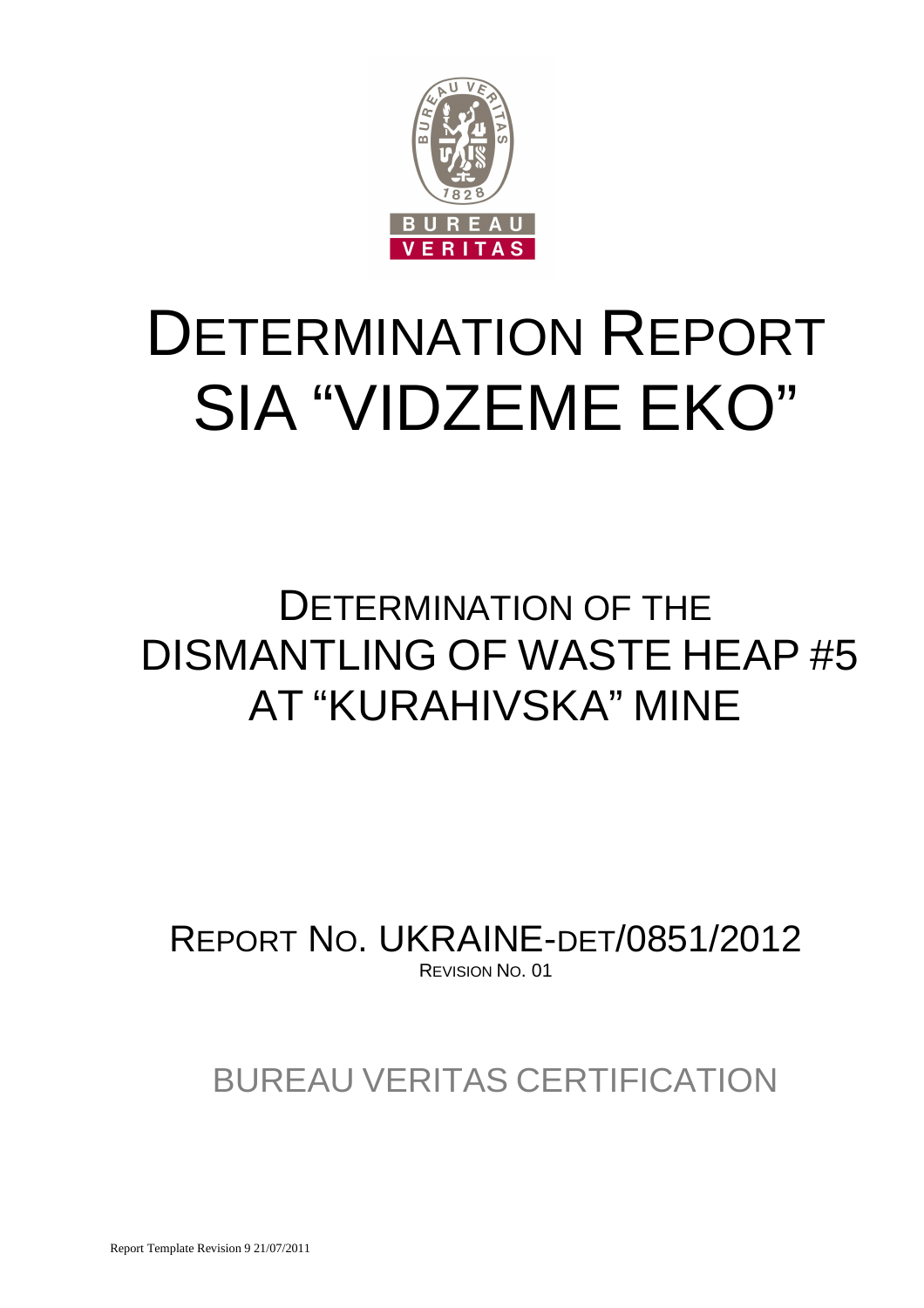#### DETERMINATION REPORT: DISMANTLING OF WASTE HEAP #5 AT "KURAHIVSKA" MINE



| Date of first issue:<br>01/12/2012                                                                                                                                                                                                                                                                                                                                                                                                                                                                                                                                                                                                              | Organizational unit:               | <b>Bureau Veritas Certification</b>                                                                     |  |
|-------------------------------------------------------------------------------------------------------------------------------------------------------------------------------------------------------------------------------------------------------------------------------------------------------------------------------------------------------------------------------------------------------------------------------------------------------------------------------------------------------------------------------------------------------------------------------------------------------------------------------------------------|------------------------------------|---------------------------------------------------------------------------------------------------------|--|
| Client:                                                                                                                                                                                                                                                                                                                                                                                                                                                                                                                                                                                                                                         | <b>Holding SAS</b><br>Client ref.: |                                                                                                         |  |
| SIA "Vidzeme Eko"                                                                                                                                                                                                                                                                                                                                                                                                                                                                                                                                                                                                                               |                                    | Victor Tkachenko                                                                                        |  |
| Summary:<br>Bureau Veritas Certification has made the determination of the "Dismantling of waste heap #5 at "Kurahivska"<br>mine" project of SIA "Vidzeme Eko" located in Kurakhivka village, Maryinskiy District, Donetsk Region, Ukraine<br>on the basis of UNFCCC criteria for the JI, as well as criteria given to provide for consistent project operations,<br>monitoring and reporting. UNFCCC criteria refer to Article 6 of the Kyoto Protocol, the JI rules and modalities<br>and the subsequent decisions by the JI Supervisory Committee, as well as the host country criteria.                                                     |                                    |                                                                                                         |  |
| The determination scope is defined as an independent and objective review of the project design document,<br>the project's baseline study, monitoring plan and other relevant documents, and consisted of the following<br>three phases: i) desk review of the project design and the baseline and monitoring plan; ii) follow-up interviews<br>with project stakeholders; iii) resolution of outstanding issues and the issuance of the final determination report<br>and opinion. The overall determination, from Contract Review to Determination Report & Opinion, was<br>conducted using Bureau Veritas Certification internal procedures. |                                    |                                                                                                         |  |
| The first output of the determination process is a list of Clarification and Corrective Action Requests (CL and<br>CAR), presented in Appendix A. Taking into account this output, the project proponent revised its project<br>design document.                                                                                                                                                                                                                                                                                                                                                                                                |                                    |                                                                                                         |  |
| In summary, it is Bureau Veritas Certification's opinion that the project correctly applies Guidance on criteria for<br>baseline setting and monitoring and meets the relevant UNFCCC requirements for the JI and the relevant host<br>country criteria.                                                                                                                                                                                                                                                                                                                                                                                        |                                    |                                                                                                         |  |
|                                                                                                                                                                                                                                                                                                                                                                                                                                                                                                                                                                                                                                                 |                                    |                                                                                                         |  |
| Report No.:<br>UKRAINE-det/0851/2012<br>JI                                                                                                                                                                                                                                                                                                                                                                                                                                                                                                                                                                                                      | Subject Group:                     | Indexing terms                                                                                          |  |
| Project title:<br>Dismantling of waste heap #5 at "Kurahivska" mine                                                                                                                                                                                                                                                                                                                                                                                                                                                                                                                                                                             |                                    |                                                                                                         |  |
| Work carried out by:<br>Svitlana Gariyenchyk - Team Leader, Lead<br>Verifier<br>Vyacheslav Yeriomin - Team Member, Verifier                                                                                                                                                                                                                                                                                                                                                                                                                                                                                                                     | C. Cloley                          | $\boxtimes$<br>No distribution without permission from the<br>Client or responsible organizational unit |  |
| Work reviewed by:                                                                                                                                                                                                                                                                                                                                                                                                                                                                                                                                                                                                                               |                                    |                                                                                                         |  |
| Ivan Sokolov - Internal Technical Reviewer<br>Vasyl Kobzar - Technical Specialist                                                                                                                                                                                                                                                                                                                                                                                                                                                                                                                                                               |                                    | ertifieimited distribution                                                                              |  |
| Work approved by:                                                                                                                                                                                                                                                                                                                                                                                                                                                                                                                                                                                                                               |                                    | <b>SAS</b>                                                                                              |  |
| Ivan Sokolov - Operational Manager                                                                                                                                                                                                                                                                                                                                                                                                                                                                                                                                                                                                              |                                    | Unrestricted distribution                                                                               |  |
| Date of this revision:<br>Rev. No.:<br>07/12/2012<br>01                                                                                                                                                                                                                                                                                                                                                                                                                                                                                                                                                                                         | Number of pages:<br>53             |                                                                                                         |  |

1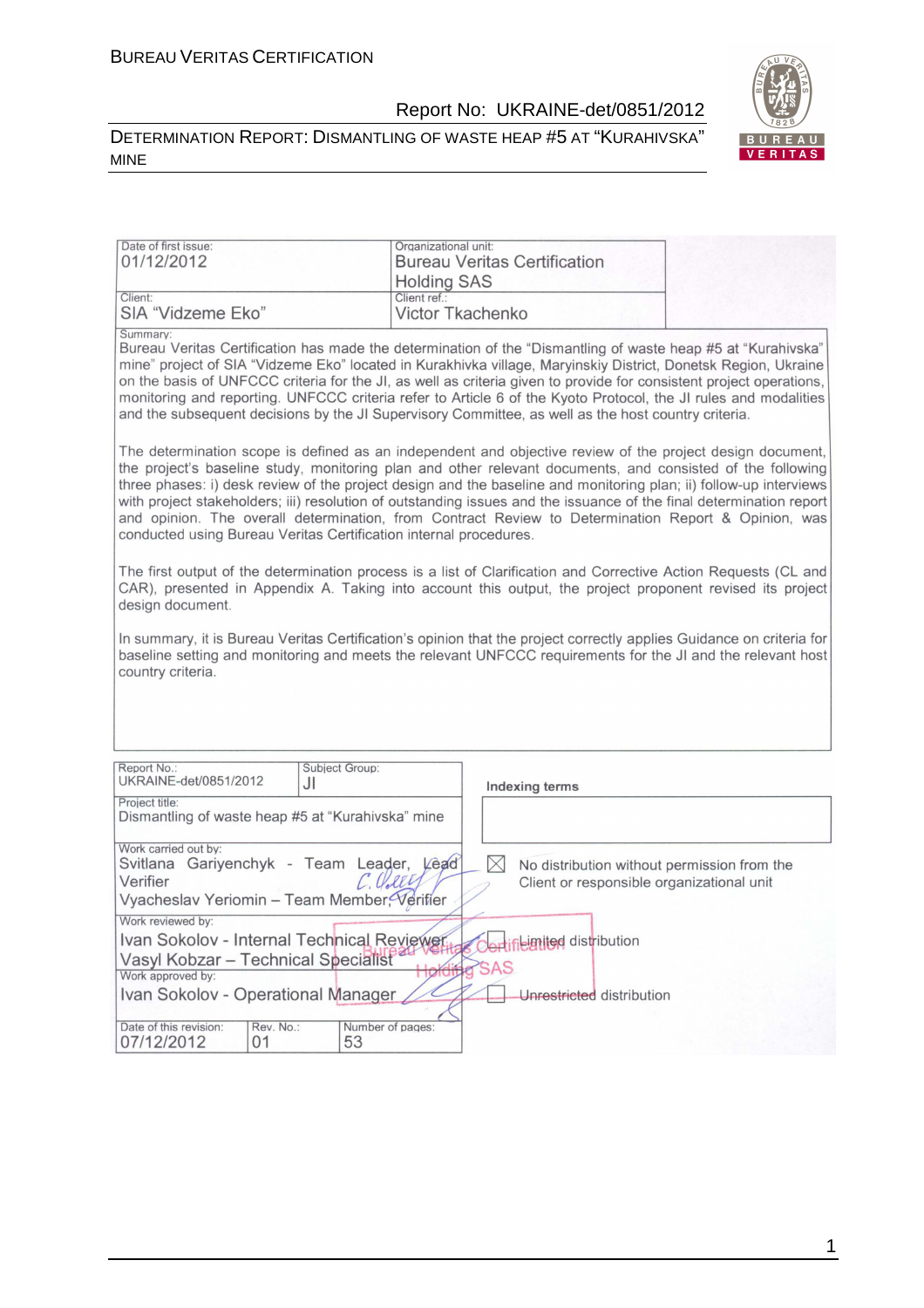DETERMINATION REPORT: DISMANTLING OF WASTE HEAP #5 AT "KURAHIVSKA" MINE

#### **Table of Contents Page 2014**

| $\mathbf{1}$   |                                                                                     |                |
|----------------|-------------------------------------------------------------------------------------|----------------|
| 1.1            | Objective                                                                           | 3              |
| 1.2            | Scope                                                                               | 3              |
| 1.3            | Determination team                                                                  | 3              |
| $\overline{2}$ |                                                                                     |                |
| 2.1            | <b>Review of Documents</b>                                                          | $\overline{4}$ |
| 2.2            | Follow-up Interviews                                                                | 5              |
| 2.3            | Resolution of Clarification and Corrective Action Requests                          | 5              |
| 3              |                                                                                     |                |
| $\overline{4}$ |                                                                                     |                |
| 4.1            | Project approvals by Parties involved (19-20)                                       | $\overline{7}$ |
| 4.2            | Authorization of project participants by Parties involved (21)                      | 8              |
| 4.3            | Baseline setting (22-26)                                                            | 8              |
| 4.4            | Additionality (27-31)                                                               | 12             |
| 4.5            | Project boundary (32-33)                                                            | 13             |
| 4.6            | Crediting period (34)                                                               | 13             |
| 4.7            | Monitoring plan (35-39)                                                             | 14             |
| 4.8            | Leakage (40-41)                                                                     | 19             |
| 4.9            | Estimation of emission reductions or enhancements of net removals<br>$(42-47)$      | 20             |
| 4.10           | Environmental impacts (48)                                                          | 22             |
| 4.11           | Stakeholder consultation (49)                                                       | 22             |
| 4.12           | Determination regarding small scale projects (50-57)                                | 22             |
| 4.13           | Determination regarding land use, land-use change and forestry                      |                |
|                | (LULUCF) projects (58-64)                                                           | 22             |
| 4.14           | Determination regarding programmes of activities (65-73)                            | 22             |
| 5              | SUMMARY AND REPORT OF HOW DUE ACCOUNT WAS<br>TAKEN OF COMMENTS RECEIVED PURSUANT TO |                |
|                |                                                                                     |                |
| 6              |                                                                                     |                |
| $\overline{7}$ |                                                                                     |                |
|                |                                                                                     |                |

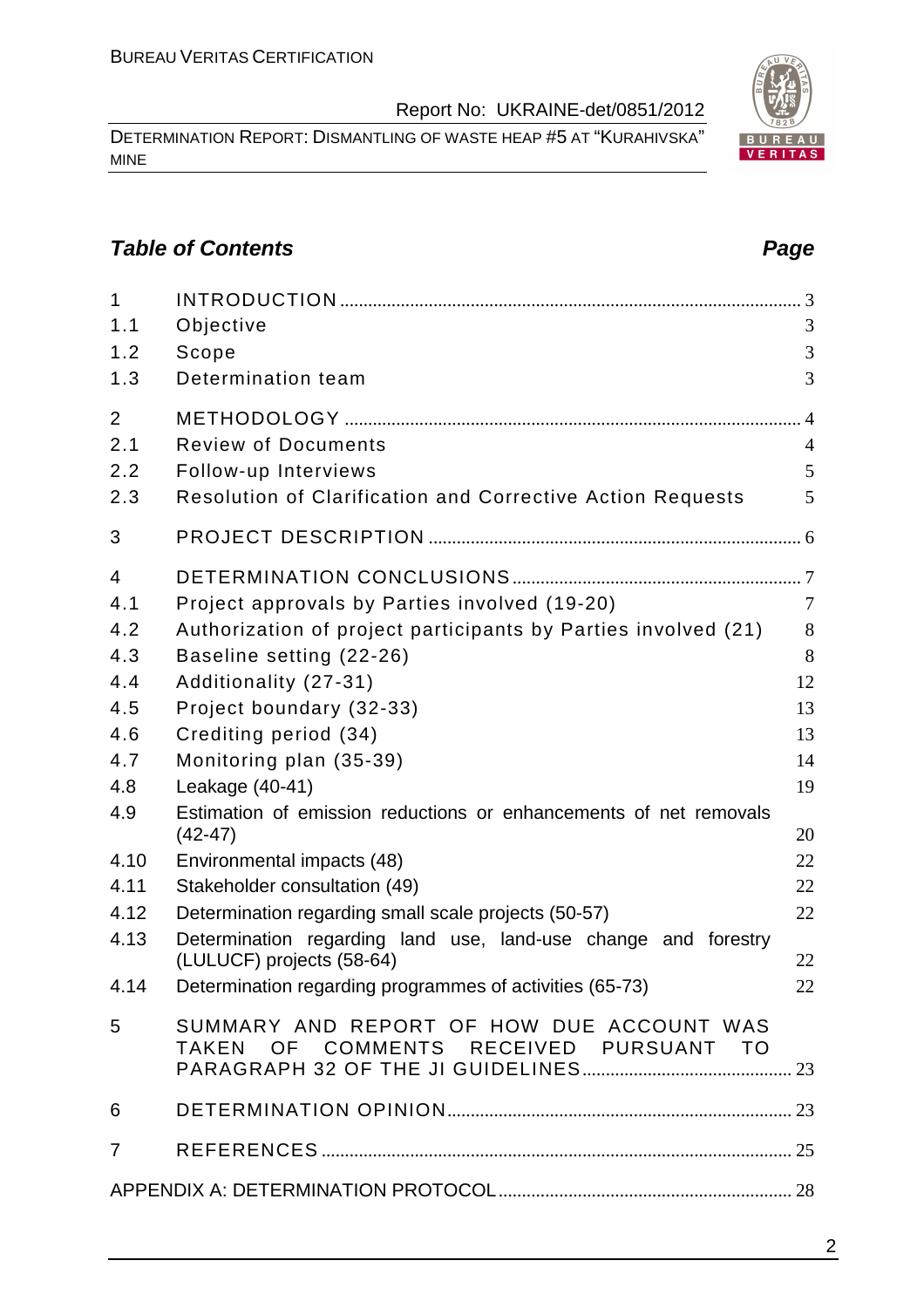DETERMINATION REPORT: DISMANTLING OF WASTE HEAP #5 AT "KURAHIVSKA" MINE



#### **1 INTRODUCTION**

SIA "Vidzeme Eko" has commissioned Bureau Veritas Certification to determine its JI project "Dismantling of waste heap #5 at "Kurahivska" mine" (hereafter called "the project") at Kurakhivka village, Maryinskiy District, Donetsk Region, Ukraine.

This report summarizes the findings of the determination of the project, performed on the basis of UNFCCC criteria, as well as criteria given to provide for consistent project operations, monitoring and reporting.

#### **1.1 Objective**

The determination serves as project design verification and is a requirement of all projects. The determination is an independent third party assessment of the project design. In particular, the project's baseline, the monitoring plan (MP), and the project's compliance with relevant UNFCCC and host country criteria are determined in order to confirm that the project design, as documented, is sound and reasonable, and meets the stated requirements and identified criteria. Determination is a requirement for all JI projects and is seen as necessary to provide assurance to stakeholders of the quality of the project and its intended generation of emission reduction units (ERUs).

UNFCCC criteria refer to Article 6 of the Kyoto Protocol, the JI rules and modalities and the subsequent decisions by the JI Supervisory Committee, as well as the host country criteria.

#### **1.2 Scope**

The determination scope is defined as an independent and objective review of the project design document, the project's baseline study and monitoring plan and other relevant documents. The information in these documents is reviewed against Kyoto Protocol requirements, UNFCCC rules and associated interpretations.

The determination is not meant to provide any consulting towards the Client. However, stated requests for clarifications and/or corrective actions may provide input for improvement of the project design.

#### **1.3 Determination team**

The determination team consists of the following personnel:

Svitlana Gariyenchyk

Bureau Veritas Certification Team Leader, Climate Change Verifier

Vyacheslav Yeriomin

Bureau Veritas Certification Climate Change Verifier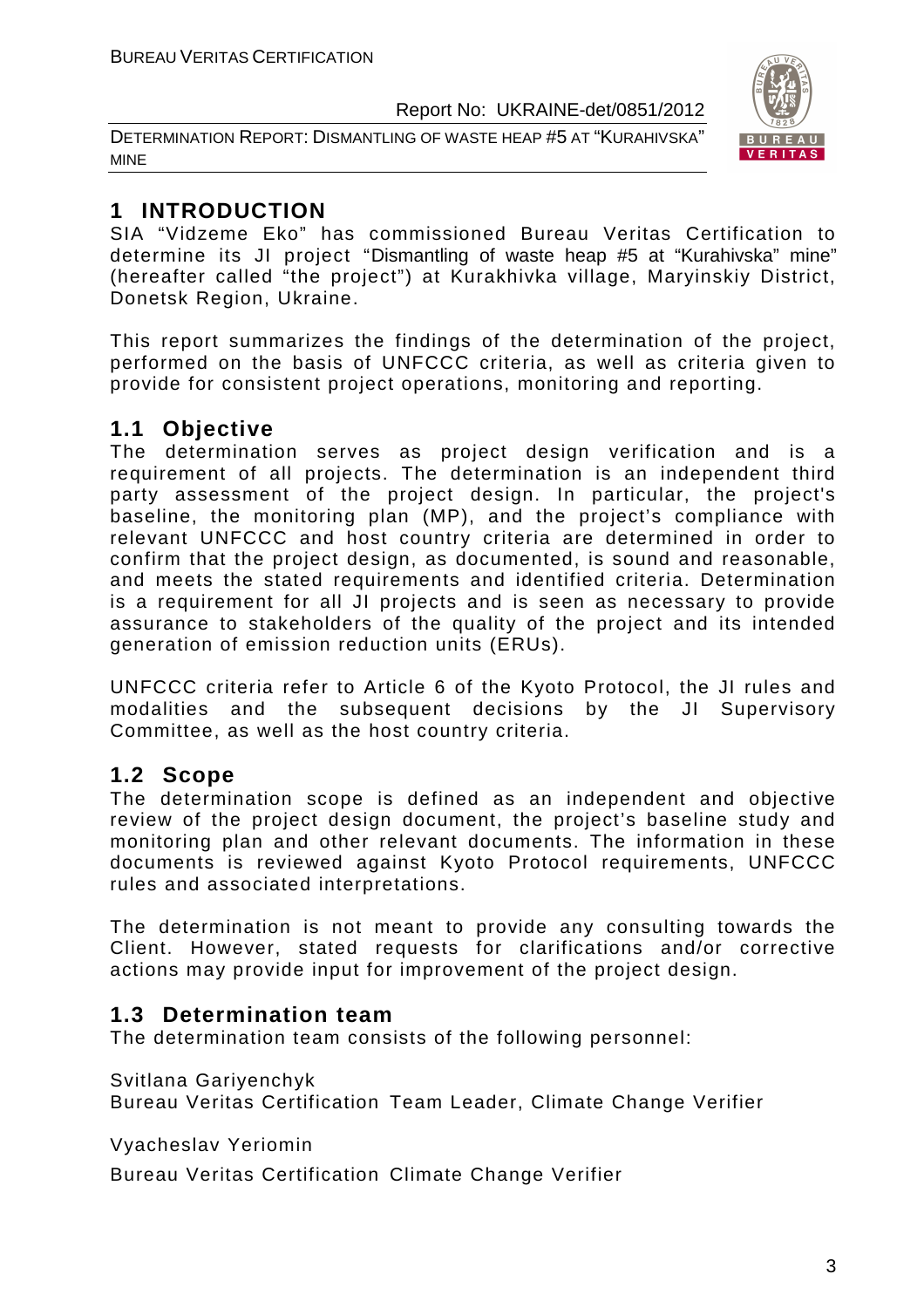DETERMINATION REPORT: DISMANTLING OF WASTE HEAP #5 AT "KURAHIVSKA" MINE



This determination report was reviewed by:

Ivan Sokolov Bureau Veritas Certification, Internal reviewer

Vasyl Kobzar

Bureau Veritas Certification, Technical Specialist

#### **2 METHODOLOGY**

The overall determination, from Contract Review to Determination Report & Opinion, was conducted using Bureau Veritas Certification internal procedures.

In order to ensure transparency, a determination protocol was customized for the project, according to the version 01 of the Joint Implementation Determination and Verification Manual, issued by the Joint Implementation Supervisory Committee at its 19 meeting on 04/12/2009. The protocol shows, in a transparent manner, criteria (requirements), means of determination and the results from determining the identified criteria. The determination protocol serves the following purposes:

- It organizes, details and clarifies the requirements a JI project is expected to meet;
- It ensures a transparent determination process where the determiner will document how a particular requirement has been determined and the result of the determination.

The completed determination protocol is enclosed in Appendix A to this report.

#### **2.1 Review of Documents**

The Project Design Document (PDD) submitted by SIA "Vidzeme Eko" and additional background documents related to the project design and baseline, i.e. country Law, Guidelines for users of the joint implementation project design document form, Approved CDM methodology and/or Guidance on criteria for baseline setting and monitoring, Kyoto Protocol, Clarifications on Determination Requirements to be Checked by an Accredited Independent Entity were reviewed.

To address Bureau Veritas Certification corrective action and clarification requests, SIA "Vidzeme Eko" revised the PDD and resubmitted it on 30/11/2012.

The determination findings presented in this report relate to the project as described in the PDD version(s) 2.0.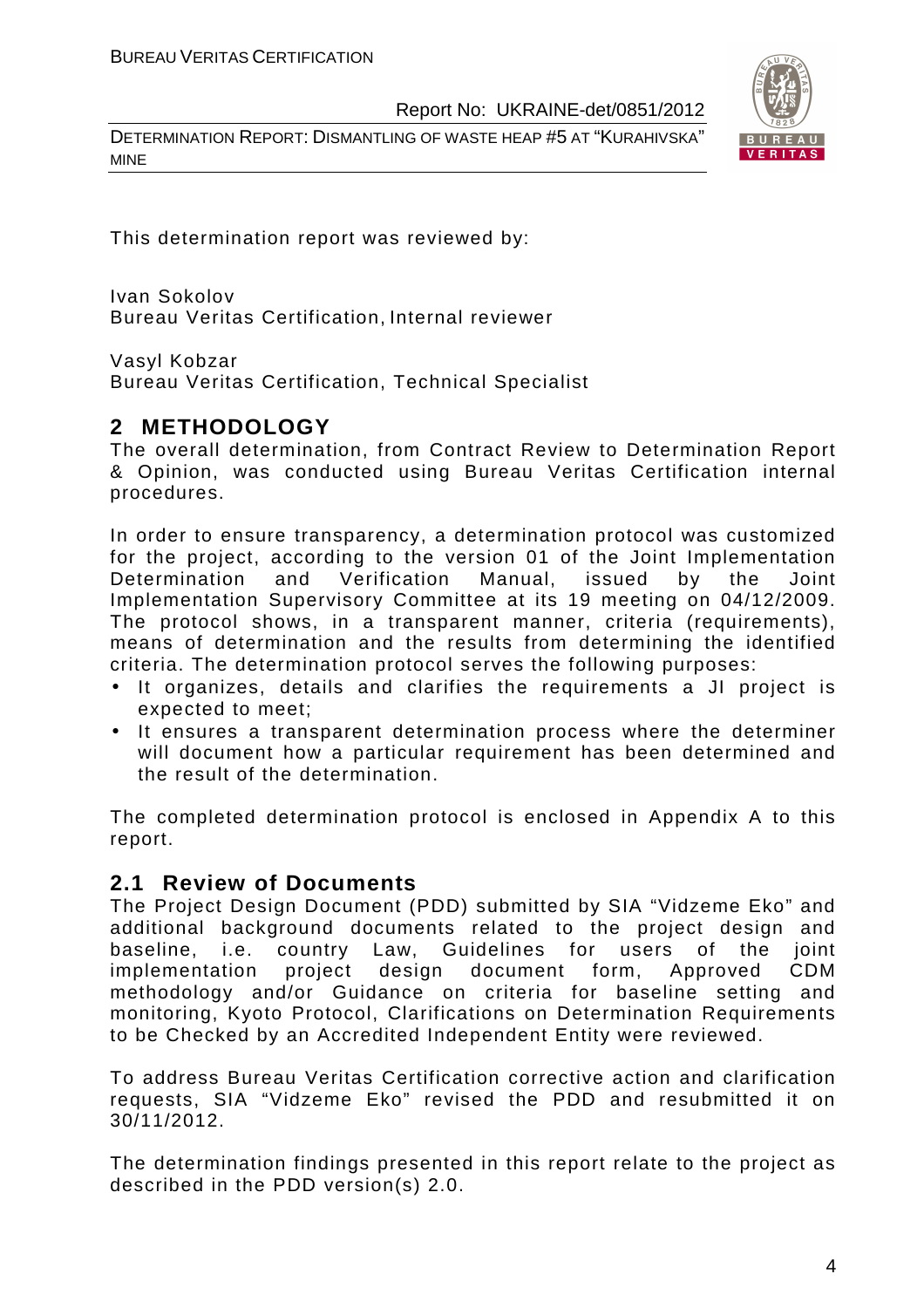DETERMINATION REPORT: DISMANTLING OF WASTE HEAP #5 AT "KURAHIVSKA" MINE



#### **2.2 Follow-up Interviews**

On 01/12/2012 Bureau Veritas Certification performed on-site interviews with project stakeholders to confirm selected information and to resolve issues identified in the document review. Representatives of PJSC "Krasnoperekopsky glass factory" and SIA "Vidzeme Eko" were interviewed (see References). The main topics of the interviews are summarized in Table 1.

| <b>Interview topics</b><br>Table 1 |  |
|------------------------------------|--|
|------------------------------------|--|

| <b>Interviewed</b><br>organization | <b>Interview topics</b>                                                |
|------------------------------------|------------------------------------------------------------------------|
| <b>PJSC</b>                        | <b>Project History</b>                                                 |
| "Krasnoperekopsky                  | <b>Project Approach</b>                                                |
| glass factory"                     | Project boundary                                                       |
|                                    | <b>Implementation Schedule</b>                                         |
|                                    | Organization structure                                                 |
|                                    | $\triangleright$ Authorities and responsibilities                      |
|                                    | Training of personnel                                                  |
|                                    | Quality management procedures and technologies                         |
|                                    | $\triangleright$ Records on rehabilitation/implementation of equipment |
|                                    | $\triangleright$ Metering equipment control                            |
|                                    | Metering record keeping system, database                               |
|                                    | $\triangleright$ Technical documentation                               |
|                                    | Monitoring plan and procedures                                         |
|                                    | <b>Permits and licenses</b>                                            |
| <b>CONSULTANT</b>                  | Baseline methodology                                                   |
| SIA "Vidzeme Eko"                  | Monitoring plan<br>➤                                                   |
|                                    | <b>Additionality proofs</b><br>➤                                       |
|                                    | Calculation of emission reductions                                     |

#### **2.3 Resolution of Clarification and Corrective Action Requests**

The objective of this phase of the determination is to raise the requests for corrective actions and clarification and any other outstanding issues that needed to be clarified for Bureau Veritas Certification positive conclusion on the project design.

If the determination team, in assessing the PDD and supporting documents, identifies issues that need to be corrected, clarified or improved with regard to JI project requirements, it will raise these issues and inform the project participants of these issues in the form of:

(a) Corrective action request (CAR), requesting the project participants to correct a mistake in the published PDD that is not in accordance with the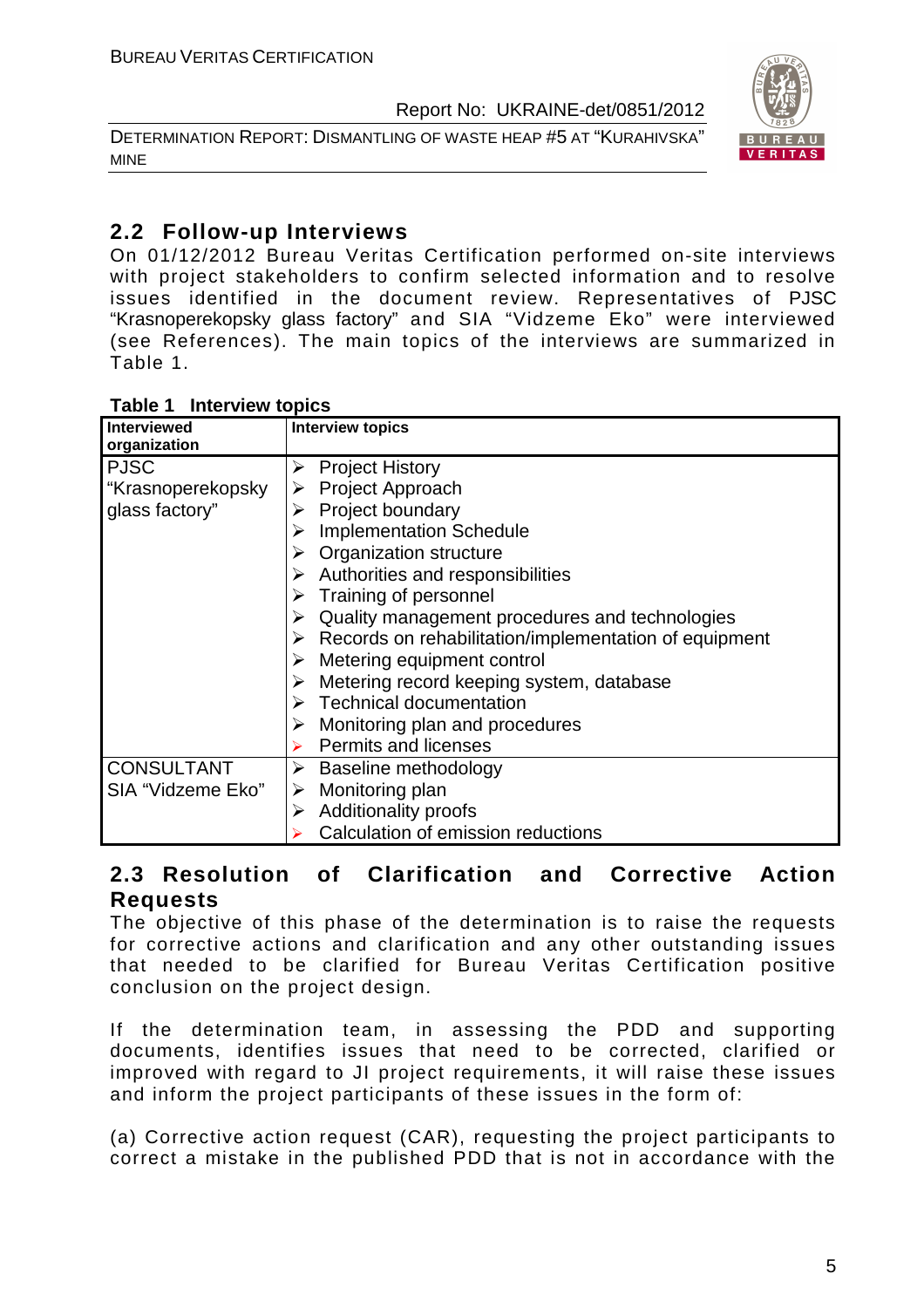DETERMINATION REPORT: DISMANTLING OF WASTE HEAP #5 AT "KURAHIVSKA" MINE



(technical) process used for the project or relevant JI project requirement or that shows any other logical flaw;

(b) Clarification request (CL), requesting the project participants to provide additional information for the determination team to assess compliance with the JI project requirement in question;

(c) Forward action request (FAR), informing the project participants of an issue, relating to project implementation but not project design, that needs to be reviewed during the first verification of the project.

The determination team will make an objective assessment as to whether the actions taken by the project participants, if any, satisfactorily resolve the issues raised, if any, and should conclude its findings of the determination.

To guarantee the transparency of the verification process, the concerns raised are documented in more detail in the determination protocol in Appendix A.

#### **3 PROJECT DESCRIPTION**

Proposed project consists in full dismantling of waste heap #5 of "Kurahovska" mine with sorting and enrichment of obtained coal containing rock mass.

Boundaries of proposed project cover one dismantled waste heap and enrichment plant #105. "Krasnoperekopsk glass factory" Ltd is owner of waste heap and processes coal containing rock mass at enrichment plant #105, on sub-contract relations basis.

Technologies employed in the project activity are described below

Bulldozers rise to the top of the dump on its tail section. Dismantling of dump with bulldozers is carried by horizontal layers, after lowering the height of dump to 25-30 m, allowed dismantling by slope (15 °) layers. A combined method for the dump dismantling is used, when after decline by bulldozers to lower layer height, in which entrance road can be constructed, further dismantling is carried out by excavators with direct loading rock into vehicles (dump trucks).

On the second stage, the rock mass is delivered to the enrichment plant #105 for further enrichment. The rock mass is supplied to the inertial screening sifter for the pre-classification by class of 100 mm. After the pre-classification, the coal mass delivered to the preparatory screening to sifter GIL-52a by dry or wet mode. Beneficiation of large class 13 mm is made on heavy media separator STK 32-55010, and beneficiation of small class 3-13 mm - at hydrocyclone GTSM-63011. Next, washing of the suspension of beneficiation products and dehydrating products by dressing screens and centrifuge take place, regeneration suspension at electromagnetic separator. Thus the water in this process is used in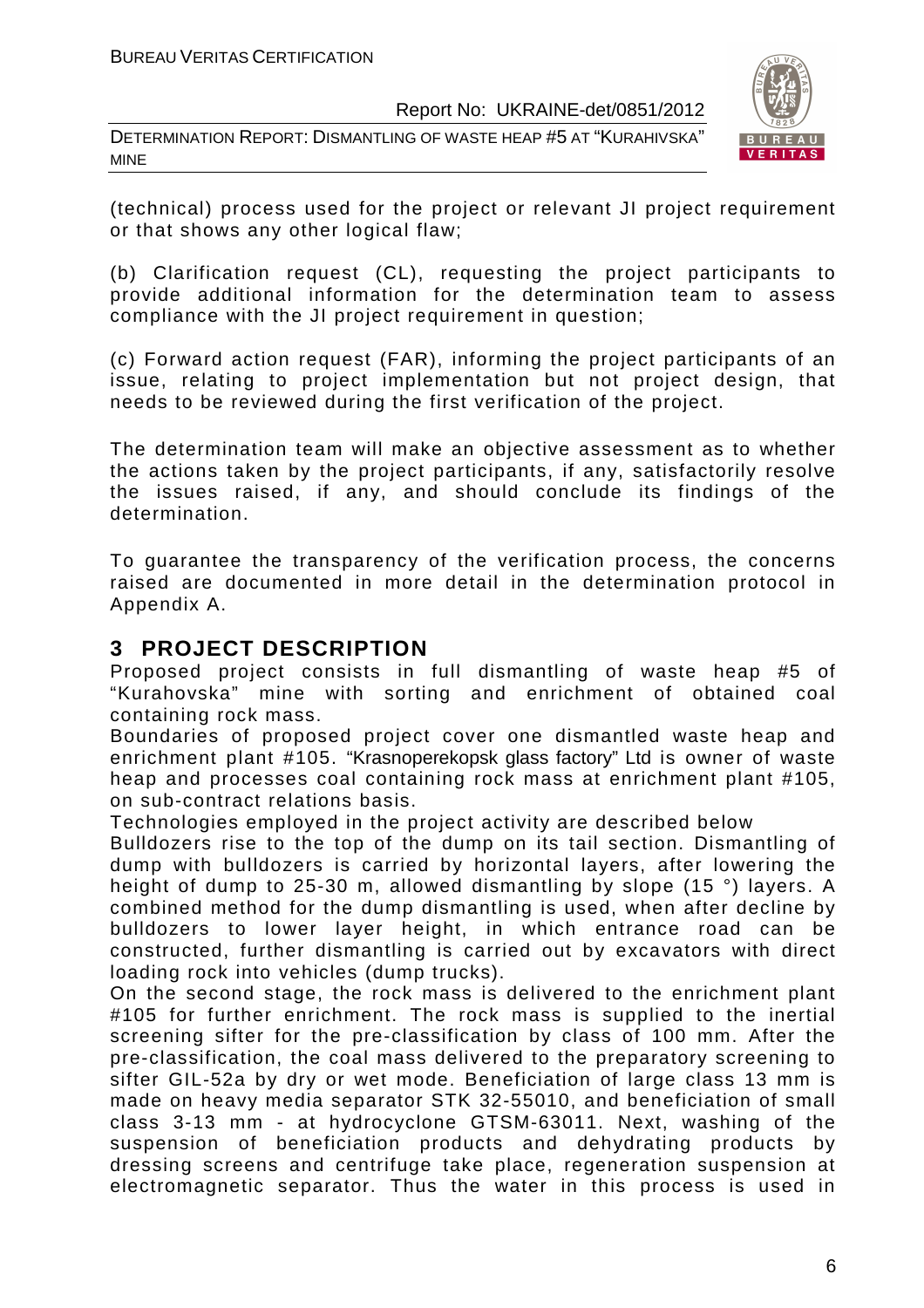DETERMINATION REPORT: DISMANTLING OF WASTE HEAP #5 AT "KURAHIVSKA" MINE



closed loop. Beneficiation products (coal concentrate) are transported by conveyor belt into bins for further shipment to the consumer. Waste is transported to the flat dump

The proposed project is aimed at reducing anthropogenic emissions. Emission reductions created by:

- Elimination of greenhouse gases sources associated with waste heaps burning, by extracting coal from the rock dumps;

- Reduction of uncontrolled methane emissions due to replacement of coal that would have been extracted through mining;

- Reduction of electricity consumption at waste heap dismantling in comparison to electricity consumption at coal mine.

Identified problem areas for project descriptions, project participants' responses and conclusions of Bureau Veritas Certification are described in Annex A (refer to CAR01-CAR04)

#### **4 DETERMINATION CONCLUSIONS**

In the following sections, the conclusions of the determination are stated.

The findings from the desk review of the original project design documents and the findings from interviews during the follow up visit are described in the Determination Protocol in Appendix A.

The Clarification and Corrective Action Requests are stated, where applicable, in the following sections and are further documented in the Determination Protocol in Appendix A. The determination of the Project resulted in 15 Corrective Action Requests and 0 Clarification Requests.

The number between brackets at the end of each section corresponds to the DVM paragraph

#### **4.1 Project approvals by Parties involved (19-20)**

The project has already received Letter of Endorsement #2904/23/7 dated 04/10/2012 issued by State Environmental Investment Agency.

The Bureau Veritas Certification obtained Letter of Endorsement from SIA "Vidzeme-Eko" and doesn't doubt in its authenticity.

As for this time no written project approvals of the project from the Parties Involved are available (see CAR05 pending till the Host Party LoA received). After receiving Determination Report from the Accredited Independent Entity (AIE) project documentation will be submitted to the Ukrainian Designated Focal Point (DFP) which is State Environment Investment Agency for receiving the Letter of Approval.

The written approvals from the other Party will be obtained later on.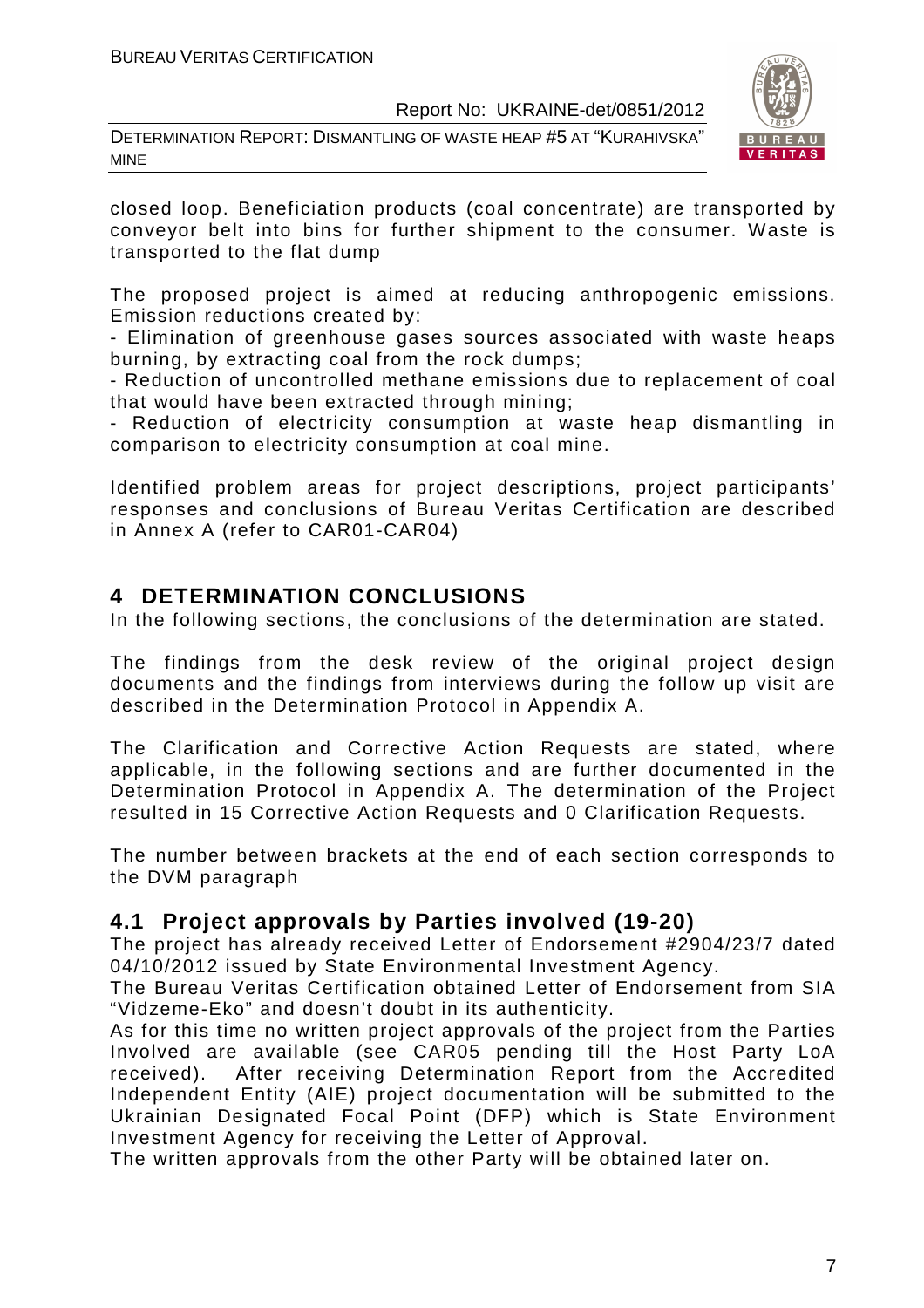DETERMINATION REPORT: DISMANTLING OF WASTE HEAP #5 AT "KURAHIVSKA" MINE



Identified problem areas for written project approvals, project participants' responses and conclusions of Bureau Veritas Certification are described in Annex A (refer to CAR05).

#### **4.2 Authorization of project participants by Parties involved (21)**

In accordance with paragraph 21 of the DVM the assessment of this area focuses on whether each of the legal entities listed as project participants in the PDD is authorized by a Party involved, which is also listed in the PDD.

Authorisation of the project participants by Parties involved is expected through a written project approval, see CAR05 that is pending

#### **4.3 Baseline setting (22-26)**

The PDD explicitly indicates that using a methodology for baseline setting and monitoring developed in accordance with appendix B of the JI guidelines (hereinafter referred to as JI specific approach) was the selected approach for identifying the baseline.

The PDD provides a detailed theoretical description in a complete and transparent manner, as well as justification, that the baseline is established:

(a) By listing and describing the following plausible future scenarios on the basis of conservative assumptions and selecting the most plausible one:

#### Scenario 1. Continuation of existing situation

This scenario does not anticipate any activities and therefore does not face any barriers.

#### Scenario 2. Direct energy production from the heat energy of burning waste heap

#### Technological barrier:

This scenario is based on the highly experimental technology, which has not been implemented even in a pilot project. It is also not suitable for all waste heaps as the project owner will have to balance the energy resource availability (i.e. waste heap location) and the location of the energy user. On-site generation of electricity addresses this problem but requires additional interconnection engineering. In general this technology has yet to prove its viability. In addition it does not allow the control and management of the emitted gases. This technology can be applied only in the presence of dumps with developed combustion centre. Even if the probability of burning rock dump is very high, it is currently impossible to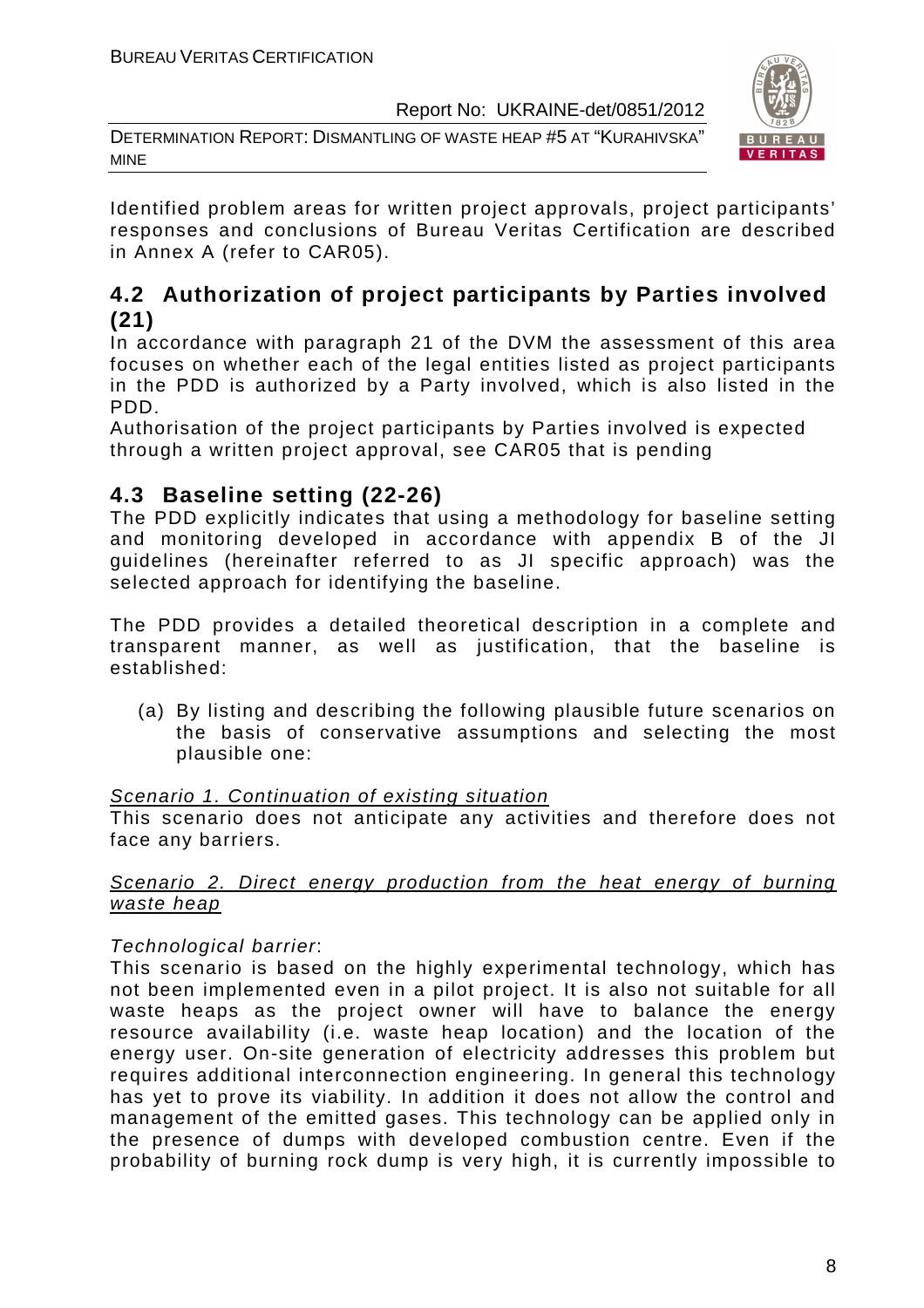DETERMINATION REPORT: DISMANTLING OF WASTE HEAP #5 AT "KURAHIVSKA" MINE



predict the time of its outbreak and therefore predict the start of the use of thermal energy released during its combustion.

#### Investment barrier:

Investment into unproven technology carries a high risk. In case of Ukraine, which carries a high country risk, investment into such unproven energy projects are less likely to attract investors than some other opportunities in the energy sector with higher returns. The pioneering character of the project may appeal to development programmes and governmental incentives but cost of the produced energy is likely to be much higher than alternatives.

#### Scenario 3. Production of construction materials from waste heap matter Technological barrier:

This scenario is based on known technology, however, this technology is not currently available in Ukraine and there is no evidence that such projects will be implemented in the near future. It is also not suitable for all types of waste heaps as the content of waste heap has to be predictable in order for project owner to be able to produce quality materials. High contents of sulphur and moisture can reduce the suitability of the waste heap for processing. A large scale deep exploration of the waste heap has to be performed before the project can start.

Scenario 4. Coal extraction from waste heaps without JI incentives Investment barrier: This scenario is financially unattractive and faces barriers. Detailed description of proposed scenario barriers is provided in the section B.2 of the PDD version 2.0.

#### Scenario 5. Systematic monitoring of waste heaps condition and regular fire prevention and extinguishing measures

Investment barrier: This scenario does not represent any revenues but anticipates additional costs for waste heaps owners. Monitoring of the waste heap status is not done systematically and in general actions are left to the discretion of the individual owners. Waste heaps are mostly owned by mines or regional coal mining associations. Coal mines in Ukraine suffer from limited investment resulting often in safety problems due to complicated mining conditions and financial constraints, with miners' salaries often being delayed by few months. Waste heaps in this situation are considered as additional burdens and mines often do not even perform minimum required maintenance. Exact data are not always available. From a commercial view point the fines that are usually levied by the authorities are considerably lower than costs of all the measures outlined by this scenario.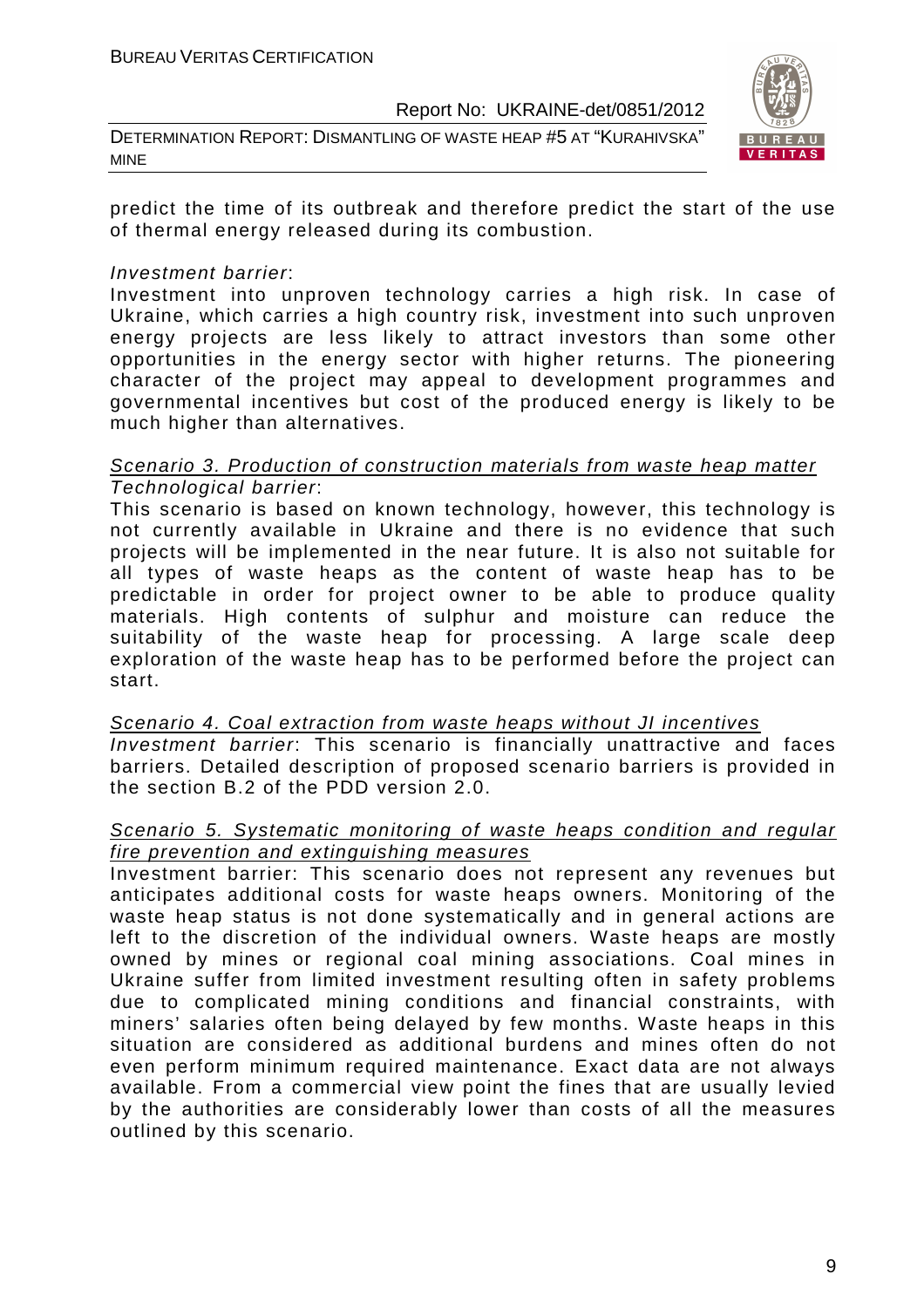DETERMINATION REPORT: DISMANTLING OF WASTE HEAP #5 AT "KURAHIVSKA" MINE



- (b) Taking into account relevant national and/or sectoral policies and circumstances, such as sectoral reform initiatives, local fuel availability, power sector expansion plans, and the economic situation in the project sector. In this context, the following key factors that affect a baseline are taken into account:
- (c) Taking into account relevant national and/or sectoral policies and circumstances, such as sectoral reform initiatives, local fuel availability, power sector expansion plans, and the economic situation in the project sector. In this context, the following key factors that affect a baseline are taken into account:
	- A comprehensive analysis and an in-depth description of the reform policies and legislation concerning the development and reforming of the Ukrainian coal industry. At this time effective united complex state program for prevention of waste heaps burning and reclamation with extraction of coal is absent. Fines paid by pollution costs much less than money spent on measures to prevent ignition or burning For this time 83 % of Donetsk Region waste heaps burned or burning.
	- Describing economic situation. Inner coal market in Ukraine is significantly controlled by Ukrainian government, which is owner of number of mines and significantly influencing on coal costs. Level of coal content in waste heap is difficultly predicted, and "Krasnoperekopsky glass factory" Ltd is a small company which cannot supply coal in big quantities in long range time.
	- As far as availability of capital there is a summary of key indicators of business practices in Ukraine as well as a comparison country risk premiums for Ukraine, and Russia are provided by the PP's vividly demonstrating that Ukraine has been always considered a high-risk country for investments and doing business, which extremely limits the opportunities of the project as for its access to financial resources at the international level.
	- It is stated by the project participants that modern technologies and best practices existing in the developed countries are unavailable due to their high cost and necessity of the knowledgeable personnel able to introduce and operate the equipment.
	- As far as the fuel prices and its availability, the PDD states that electricity and diesel fuel are widely used in Ukrainian industry. Prices for diesel fuel that is mostly imported from the Russian Federation are regulated by Ukrainian Government. Electric energy in Ukraine is produced at the thermal and nuclear power stations mainly by use of fossil fuel. Wholesale Electricity Market of Ukraine is managed by the state enterprise "Energorynok"; the level of prices for electric energy ranges greatly for different types of consumers.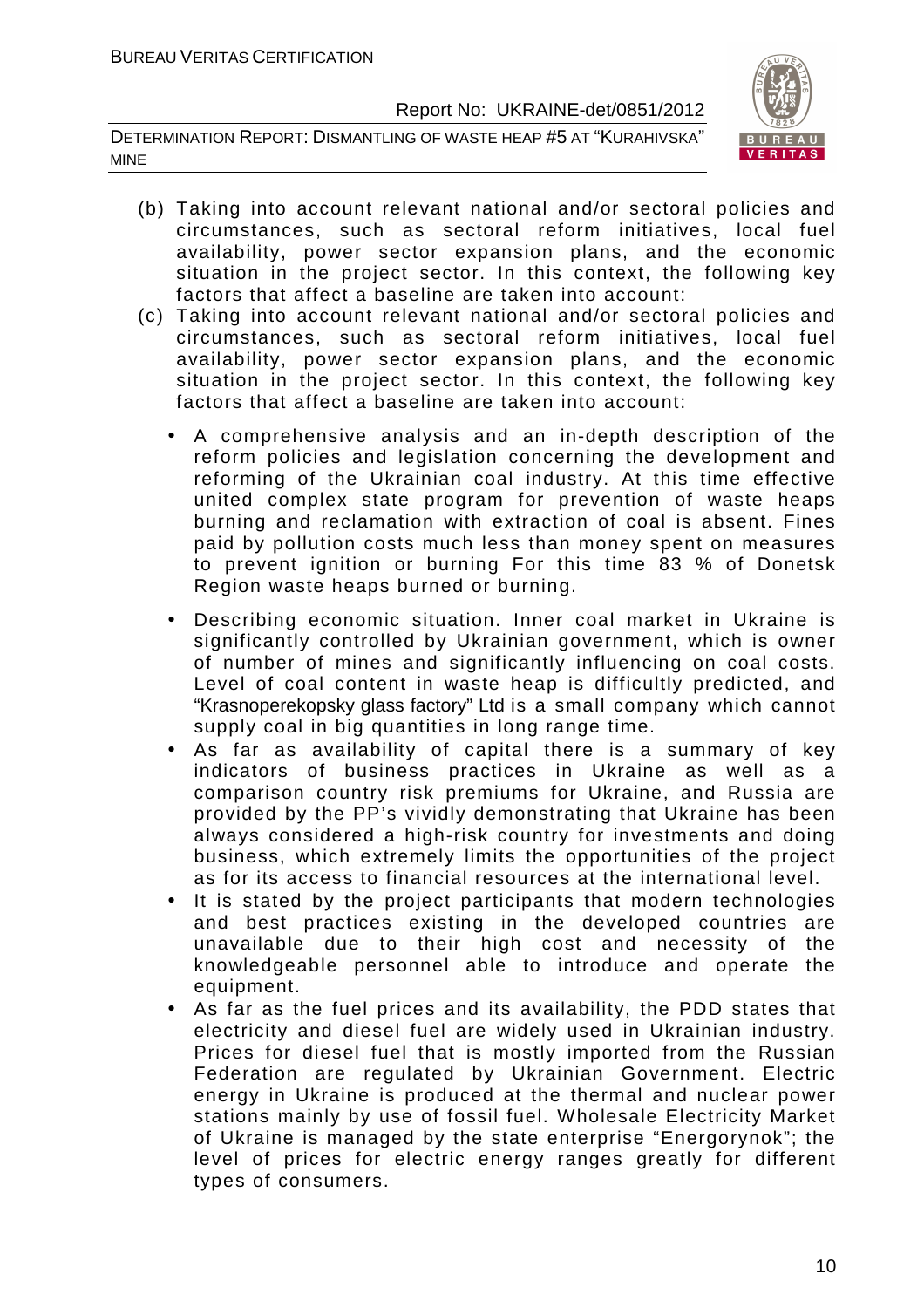DETERMINATION REPORT: DISMANTLING OF WASTE HEAP #5 AT "KURAHIVSKA" MINE



 (c) In such a way that emission reduction units (ERUs) cannot be earned for decreases in activity levels outside the project activity or due to force majeure. According to the proposed approach emission reductions will be earned only when project activity will generate coal concentrate, so no emission reductions can be earned due to any changes outside the project activity.

(d) Taking into account uncertainties and using conservative assumptions such as the following:

- Lower range of parameters is used for calculation of baseline emissions and higher range of parameters is used for calculation of project activity emissions;
- Default values were used to the extent possible in order to reduce uncertainty and provide conservative data for emission calculations.
- The emissions of nitrous oxide have not taken into consideration for conservatism

For more details, please, refer to Section B.1. of the PDD.

Emissions in the baseline scenario are calculated as follows:

 $BE_v = BE_{WHB,v}$ , (1)

Where:

 $BE<sub>WHB,V</sub>$  - baseline emissions due to burning of the waste heap in the year y (tCO2 equivalent ),

Baseline emissions due to burning dumps in year y calculated by the formula:

 $BE_{WHB,y} = FC_{BE,Coal,y}/1000 \cdot \rho$  whb  $\cdot$  NCV  $_{Coal} \cdot$  OXID  $_{Coal} \cdot K_{Coal}^c \cdot 44/12$  (2) where:

 $FC_{BE, coal,v}$  - amount of coal that has been mined in the baseline scenario and combusted for energy use, equivalent to the amount of coal extracted from the waste heap because of the project activity in the year y, t;

 $\rho$  <sub>WHB</sub> - probability of waste heap burning, d/l;

 $NCV_{Coal}$  - net Calorific Value of coal, TJ/kt;

OXID  $_{Coal}$  - carbon Oxidation factor of coal, d/l:

 $K_{\text{Coal}}^c$  - carbon content of coal, tC/TJ;

1/1000 - conversion factor from tons in kilotonnes, d / l

44/12 - stoichiometric relationship between the molecular weight of carbon dioxide and carbon.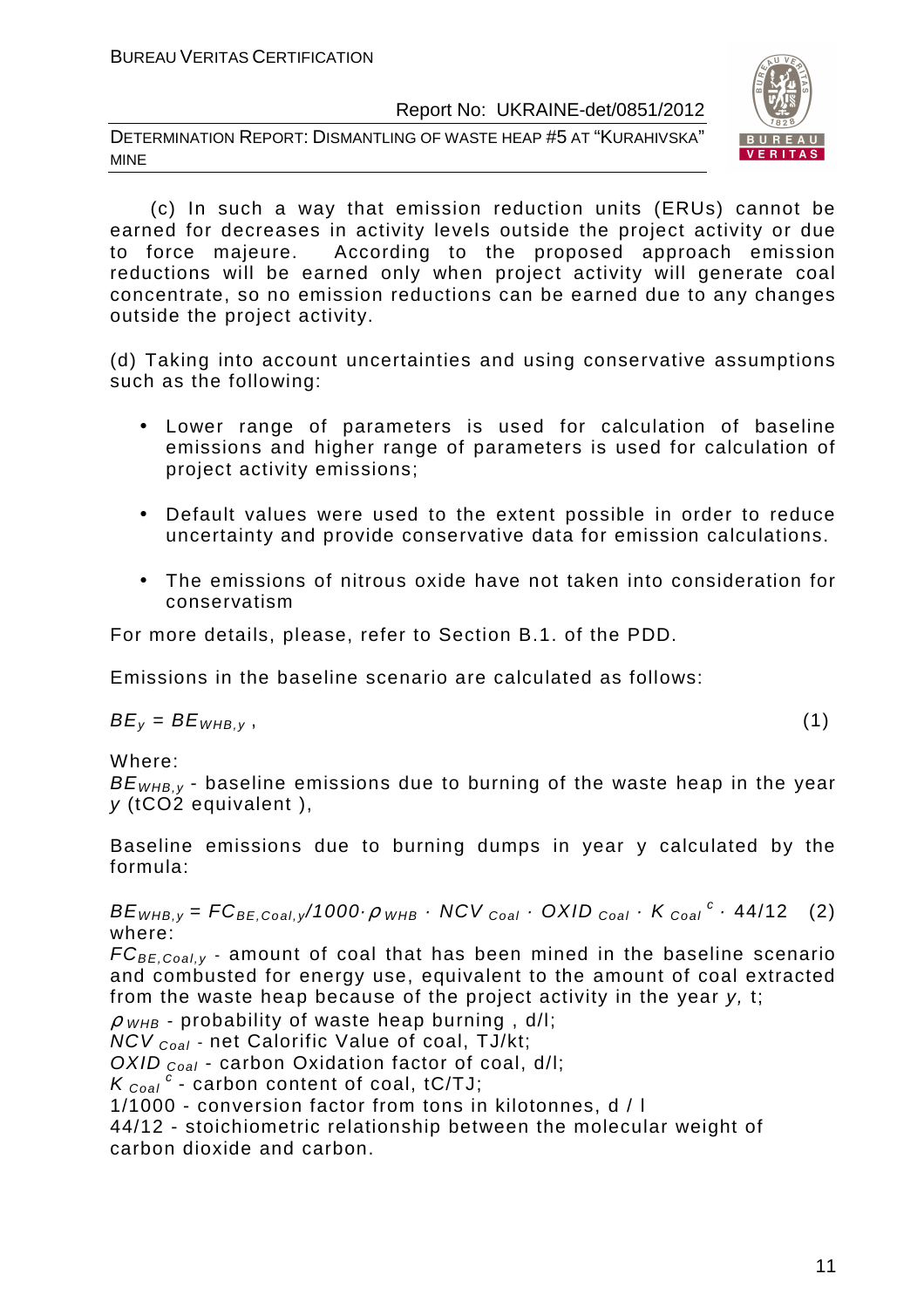DETERMINATION REPORT: DISMANTLING OF WASTE HEAP #5 AT "KURAHIVSKA" MINE



The amount of coal produced in mines in the baseline scenario is calculated by the formula:

Identified problem areas for baseline for baseline setting, project participants' responses and conclusions of Bureau Veritas Certification are described in Annex A (refer to CAR06-CAR08)

#### **4.4 Additionality (27-31)**

The project "Dismantling of Waste Heap #54 at Former "Dzerzhynskogo" project ITL UA1000447 is selected as the comparable JI project. Accredited independent entity has already positively determined that it would result in a reduction of anthropogenic emissions by sources or an enhancement of net anthropogenic removals by sinks that is additional to any that would otherwise occur. This determination has already been deemed final by the JISC. Appropriate documentation such as PDD and Determination Report regarding this project is available traceably and transparently on the UNFCCC JI Website.

#### http://ji.unfccc.int/JIITLProject/DB/C4QXRZ17KUWJDAGT6G9GJXKCBRLAOZ/details

Additionality of the project was demonstrated adequately by demonstrating that the indicated project is implemented under comparable circumstances:

a) Both projects propose **same GHG mitigation measure:** The proposed GHG mitigation measure under both projects is coal extraction from the mine's waste heaps. This will prevent greenhouse gas emissions into the atmosphere during combustion of the heaps and will contribute an additional amount of coal, without the need for mining. Criteria is satisfied

b) Both projects are implemented within the **same country and the same time**: The proposed project and identified comparable project are both located in Ukraine, project crediting periods are divided less than 1 year. Criteria is satisfied

c) **Scale.** The difference between the proposed project and the other project(s) is less than 50 per cent in terms of the projects output (i.e. power output, capacity increase, etc.) or service provided.

The projects envisage production of the same product (coal concentrate). Both projects use similar technological equipment (vibrating sieves GIL-52, heavy media separators STK and hydrocyclones GTsM). Capacity of both projects are limited by coal contains in the waste heap and waste heaps size and is different about 10% for both comparing projects with work in two-shift regime. Criteria is satisfied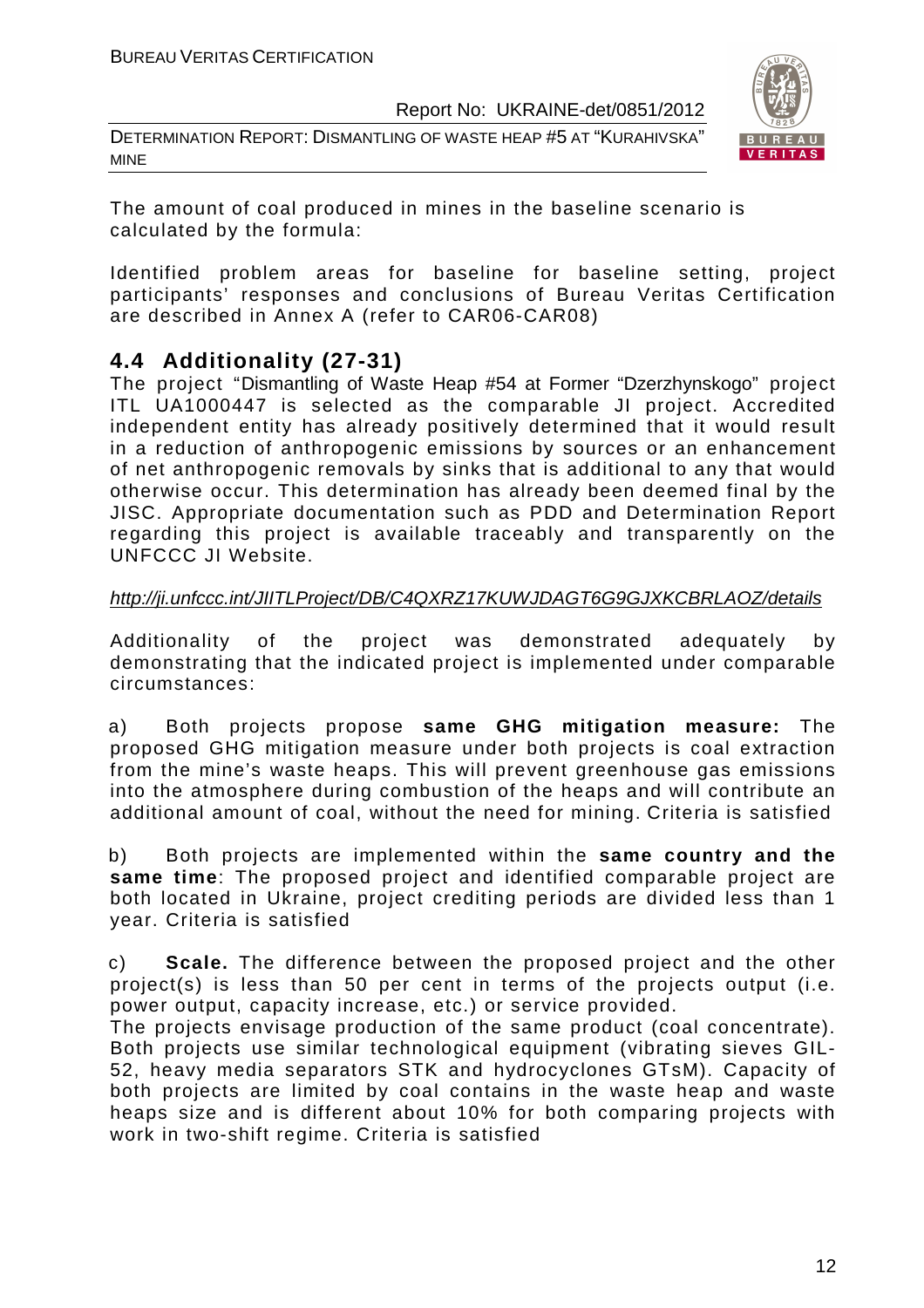DETERMINATION REPORT: DISMANTLING OF WASTE HEAP #5 AT "KURAHIVSKA" MINE



d) There were no significant changes in **regulatory framework** between the starting dates of two projects. Criteria is satisfied.

The desk review of provided information and follow-up interviews enabled Bureau Veritas Certification Holding SAS to assess that all explanations, descriptions and analyses in the demonstration of additionality were made in accordance with criteria of "Guidance on criteria for baseline setting and monitoring" version 03 and this projects is indeed comparable project, implemented under comparable circumstances. The proposed JI activity provides the reductions in emissions by sources that are additional to any that would otherwise occur.

#### **4.5 Project boundaries**

The details on the project boundary were provided in section B.3 of the PDD. The desk review of submitted documentation enabled Bureau Veritas Certification to assess that the project boundary defined in the PDD encompasses all anthropogenic emissions by sources of GHGs that are:

- Under the control of the project participants;
- Reasonably attributable to the project; and
- Significant.

The baseline emission sources of GHGs that are included in the project boundaries are listed below. Emissions of carbon dioxide due to:

- Waste heap burning;

- Consumption of coal for energy production (excluded, does not take into the consideration in calculation).

The project emission sources of GHGs that were included in the project boundaries are listed below. Emissions of carbon dioxide due to:

- Consumption of fossil fuel (diesel fuel) due to extracting coal from dump; - Consumption of coal for energy production (excluded, does not take into the consideration in calculation).

Leakages:

- Fugitive emissions of methane in the mining activities;
- Consumption of electricity from a grid at coal mine.
- Consumption of electricity due to enrichment coal from dump;
- Use of other types of energy sources due to mining (excluded).

All gases and sources included in the project boundary were explicitly stated, and the exclusions of any sources related to the baseline or the project are appropriately justified and provided in Table 14 of the PDD.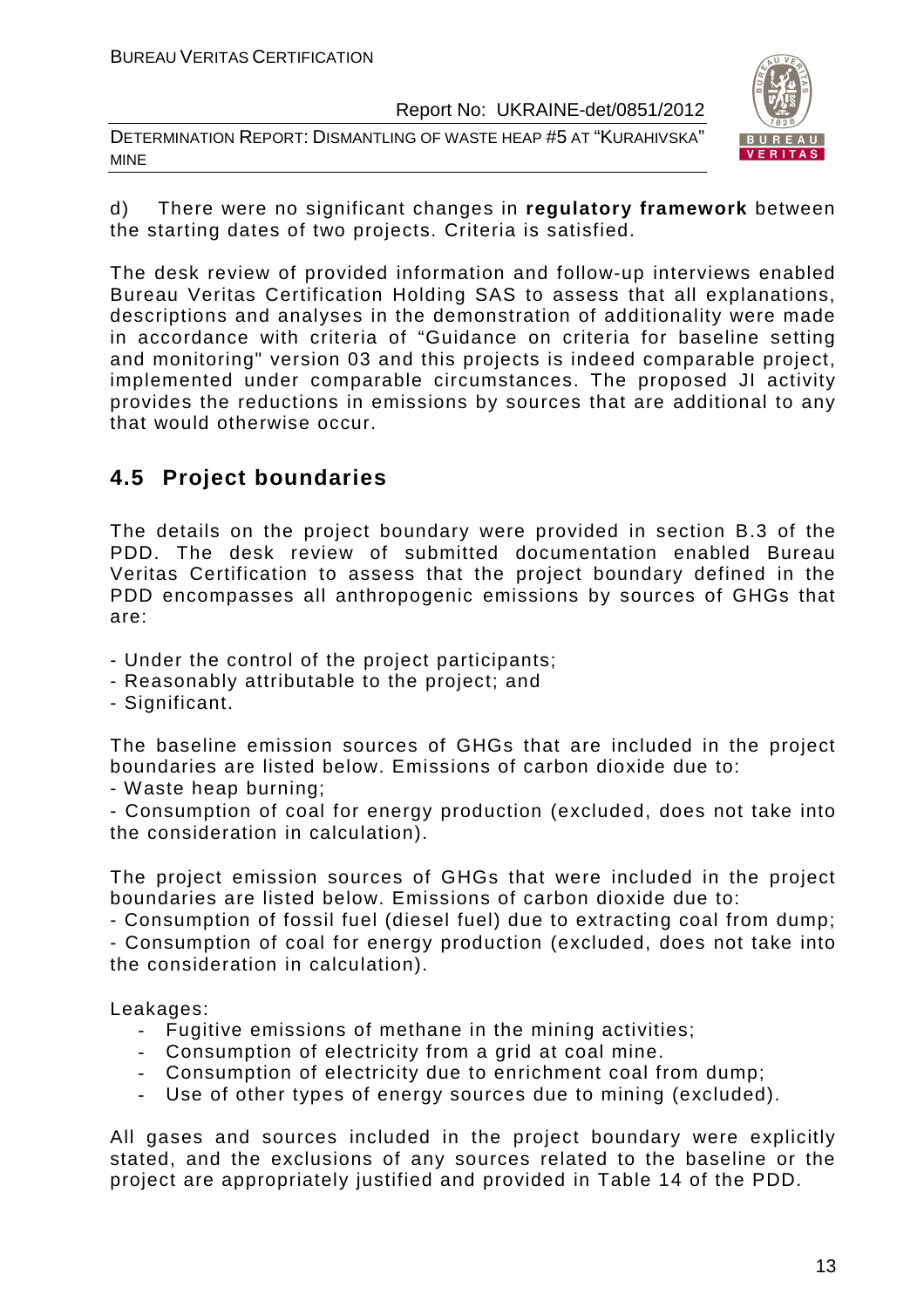DETERMINATION REPORT: DISMANTLING OF WASTE HEAP #5 AT "KURAHIVSKA" MINE



The delineation of the project boundary and the gases and sources included are appropriately described and justified in the PDD by using Figures 9-10 in section B.3 of the PDD.

Identified problem areas for project boundaries, project participants' responses and conclusions of Bureau Veritas Certification are described in Annex A (refer to CAR09)

#### **4.6 Crediting period (34)**

The PDD states the starting date of the project as the date on which the waste heap dismantling began, and the starting date is 05/05/2008, which is after the beginning of 2000.

The PDD states the expected operational lifetime of the project in years and months, which is 7 years and 8 months or 92 months.

The PDD states the length of the crediting period in years and months, which is 4 years and 8 months or 56 months, and its starting date is 05/05/2008, which is on the date the first emission reductions or enhancements of net removals are generated by the project.

The PDD states that the crediting period for the issuance of ERUs starts only after the beginning of 2008 and does not extend beyond the operational lifetime of the project.

The PDD states that the extension of its crediting period beyond 2012 is subject to the host Party approval, and the estimates of emission reductions or enhancements of net removals are presented separately for those until 2012 and those after 2012 in all relevant sections of the PDD.

Identified problem areas for project crediting period, project participants' responses and conclusions of Bureau Veritas Certification are described in Annex A (refer to CAR10)

#### **4.7 Monitoring plan (35-39)**

The PDD, in its monitoring plan section, explicitly indicates that JI specific approach was the selected.

The monitoring plan describes all relevant factors and key characteristics that will be monitored, and the period in which they will be monitored, in particular also all decisive factors for the control and reporting of project performance, such as value of extracted coal, values of consumed electricity, diesel fuel.

The monitoring plan specifies the indicators, constants and variables that are reliable (i.e. provide consistent and accurate values), valid (i.e. are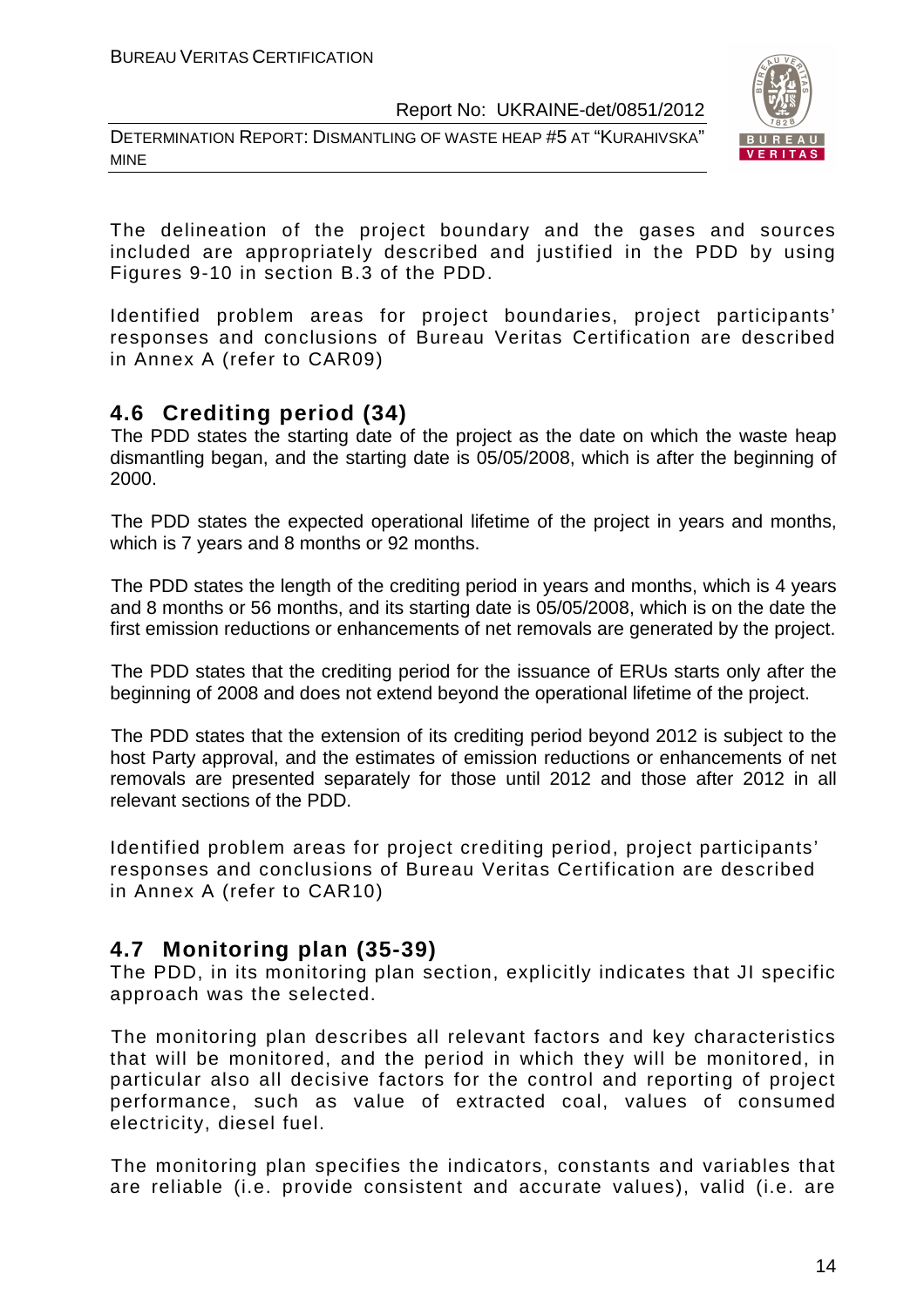DETERMINATION REPORT: DISMANTLING OF WASTE HEAP #5 AT "KURAHIVSKA" MINE



clearly connected with the effect to be measured), and that provide a transparent picture of the emission reductions or enhancements of net removals to be monitored such as Net Calorific Value of Coal, Net calorific value of Diesel fuel, Carbon Oxidation Factor of Coal, Carbon Oxidation Factor of Diesel Fuel, Carbon content of coal, Carbon content of diesel fuel, Emission factor for fugitive methane emissions from coal mining, Specific carbon dioxide emissions due to production of electricity at TPP and by its consumptions, The average ash content of coal produced in Donetsk region, the average moisture of coal produced in Donetsk Region, probability of waste heap burning, average electricity consumption per tonne of coal, produced in Ukraine.

The monitoring plan draws on the list of standard variables indicated in appendix B of "Guidance on criteria for baseline setting and monitoring" developed by the JISC.

The monitoring plan explicitly and clearly distinguishes:

(i) Data and parameters that are not monitored throughout the crediting period, but are determined only once (and thus remain fixed throughout the crediting period), and that are available already at the stage of determination, such as Global Warming potential of the Methane, Methane Density, Net Calorific Value of Coal, Net calorific value of Diesel fuel, Carbon Oxidation Factor of Coal, Carbon Oxidation Factor of Diesel Fuel, Carbon content of coal, Carbon content of diesel fuel, Emission factor for fugitive methane emissions from coal mining, Specific carbon dioxide emissions due to production of electricity at TPP and by its consumptions, The average ash content of coal produced in Donetsk region, the average moisture of coal produced in Donetsk Region, probability of waste heap burning, average electricity consumption per tonne of coal, produced in Ukraine

(ii) Data and parameters that are not monitored throughout the crediting period, but are determined only once (and thus remain fixed throughout the crediting period), but that are not already available at the stage of determination, such as absent.

(iii) Data and parameters that are monitored throughout the crediting period, such as Additional amount of electricity consumed in project, amount of diesel fuel consumed in project year, value of produced coal.

The monitoring plan describes the methods employed for data monitoring (including its frequency) and recording, such as direct monitoring of electricity consumption by meters, sampling of produced coal, etc. Description of employed methods is provided in the section D.1 of the PDD.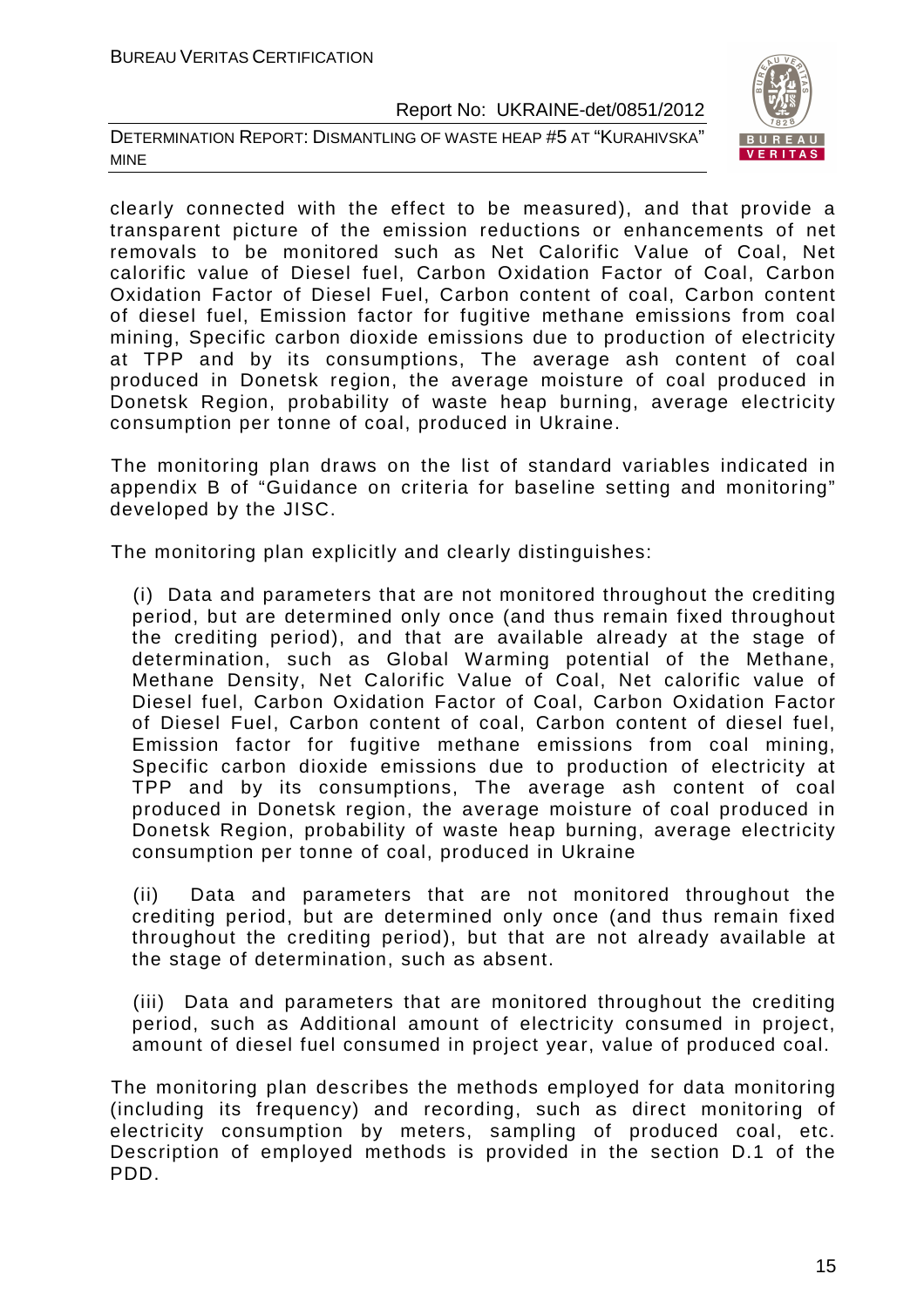DETERMINATION REPORT: DISMANTLING OF WASTE HEAP #5 AT "KURAHIVSKA" MINE

The monitoring plan elaborates all algorithms and formulae used for the estimation/calculation of baseline emissions/removals and project emissions/removals or direct monitoring of emission reductions from the project, leakage, as appropriate, such as described below

The annual emission reductions are calculated as follows:

$$
ER_y = BE_y - PE_y - LE_y,\tag{3}
$$

where:

 $ER<sub>v</sub>$  - emissions reductions of the JI project in year y (tCO2 equivalent);  $BE<sub>v</sub>$  - baseline emission in year y (tCO2 equivalent);  $PE<sub>v</sub>$  - project emission in year y (tCO2 equivalent);  $LE_y$  - leakages in year y, (tCO2 equivalent).

Emissions in the baseline scenario are calculated as follows:

$$
BE_{v} = BE_{WHB,v}
$$

 $BE_y = BE_{WHB,y}$ , (4)

Where:

 $BE<sub>WHB,V</sub>$  - baseline emissions due to burning of the waste heap in the year y (tCO2 equivalent ),

Baseline emissions due to burning dumps in year y calculated by the formula:

 $BE_{WHB,y} = FC_{BE,Coal,y}$ /1000 $\cdot \rho$  whe  $\cdot$  NCV  $_{Coal}$   $\cdot$  OXID  $_{Coal}$   $\cdot$  K  $_{Coal}$   $\cdot$  44/12 (5) where:

 $FC_{BE, coal, y}$  - amount of coal that has been mined in the baseline scenario and combusted for energy use, equivalent to the amount of coal extracted from the wast heap because of the project activity in the year y, t;

 $\rho$  <sub>WHB</sub> - probability of waste heap burning, d/l;

 $NCV_{Coal}$  - net Calorific Value of coal, TJ/kt;

OXID  $_{Coal}$  - carbon Oxidation factor of coal, d/l:

 $K_{\text{Coal}}^c$  - carbon content of coal, tC/TJ;

1/1000 - conversion factor from tons in kilotonnes, d / l

44/12 - stoichiometric relationship between the molecular weight of carbon dioxide and carbon.

Emissions from the project activity are calculated as follows:

$$
PE_{y} = PE_{Diesel,y} \tag{6}
$$

where:

 $PE<sub>v</sub>$  - project emissions due to project activity in the year y (tCO2 equivalent),

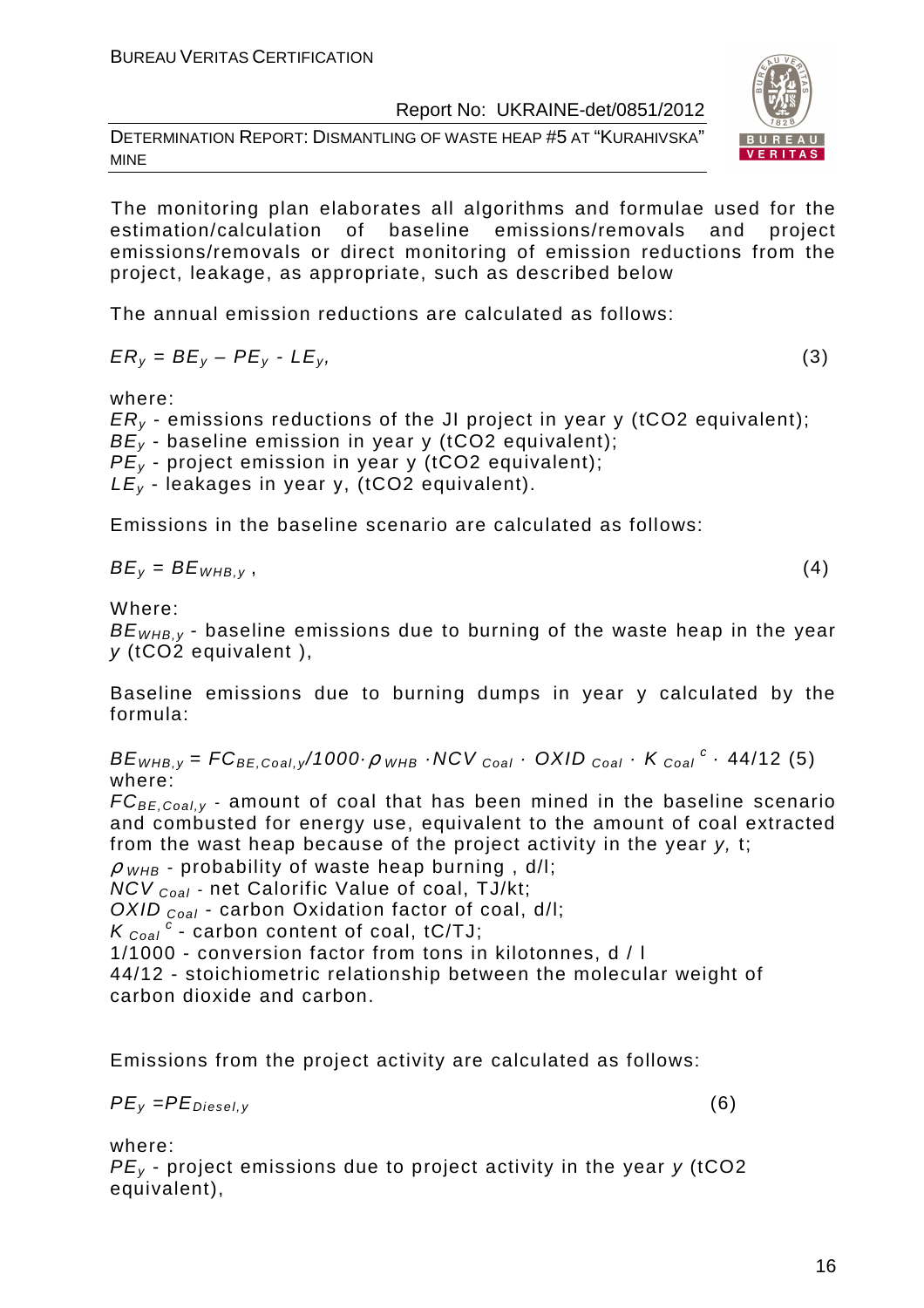DETERMINATION REPORT: DISMANTLING OF WASTE HEAP #5 AT "KURAHIVSKA" MINE



 $PE_{\text{Diesel},v}$  - project emissions due to consumption of diesel fuel by the project activity in the year y (tCO2 equivalent).

Project emissions due to consumption of diesel fuel by the project activity in the year y are calculated as follows:

 $PE_{\text{Diesel}, y} = FC_{BE, \text{Diesel}, y} / 1000 \cdot NCV_{\text{Diesel}} \cdot OXID_{\text{Diesel}} \cdot K_{\text{Diesel}}^c \cdot 44/12$  (7)

where:

 $FC_{BE, Diesel, y}$  - amount of diesel fuel, consumed in project in year y, t;  $NCV_{Diesel}$  - Net Calorific Value of diesel fuel, TJ/kt;  $OXID<sub>Diesel</sub>$  - carbon Oxidation factor of diesel fuel, d/l;  $K_{\text{Diesel}}^c$  - carbon content of diesel, tC/TJ; 44/12 - stoichiometric relationship between the molecular weight of carbon dioxide and carbon. 1/1000 - conversion factor from tons in kilotonnes, d / l

Leakages in year y are calculated as follows:

$$
LE_y = LE_{B,y} + LE_{P,y}
$$
 (8)

where::

 $LE<sub>v</sub>$  - leakages in year y, (t CO2e);  $LE_{B,y}$  - leakages in the baseline scenario in the year y, (t CO2e);  $LE_{P,Y}$ - leakages in project scenario in a year y, (t CO2e);

Leakages in the baseline scenario in the year y are calculated as follow

$$
LE_{B,y} = LE_{CH4,y} + LE_{EL,y}
$$
 (9)

Leakages due to fugitive emissions of methane in the mining activities in the year y are calculated as follows:

$$
LE_{\text{CH4},y} = -FC_{BE, \text{Coal},y} \cdot EF_{CH4} \cdot \rho_{CH4} \cdot GWP_{CH4}, \qquad (10)
$$

 $FC_{BE, coal,v}$  - amount of coal that has been mined in the baseline scenario and combusted for energy use, equivalent to the amount of coal extracted from the sludge depository because of the project activity in the year y, t;  $EF<sub>CH4</sub>$  - emission factor for fugitive methane emissions from coal mining, m3/t;

 $\rho_{CH4}$  - methane density at standard conditions t/m3: GWPCH4 - Global Warming Potential of Methane, tСО2/ tСН4.

Leakages due to consumption of electricity from a grid at coal mine in a year y are calculated as follows:

$$
LE_{B,EL,y} = -FC_{BE,Coal,y} \cdot N_{Coal,y}^{E} \cdot EF_{CO2,EL,y}
$$
 (11)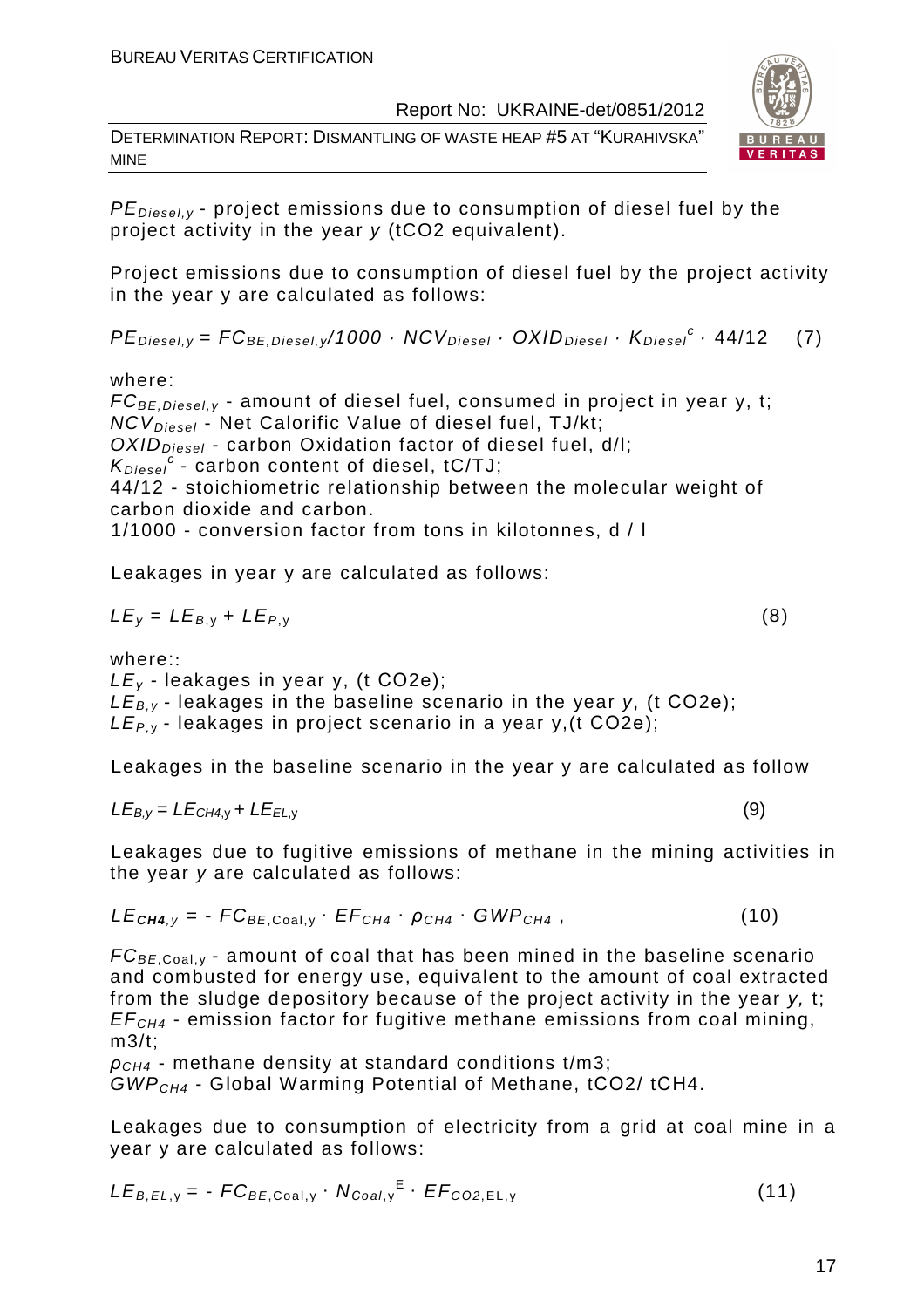DETERMINATION REPORT: DISMANTLING OF WASTE HEAP #5 AT "KURAHIVSKA" MINE



#### Where

 $FC_{BE, coal,v}$  - amount of coal that has been mined in the baseline scenario and combusted for energy use, equivalent to the amount of coal extracted from the waste heaps because of the project activity in the year y, t;

N<sub>Coal,y</sub><sup>E</sup> - Average electricity consumption per tonne of coal, produced in Ukraine in the year y, MWh/t;

EF<sup>C</sup>*О*2,EL, <sup>у</sup> - Specific carbon dioxide emissions due to production of electricity at TPP and by its consumption, tСО2/MWh

Leakages in project scenario in a year y are calculated as follow:

$$
LE_{P,y} = LE_{P,EL,y} \tag{12}
$$

**Where** 

 $LE_{PFLV}$ - leakages due to consumption of electricity from a grid at benefication plant in a year y,(t СО2е)

$$
LE_{P,EL,y} = -FC_{BE,Coal,y} \cdot N_{P,Coal,y}^{E} \cdot EF_{CO2,EL,y}
$$
 (13)

Де

 $FC_{BE,Coal,v}$  - amount of coal that has been mined in the baseline scenario and combusted for energy use, equivalent to the amount of coal extracted from the waste heaps because of the project activity in the year y, t;

 $N_{P,Coal,y}$ <sup>E</sup> - average electricity consumption per tonne of coal for the processing technology of rock on the benefication plant, MW/t;

EF<sup>C</sup>*О*2,EL, <sup>у</sup> - specific carbon dioxide emissions due to production of electricity at TPP and by its consumption, tСО2/MWh;

The monitoring plan presents the quality assurance and control procedures for the monitoring process described in the section D.2 of the PDD. This includes, as appropriate, information on calibration and on how records on data and/or method validity and accuracy are kept and made available on request.

The monitoring plan clearly identifies the responsibilities and the authority regarding the monitoring activities. Clear and transparent scheme of monitoring data flow is provided in the section D.3 of the PDD.

On the whole, the monitoring plan reflects good monitoring practices appropriate to the project type.

The monitoring plan provides, in tabular form, a complete compilation of the data that need to be collected for its application, including data that are measured or sampled and data that are collected from other sources (e.g. official statistics, expert judgment, proprietary data, IPCC,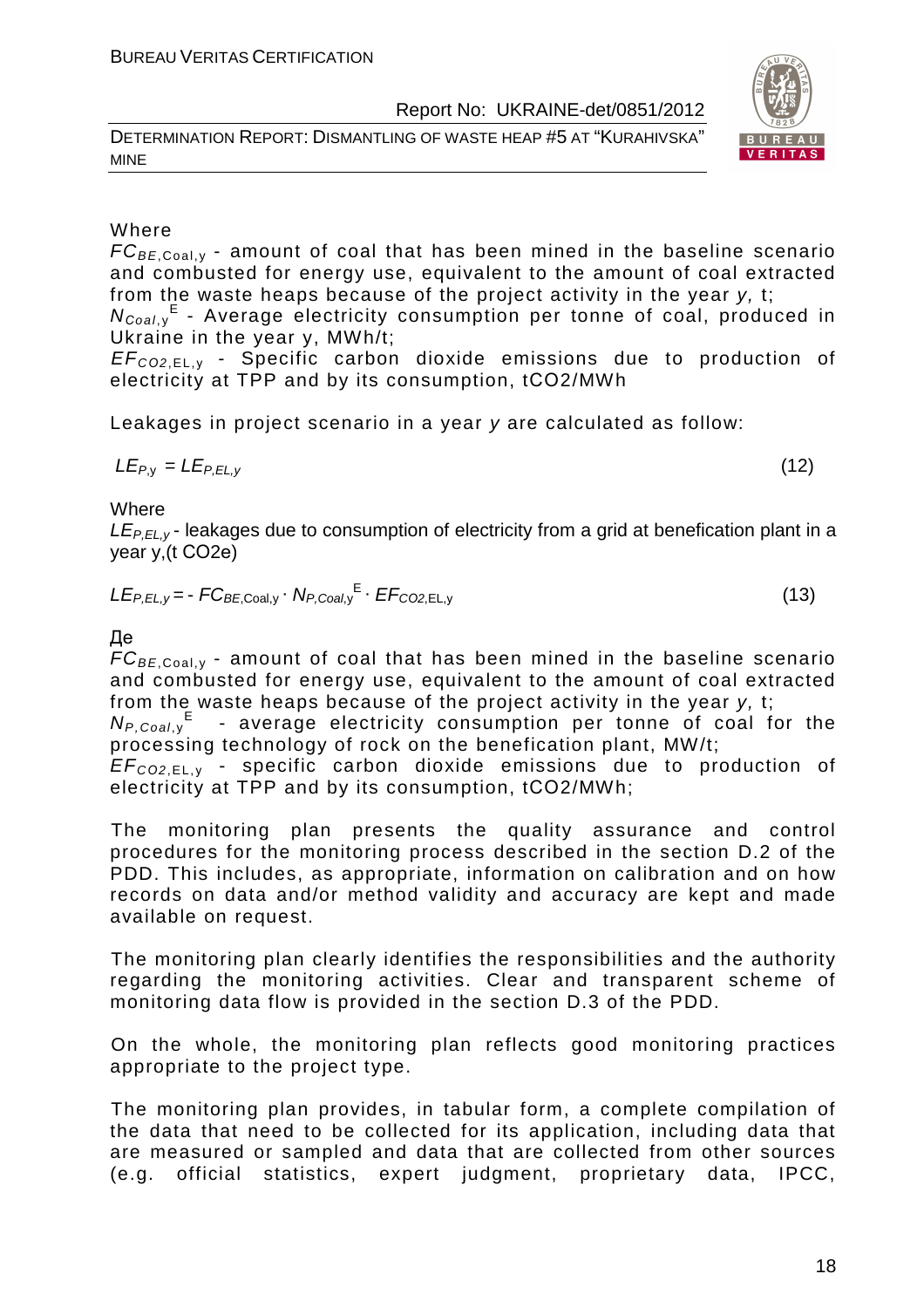DETERMINATION REPORT: DISMANTLING OF WASTE HEAP #5 AT "KURAHIVSKA" MINE



commercial and scientific literature etc.) but not including data that are calculated with equations.

The monitoring plan indicates that the data monitored and required for verification are to be kept for two years after the last transfer of ERUs for the project.

Identified problem areas for project monitoring plan, project participants' responses and conclusions of Bureau Veritas Certification are described in Annex A to the Determination Report (refer to CAR13)

#### **4.8 Leakage (40-41)**

This project will result in a net change in fugitive methane emissions due to the mining activities. As coal in the baseline scenario is only coming from mines it causes fugitive emissions of methane. These are calculated as standard country specific emission factor applied to the amount of coal that is extracted from the waste heaps in the project scenario (which is the same as the amount of coal that would have been mined in the baseline scenario. Source of the leakage are the fugitive methane emissions due to coal mining. These emissions are specific to the coal that is being mined. Coal produced by the project activity is not mined but extracted from the waste heap through the advanced beneficiation process. Therefore, coal produced by the project activity substitutes the coal would have been otherwise mined in the baseline. Coal that is mined in the baseline has fugitive methane emissions associated with it and the coal produced by the project activity does not have such emissions associated with it.

As reliable and accurate national data on fugitive CH4 emissions associated with the production of coal are available, project participants used this data to calculate the amount of fugitive CH4 emission as described below.

This leakage is measurable: through the same procedure as used in 2006 IPCC Guidelines (See Volume 2, Chapter 4, Page 4-11) and also used in CDM approved methodology ACM0009, Version 4.0.0. Activity data (in our case amount of coal extracted from the waste heap which is monitored directly) is multiplied by the emission factor (which is sourced from the relevant national study – National Inventory Report of Ukraine under the Kyoto Protocol) and any conversion coefficients.

Electricity consumption and related greenhouse gas emissions due to dismantling of waste heap to be taken into account in calculating the project emissions. Carbon dioxide emissions due to electricity consumption in the coal mine way in an amount, equivalent to the design of coal - a leakage that can be taken into account at base of the State Statistics Committee data, concerning unit costs of electricity at coal mines in Ukraine in the relevant year.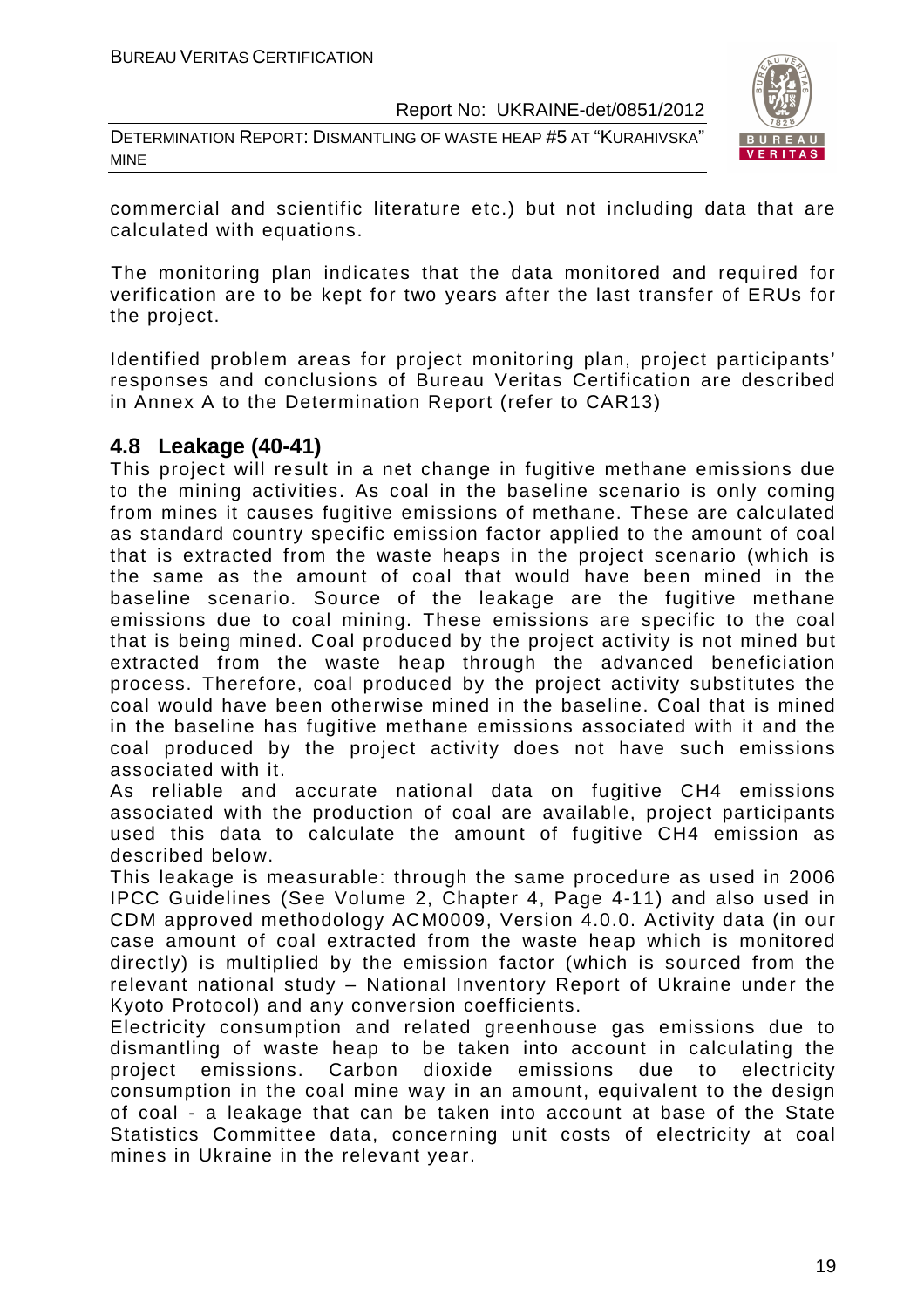DETERMINATION REPORT: DISMANTLING OF WASTE HEAP #5 AT "KURAHIVSKA" MINE



This leakage is directly attributable to the JI project activity according to the following assumption: the coal produced by the project activity from the waste heap will substitute the coal produced by underground mines of the region in the baseline scenario. This assumption is explained by the following logic: Energy coal market is demand driven as it is not feasible to produce coal without demand for it. Coal is a commodity that can be freely transported to the source of demand and coal of identical quality can substitute some other coal easily. The project activity cannot influence demand for coal on the market and supplies coal extracted from the waste heaps. In the baseline scenario demand for coal will stay the same and will be met by the traditional source – underground mines of the region. Therefore, the coal supplied by the project in the project scenario will have to substitute the coal mined in the baseline scenario. According to this approach equivalent product supplied by the project activity (with lower associated specific green-house gas emissions) will substitute the baseline product (with higher associated specific green-house gas emissions). This methodological approach is very common and is applied in all renewable energy projects (substitution of grid electricity with renewable-source electricity), projects in cement sector (e.g. JI0144 Slag usage and switch from wet to semi-dry process at JSC "Volyn-Cement", Ukraine), projects in metallurgy sector (e.g. UA1000181 Implementation of Arc Furnace Steelmaking Plant "Electrostal" at Kurakhovo, Donetsk Region) and others.

#### **4.9 Estimation of emission reductions or enhancements of net removals (42-47)**

The PDD indicates assessment of emissions or net removals in the baseline scenario and in the project scenario as the approach chosen to estimate the emission reductions or enhancement of net removals generated by the project.

The PDD provides the ex ante estimates of:

(a) Emissions or net removals for the project scenario (within the project boundary), which are 83 380 tonnes of CO2eq for period 05/05/2008-31/12/2012 and 53 244 tonnes of CO2eq for period 01/01/2013-31/12/2015;

(b) Leakage, as applicable, which are -681 206 tonnes of CO2eq for period 05/05/2008-31/12/2012 and -428 241 tonnes of CO2eq for period 01/01/2013- 31/12/2015;

(c) Emissions or net removals for the baseline scenario (within the project boundary), which are 2 487 610 tonnes of CO2eq for period 05/05/2008-31/12/2012 and 1 577 814 tonnes of CO2eq for period 01/01/2013-31/12/2015;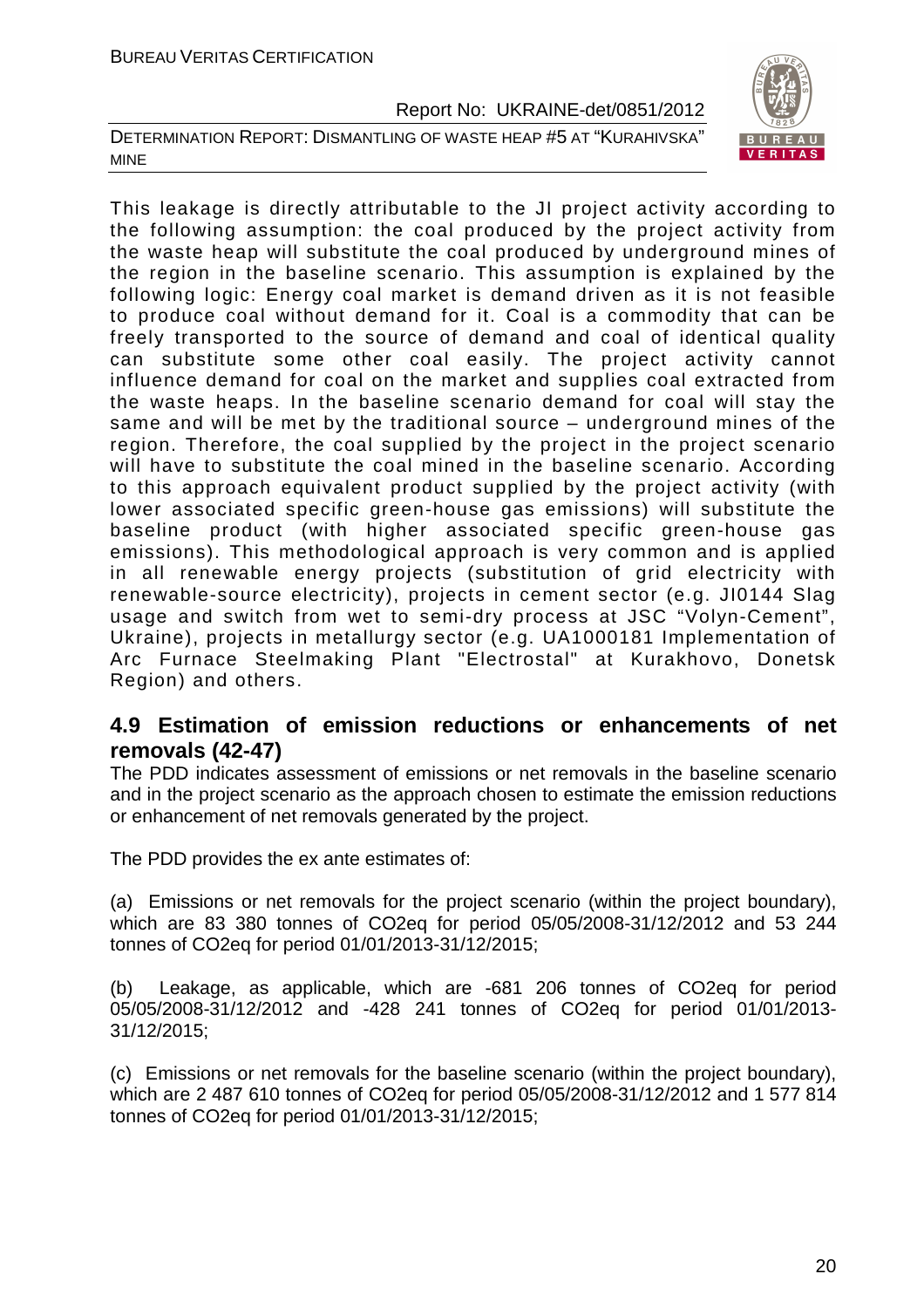DETERMINATION REPORT: DISMANTLING OF WASTE HEAP #5 AT "KURAHIVSKA" MINE



(d) Emission reductions or enhancements of net removals adjusted by leakage (based on (a)-(c) above), which are 3 085 436 tonnes of CO2eq for period 05/05/2008- 31/12/2012 and 1 952 811 tonnes of CO2eq for period 01/01/2013-31/12/2015.

The PDD provides the ex ante estimates of:

The estimates referred to above are given:

- (a) On a yearly basis;
- (b) From 05/05/2008 to 31/12/2015, covering the whole crediting period;
- (c) On a source-by-source/sink-by-sink basis;
- (d) For each GHG gas, which is CO2, СН4

(e) In tonnes of CO2 equivalent, using global warming potentials defined by decision 2/CP.3 or as subsequently revised in accordance with Article 5 of the Kyoto Protocol;

The formula used for calculating the estimates referred above, which are described in the section 4.7 of this Determination Report, are consistent throughout the PDD.

For calculating the estimates referred to above, key factors, e.g. local prices for electricity, coal and diesel fuel, available production resources, influencing the baseline emissions or removals and the activity level of the project and the emissions or net removals as well as risks associated with the project were taken into account, as appropriate.

Data sources used for calculating the estimates referred to above, such as work and laboratory logbooks, work and laboratory monthly and yearly reports, production sailing invoices are clearly identified, reliable and transparent.

Emission factors, such as emission factor for electricity consumption, Carbon Oxidation Factor of Coal, Carbon Oxidation Factor of Diesel Fuel, etc, were selected by carefully balancing accuracy and reasonableness, and appropriately justified of the choice.

The estimation referred to above is based on conservative assumptions and the most plausible scenarios in a transparent manner.

The estimates referred to above are consistent throughout the PDD.

The annual average of estimated emission reductions or enhancements of net removals over the crediting period is calculated by dividing the total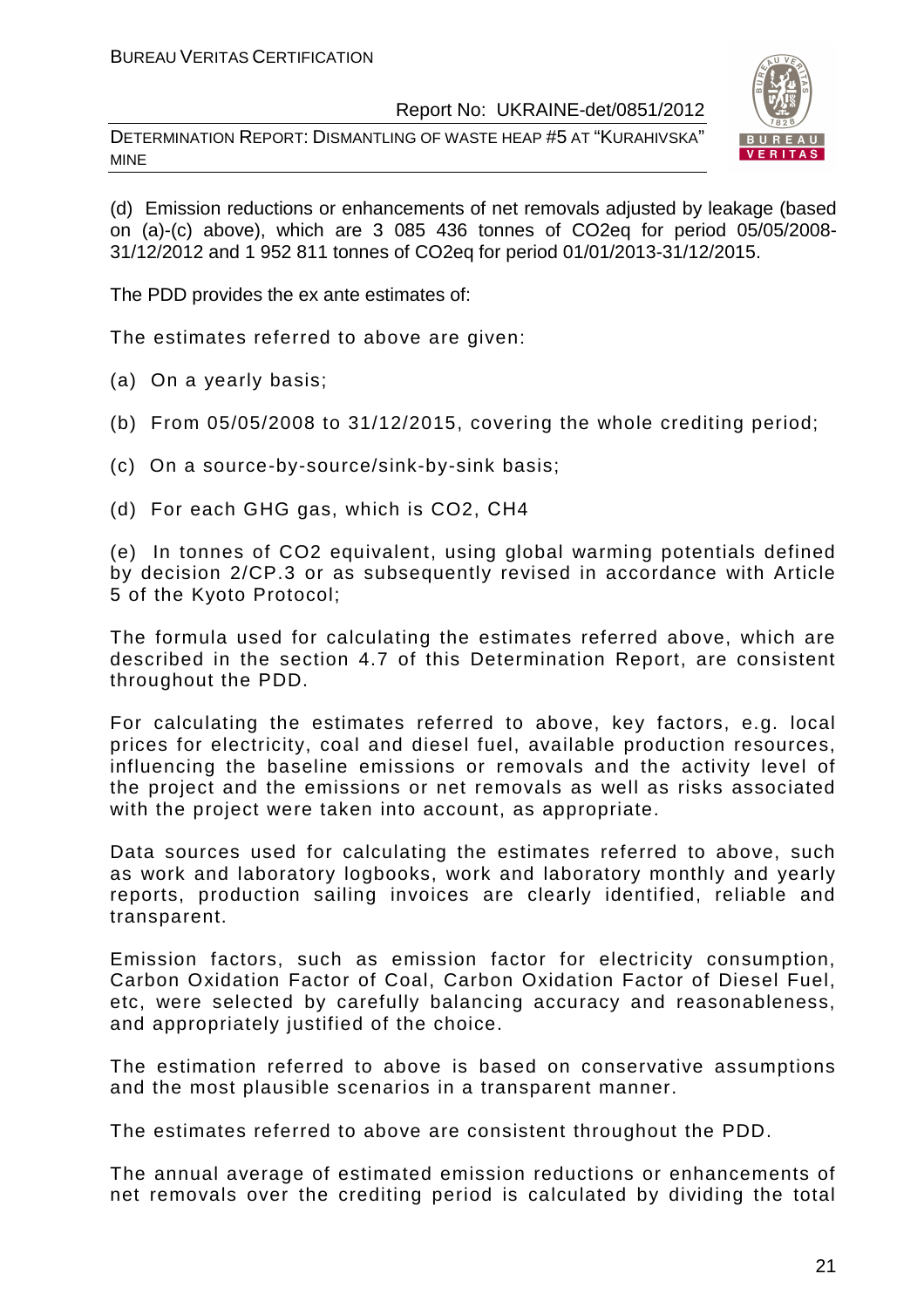DETERMINATION REPORT: DISMANTLING OF WASTE HEAP #5 AT "KURAHIVSKA" MINE



estimated emission reductions or enhancements of net removals over the crediting period by the total months of the crediting period, and multiplying by twelve.

Identified problem areas for project monitoring plan, project participants' responses and conclusions of Bureau Veritas Certification are described in Annex A to the Determination Report (refer to CAR15)

#### **4.10 Environmental impacts (48)**

The PDD lists and attaches documentation on the analysis of the environmental impacts of the project, including transboundary impacts, in accordance with procedures as determined by the host Party, such as permit on pollutant by stationary sources, analysis of the environmental impacts, a part of separation fabric work project which is mentioned in the PDD.

The PDD provides conclusion and all references to supporting documentation of an environmental impact assessment undertaken in accordance with the procedures as required by the host Party, if the analysis referred to above indicates that the environmental impacts are considered significant by the project participants or the host Party.

The problem areas for environmental impacts of the project were not identified

#### **4.11 Stakeholder consultation (49)**

The host Party for the project is Ukraine. The project meets the applicable standards and requirements, set forth in Ukraine. The Host Party does not put forward the requirement to consult with stakeholders to JI projects. The project was presented to the local authorities, and was approved (approval on building, etc).

Any comments from local authorities or stakeholders were not obtained.

#### **4.12 Determination regarding small scale projects (50-57)**

"Not applicable"

#### **4.13 Determination regarding land use, land-use change and forestry (LULUCF) projects (58-64)**

"Not applicable"

### **4.14 Determination regarding programmes of activities (65-73)**

"Not applicable"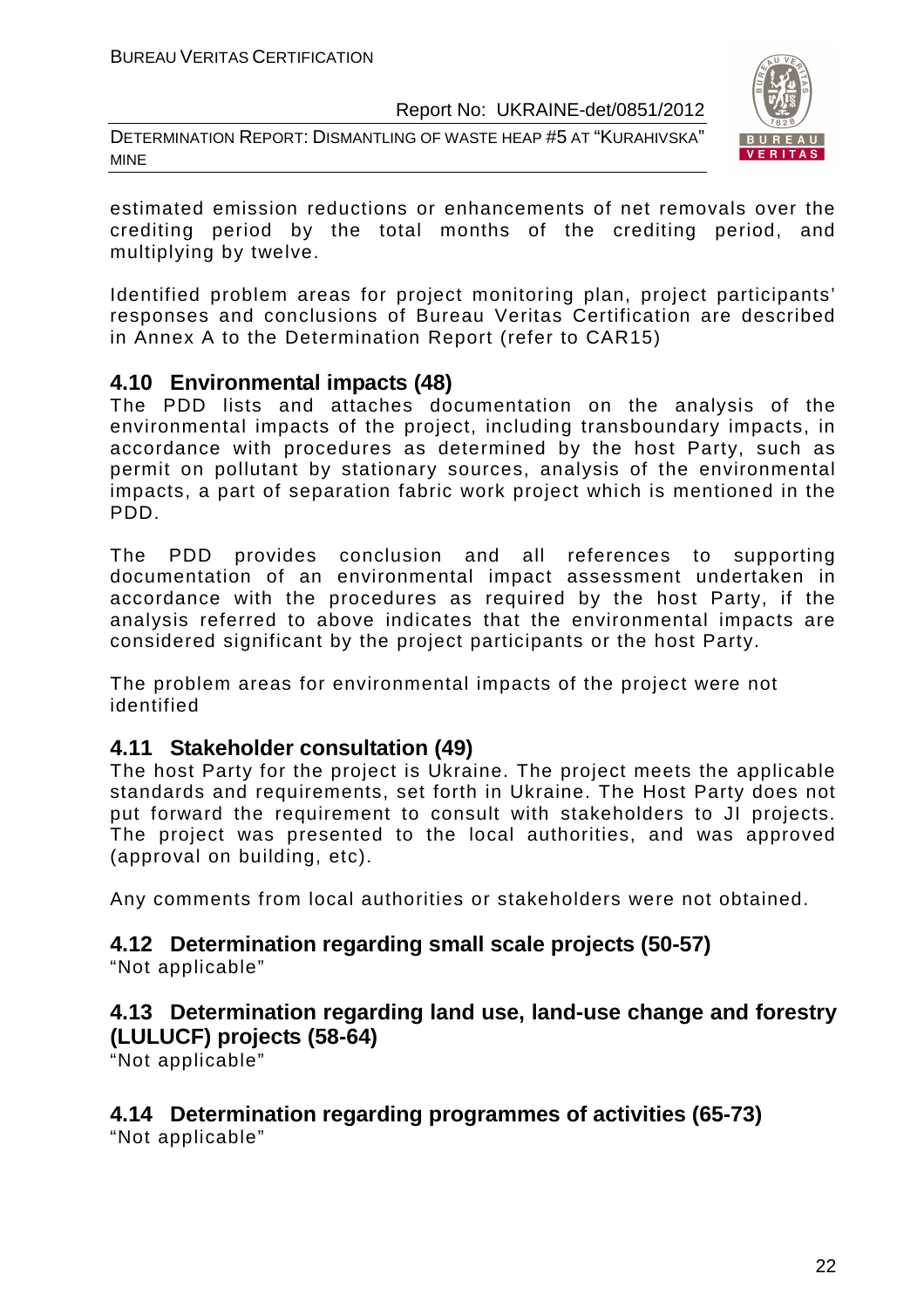DETERMINATION REPORT: DISMANTLING OF WASTE HEAP #5 AT "KURAHIVSKA" MINE



#### **5 SUMMARY AND REPORT OF HOW DUE ACCOUNT WAS TAKEN OF COMMENTS RECEIVED PURSUANT TO PARAGRAPH 32 OF THE JI GUIDELINES**

No comments, pursuant to paragraph 32 of the JI Guidelines, were received

#### **6 DETERMINATION OPINION**

Bureau Veritas Certification has performed a determination of the "Dismantling of waste heap #5 at "Kurahivska" mine" Project in Kurahivka village, Mariinskiy district, Donetsk Region, Ukraine. The determination was performed on the basis of UNFCCC criteria and host country criteria and also on the criteria given to provide for consistent project operations, monitoring and reporting.

The determination consisted of the following three phases: i) a desk review of the project design and the baseline and monitoring plan; ii) follow-up interviews with project stakeholders; iii) the resolution of outstanding issues and the issuance of the final determination report and opinion.

Project participant/s used the latest tool for demonstration of the additionality. In line with this tool, the PDD provides barrier analysis AND common practice analysis, to determine that the project activity itself is not the baseline scenario.

Emission reductions attributable to the project are hence additional to any that would occur in the absence of the project activity. Given that the project is implemented and maintained as designed, the project is likely to achieve the estimated amount of emission reductions.

The determination revealed two pending issues related to the current determination stage of the project: the issue of the written approval of the project and the authorization of the project participant by the host Party. If the written approval and the authorization by the host Party are awarded, it is our opinion that the project as described in the Project Design Document, Version 2.0 meets all the relevant UNFCCC requirements for the determination stage and the relevant host Party criteria.

The review of the project design documentation (version 2.0) and the subsequent follow-up interviews have provided Bureau Veritas Certification with sufficient evidence to determine the fulfillment of stated criteria. In our opinion, the project correctly applies and meets the relevant UNFCCC requirements for the JI and the relevant host country criteria.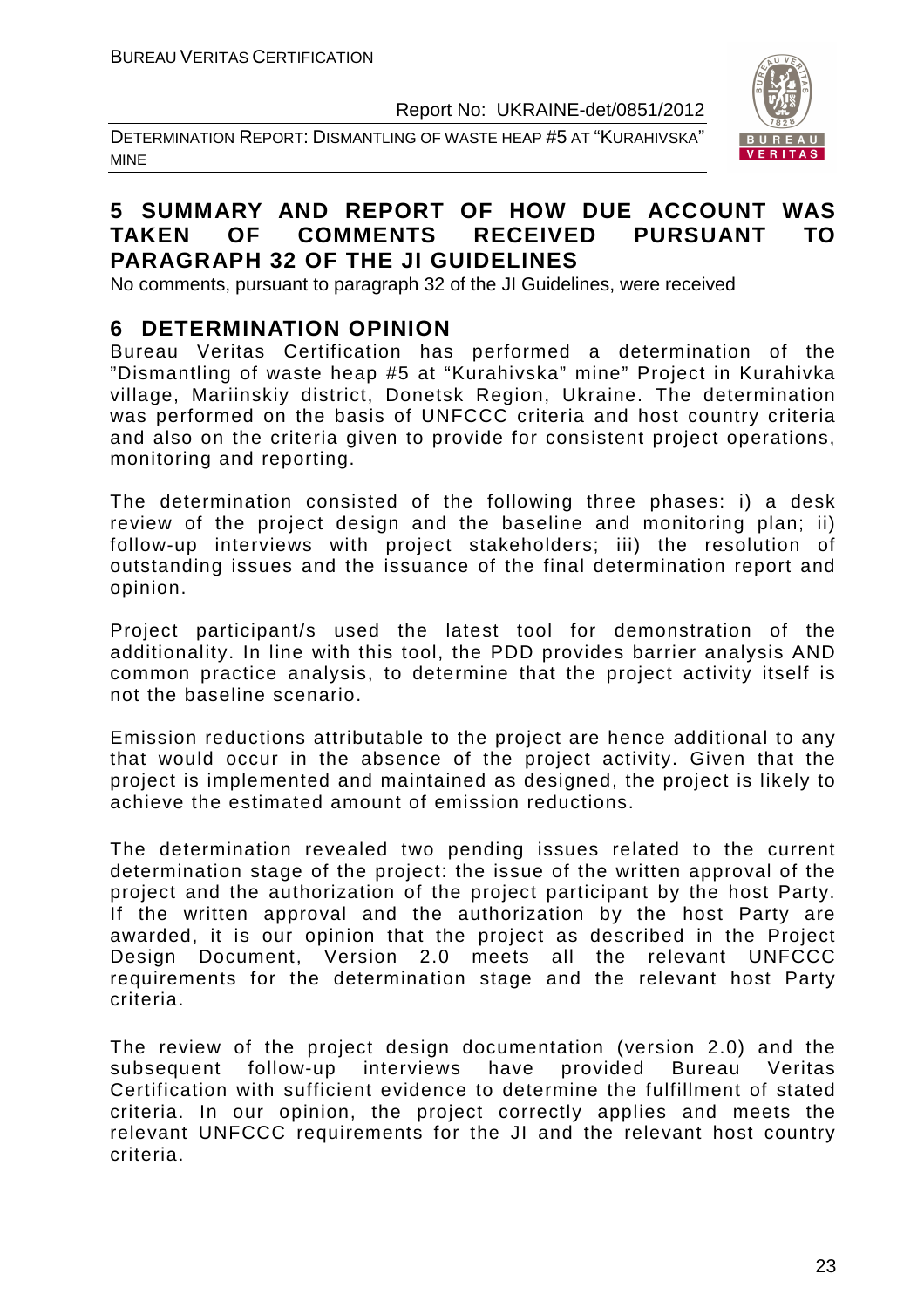DETERMINATION REPORT: DISMANTLING OF WASTE HEAP #5 AT "KURAHIVSKA" MINE



The determination is based on the information made available to us and the engagement conditions detailed in this report.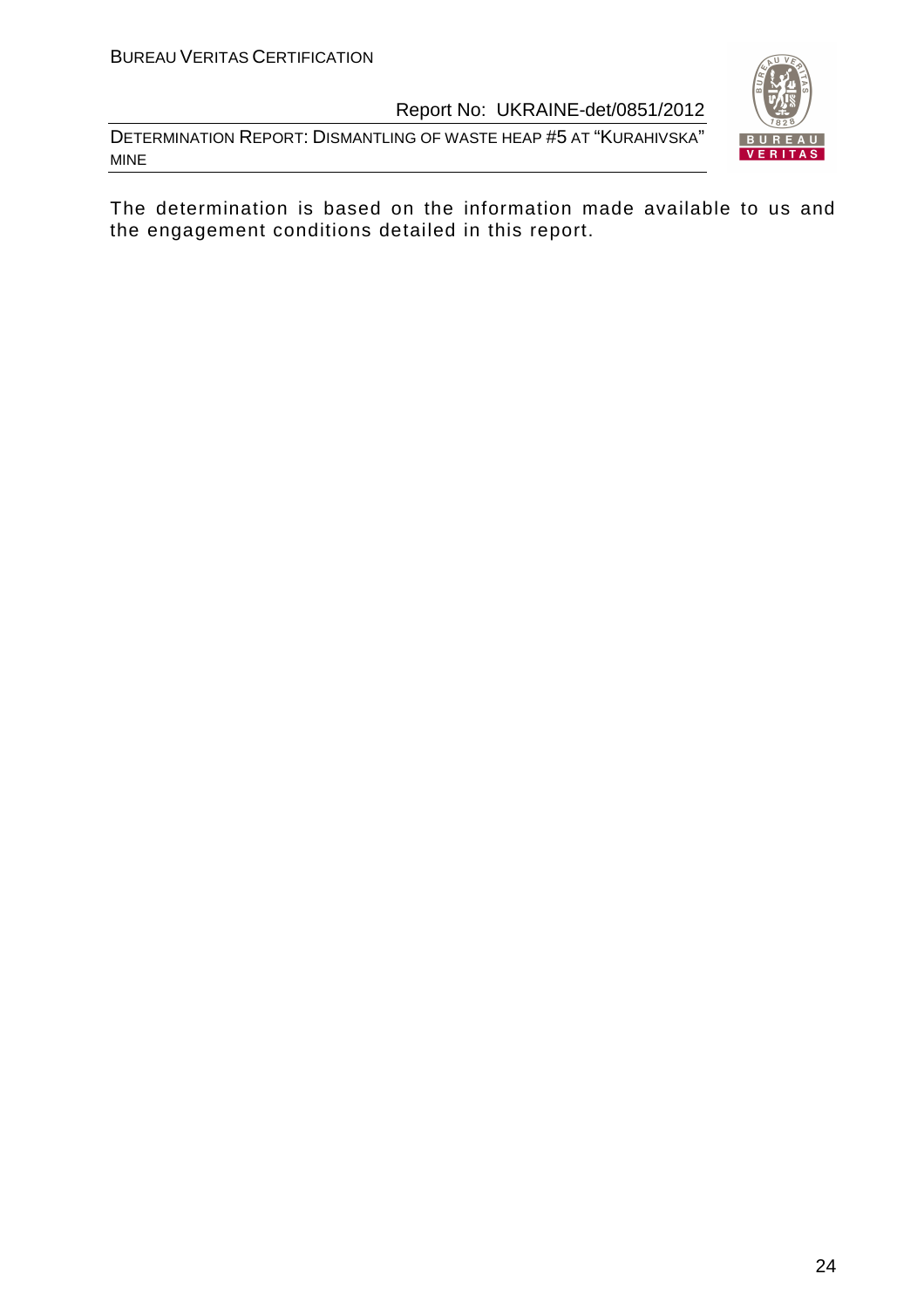DETERMINATION REPORT: DISMANTLING OF WASTE HEAP #5 AT "KURAHIVSKA" MINE



#### **7 REFERENCES**

#### **Category 1 Documents:**

Documents provided by SIA "Vidzeme Eko" that relate directly to the GHG components of the project.

- /1/ Project Design Document "Dismantling of waste heap #5 at "Kurahivska" mine" version 1.0 dated 05/10/2012
- /2/ Project Design Document "Dismantling of waste heap #5 at "Kurahivska" mine" version 2.0 dated 30/11/2012
- /3/ ERUs calculation Excel-file "Calculation\_T24\_.xls"
- /4/ Letter of Endorsement #2904/23/7 dated 04/10/2012 issued by State Environment Investment Agency of Ukraine

#### **Category 2 Documents:**

Background documents related to the design and/or methodologies employed in the design or other reference documents.

- /1/ Delivery Agreement #815 from 10/03/08 between "Stulnevskyy Granite Quarry" Ltd. and PE "Donvugillyapostachannya".
- /2/ Subcontract #685 from 10/03/08 between "Stulnevskyy Granite Quarry" Ltd. and "Donvuglezbagachennya" Ltd.
- /3/ Contract for work #735 from 10/03/08 between PJSC "Krasnoperekopsky glass factory" and "Stulnevskyy Granite Quarry" Ltd.
- /4/ Attestation Certificate # 295 of chemical laboratory, "Enrichment plant #105" Ltd.
- /5/ Verification Certificate of measuring technique#06/03-/004 from 13/07/08, mechanical Stopwatch.
- /6/ Verification Certificate of measuring technique #151 from 10/07/12, electronic scales.
- /7/ Verification Certificate of measuring technique #150 from 10/07/12, electronic scales.
- /8/ Verification Certificate of measuring technique #153 from 10/07/12, electronic scales.
- /9/ Verification Certificate of measuring technique #1576 from 15/08/12, electronic scales.
- /10/ Verification Certificate of measuring technique #1574 from 15/08/12, electronic scales.
- /11/ Verification Certificate of measuring technique #1575 from 15/08/12, electronic scales.
- /12/ Certificate #51 of laboratory furnace of resistance, valid till 19/09/14
- /13/ Certificate #52 of laboratory furnace of resistance, valid till 16/09/14
- /14/ Certificate #49 of low temperature laboratory furnace, valid till 16/09/14
- /15/ Certificate #48 of low temperature laboratory furnace, valid till 16/09/14
- /16/ Certificate #46 of low temperature laboratory furnace, valid till 16/09/14
- /17/ Certificate #47 of low temperature laboratory furnace, valid till 16/09/14
- /18/ Certificate #654 of laboratory sieve, valid till 10.07.13
- /19/ Certificate #652 of laboratory sieve, valid till 10.07.13
- /20/ Certificate #653 of laboratory sieve, valid till 10.07.13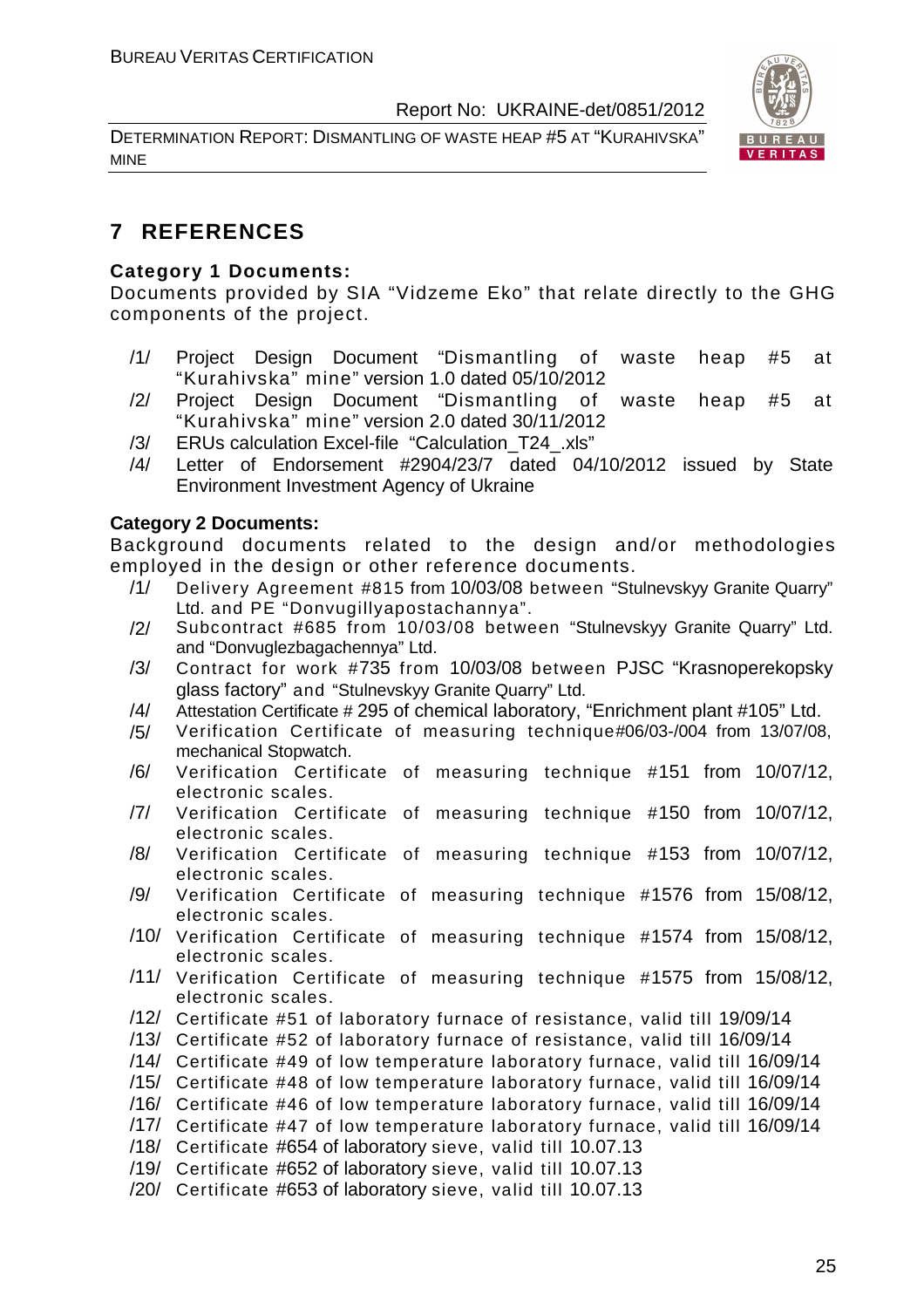DETERMINATION REPORT: DISMANTLING OF WASTE HEAP #5 AT "KURAHIVSKA" MINE



- /21/ Certificates on coal quality 2008-2012 years
- /22/ Technological scheme of enrichment plant
- /23/ Sale invoices on delivered coal 2008-2012 year
- /24/ Sale invoices on diesel fuel for 2008-2012 year
- /25/ Passports on dismantled waste heaps
- /26/ Statements on coal weighting for 2008-2012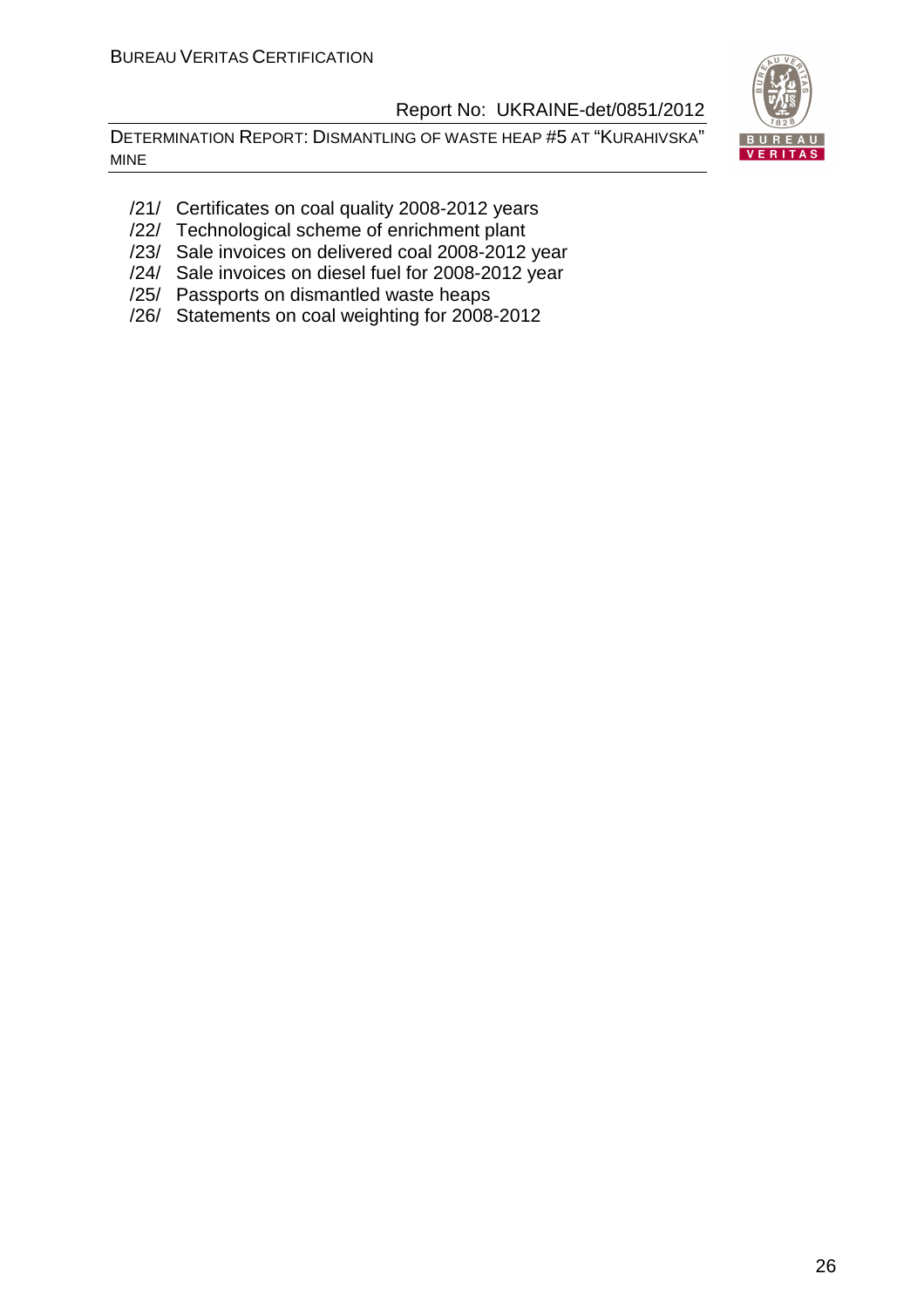DETERMINATION REPORT: DISMANTLING OF WASTE HEAP #5 AT "KURAHIVSKA" MINE



#### **Persons interviewed:**

List persons interviewed during the determination or persons that contributed with other information that are not included in the documents listed above.

- /1/ Gints KIavinsh SIA "Vidzeme Eko" JI Project Manager
- /2/ Stah Yuri Mykhailovych SIA "Vidzeme Eko" JI Consultant
- /3/ Ivan Petrovych Gushcha manager of industrial site, "Donvuglezbagachennya" Ltd
- /4/ Kateryna Ivanivna Novytska Manager of TCD, "Stulnevskyy Granite Quarry" Ltd
- /5/ Vadym Olehovych Mikulonok director of PJSC "Krasnoperekopsk glass factory"

1. o0o -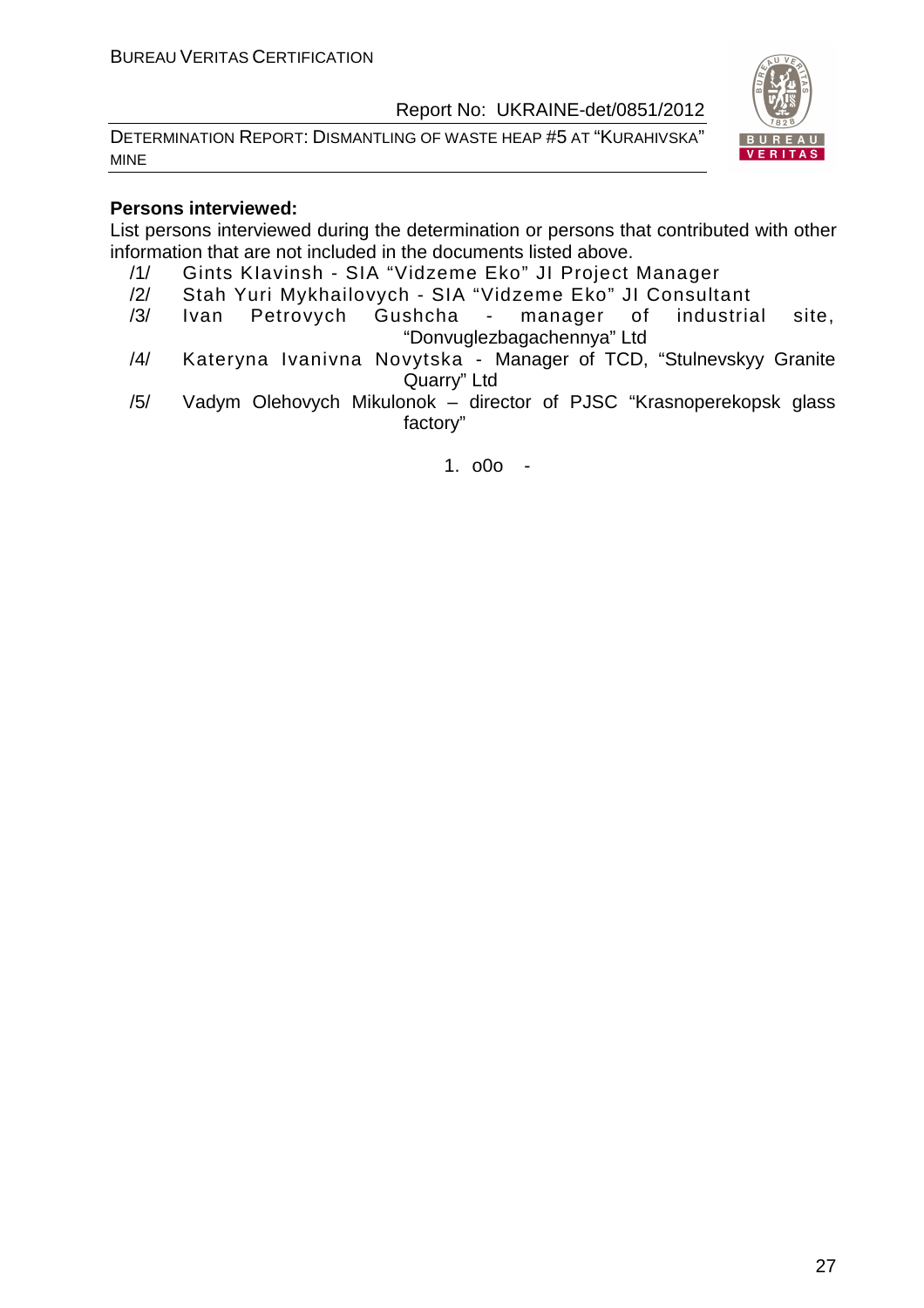

DETERMINATION REPORT: DISMANTLING OF WASTE HEAP #5 AT "KURAHIVSKA" MINE

#### APPENDIX A: DETERMINATION PROTOCOL

#### **Check list for determination, according JOINT IMPLEMENTATION DETERMINATION AND VERIFICATION MANUAL (Version 01)**

| <b>DVM</b><br>Paragrap<br>h | <b>Check Item</b>                                                                                                                                                                                                                                                                                  | <b>Initial finding</b>                                                                                                                                                                                                                                                                                                                                                                                                                                                                                                                                                                                                                    | <b>Draft</b><br><b>Conclusion</b> | <b>Final</b><br><b>Conclusion</b> |
|-----------------------------|----------------------------------------------------------------------------------------------------------------------------------------------------------------------------------------------------------------------------------------------------------------------------------------------------|-------------------------------------------------------------------------------------------------------------------------------------------------------------------------------------------------------------------------------------------------------------------------------------------------------------------------------------------------------------------------------------------------------------------------------------------------------------------------------------------------------------------------------------------------------------------------------------------------------------------------------------------|-----------------------------------|-----------------------------------|
|                             | <b>General description of the project</b>                                                                                                                                                                                                                                                          |                                                                                                                                                                                                                                                                                                                                                                                                                                                                                                                                                                                                                                           |                                   |                                   |
| Title of the project        |                                                                                                                                                                                                                                                                                                    |                                                                                                                                                                                                                                                                                                                                                                                                                                                                                                                                                                                                                                           |                                   |                                   |
|                             | Is the title of the project presented?                                                                                                                                                                                                                                                             | The title of project is "DISMANTLING OF WASTE<br><b>HEAP #5 AT "KURAHIVSKA" MINE"</b>                                                                                                                                                                                                                                                                                                                                                                                                                                                                                                                                                     | <b>OK</b>                         | <b>OK</b>                         |
|                             | Is the sectoral scope to which the project<br>pertains presented?                                                                                                                                                                                                                                  | The sectoral scope is 8. Mining/mineral production                                                                                                                                                                                                                                                                                                                                                                                                                                                                                                                                                                                        | OK                                | <b>OK</b>                         |
|                             | Is the current version number of the<br>document presented?                                                                                                                                                                                                                                        | The current version number is 1.0                                                                                                                                                                                                                                                                                                                                                                                                                                                                                                                                                                                                         | <b>OK</b>                         | <b>OK</b>                         |
|                             | Is the date when the document was<br>completed presented?                                                                                                                                                                                                                                          | The date when the document is completed is<br>05/10/2012                                                                                                                                                                                                                                                                                                                                                                                                                                                                                                                                                                                  | <b>OK</b>                         | <b>OK</b>                         |
|                             | <b>Description of the project</b>                                                                                                                                                                                                                                                                  |                                                                                                                                                                                                                                                                                                                                                                                                                                                                                                                                                                                                                                           |                                   |                                   |
|                             | Is the purpose of the project included with<br>a concise, summarizing explanation (max.<br>1-2 pages) of the:<br>a) Situation existing prior to the starting<br>date of the project;<br>b) Baseline scenario; and<br>c) Project scenario (expected outcome,<br>including a technical description)? | The situation existing prior to the starting date of the<br><i>project</i><br>Very often it was not economically feasible to extract all<br>100% of coal from the rock mass. Therefore, waste<br>heaps of Donbass region contains a large amount of<br>coal, which is self-ignited later on. All the waste heaps<br>that were self-ignited or the ones that are close to self-<br>ignition are the centre of uncontrolled pollutants and<br>greenhouse gas emissions<br>The baseline scenario assumed that the common<br>practice will be continued – heap can be spontaneously<br>ignited with a certain probability, and the process of | CAR01                             | <b>OK</b>                         |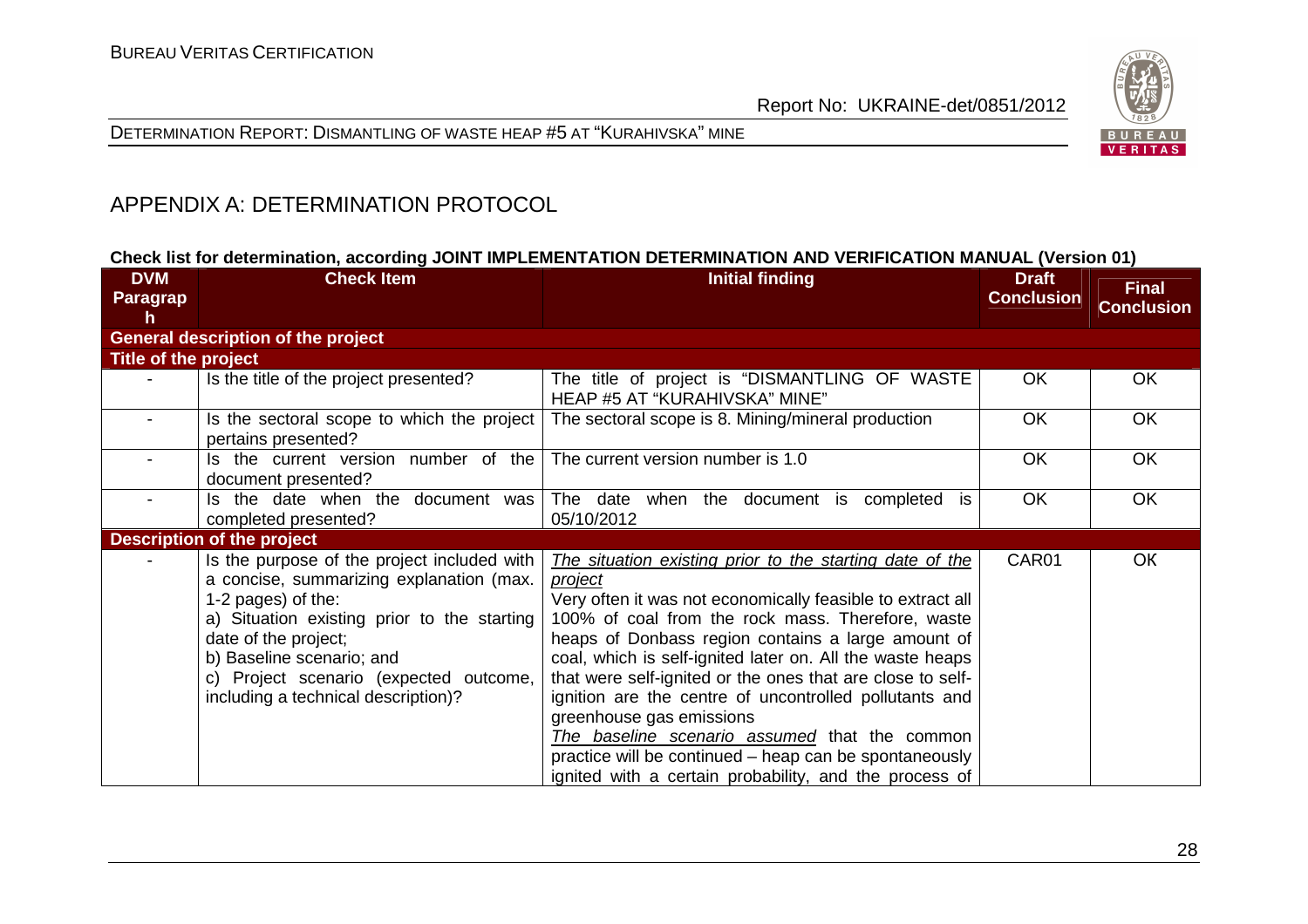

| <b>DVM</b>           | <b>Check Item</b>                                                             | <b>Initial finding</b>                                                                                                                                                                                                                                                                                                                                                                                                                                                                                                                                                                                                                                                                                                                                                                                                                                                                                                                                                | <b>Draft</b>      | <b>Final</b>      |
|----------------------|-------------------------------------------------------------------------------|-----------------------------------------------------------------------------------------------------------------------------------------------------------------------------------------------------------------------------------------------------------------------------------------------------------------------------------------------------------------------------------------------------------------------------------------------------------------------------------------------------------------------------------------------------------------------------------------------------------------------------------------------------------------------------------------------------------------------------------------------------------------------------------------------------------------------------------------------------------------------------------------------------------------------------------------------------------------------|-------------------|-------------------|
| <b>Paragrap</b><br>h |                                                                               |                                                                                                                                                                                                                                                                                                                                                                                                                                                                                                                                                                                                                                                                                                                                                                                                                                                                                                                                                                       | <b>Conclusion</b> | <b>Conclusion</b> |
|                      |                                                                               | burning will continue till all coal, contained there, will be<br>burned. The process of combustion is accompanied by<br>release the carbon dioxide into atmosphere.<br>Project scenario-provides complete dismantling of the<br>dump. During dismantling of the dump, the rocks will be<br>divided into fractions, which will be used for blending<br>with steam coal and subsequently supplied to heat<br>power plants and boiler houses for burning as fuel.<br>After sorting, the large fractions will be used for building<br>and repairing of roads. As the result, rock mass of the<br>dump will be fully utilized, and the received coal will<br>replace coal, which otherwise would have had to be<br>mined. As the result of the project, the opportunity of<br>self-ignition of heap will be eliminated<br>CAR01<br>Please<br>subcontractors<br>add<br>data<br>of<br><b>on</b><br>"Krasnoperekopsky glass factory" Ltd involved to the<br>project activity. |                   |                   |
|                      | Is the history of the project (incl. its JI<br>component) briefly summarized? | The history of project JI component is briefly<br>summarized<br>CAR02<br>Please add history of waste heaps dismantled in<br>project frames. According to "Моделювання<br>температурного поля згасаючих териконів, В.В.<br>Попович, А.Д. Кузик, канд. фіз.-мат. наук, доцент,<br>О.О. Карабин, канд. фіз.-мат. наук, доцент, О.Ю.<br>Чмир, канд. фіз.-мат. наук (Львівський державний<br>університет безпеки життєдіяльності)" time of<br>waste heap burning is about 15-20 years after finishing                                                                                                                                                                                                                                                                                                                                                                                                                                                                      | CAR02             | <b>OK</b>         |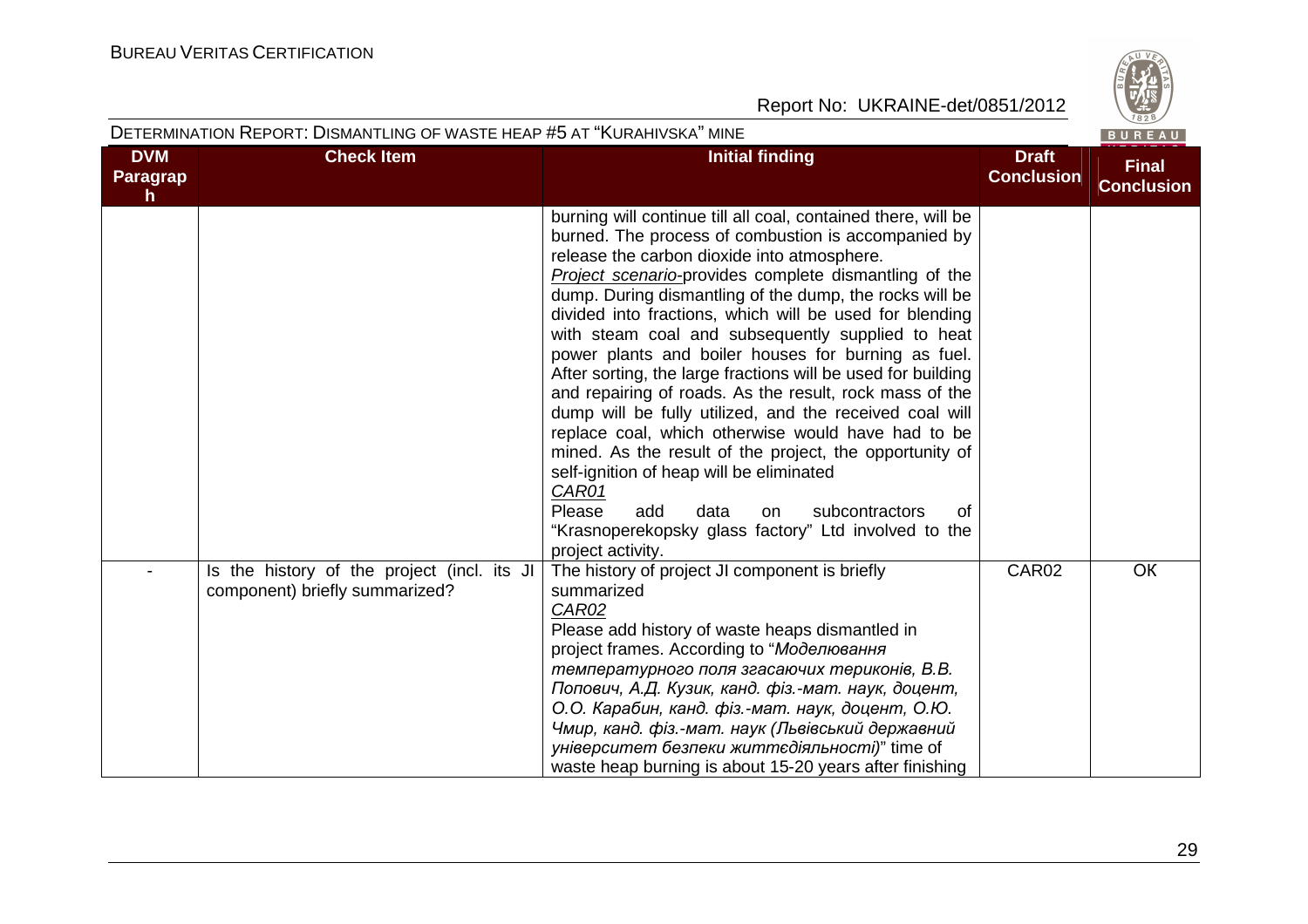|                                        | DETERMINATION REPORT: DISMANTLING OF WASTE HEAP #5 AT "KURAHIVSKA" MINE<br>BUREAU                                                                                                                                      |                                                                                                                                                                                |                                   |                                   |  |
|----------------------------------------|------------------------------------------------------------------------------------------------------------------------------------------------------------------------------------------------------------------------|--------------------------------------------------------------------------------------------------------------------------------------------------------------------------------|-----------------------------------|-----------------------------------|--|
| <b>DVM</b><br>Paragrap<br>$\mathsf{h}$ | <b>Check Item</b>                                                                                                                                                                                                      | <b>Initial finding</b>                                                                                                                                                         | <b>Draft</b><br><b>Conclusion</b> | <b>Final</b><br><b>Conclusion</b> |  |
|                                        |                                                                                                                                                                                                                        | of waste heap mantling                                                                                                                                                         |                                   |                                   |  |
| <b>Project participants</b>            |                                                                                                                                                                                                                        |                                                                                                                                                                                |                                   |                                   |  |
|                                        | Are project participants and Party(ies)<br>involved in the project listed?                                                                                                                                             | "Krasnoperekopsky glass factory" Ltd and SIA<br>"Vidzeme Eko" is indicated as the project participants<br>and Ukraine and Republic Latvia are indicated as<br>Parties involved | <b>OK</b>                         | <b>OK</b>                         |  |
|                                        | Is the data of the project participants<br>presented in tabular format?                                                                                                                                                | The data of the project participants are presented in<br>tabular format                                                                                                        | <b>OK</b>                         | <b>OK</b>                         |  |
| $\blacksquare$                         | Is contact information provided in Annex 1<br>of the PDD?                                                                                                                                                              | The contact information on project participants are<br>indicated in the Annex 1                                                                                                | OK                                | OK                                |  |
|                                        | Is it indicated, if it is the case, if the Party<br>involved is a host Party?                                                                                                                                          | The Host Party Ukraine is indicated as the Party<br>Involved                                                                                                                   | OK                                | OK                                |  |
|                                        | <b>Technical description of the project</b>                                                                                                                                                                            |                                                                                                                                                                                |                                   |                                   |  |
|                                        | <b>Location of the project</b>                                                                                                                                                                                         |                                                                                                                                                                                |                                   |                                   |  |
| $\blacksquare$                         | Host Party(ies)                                                                                                                                                                                                        | <b>Ukraine</b>                                                                                                                                                                 | <b>OK</b>                         | OK                                |  |
|                                        | Region/State/Province etc.                                                                                                                                                                                             | Donets Region, Selidovskyi District<br>CAR03<br>Please correct location district of proposed project                                                                           | CAR03                             | <b>OK</b>                         |  |
| $\blacksquare$                         | City/Town/Community etc.                                                                                                                                                                                               | Kurakhivka villge                                                                                                                                                              | <b>OK</b>                         | OK                                |  |
|                                        | Detail of the physical location, including<br>allowing<br>the<br>information<br>unique<br>identification of the project. (This section<br>should not exceed one page)                                                  | Geographical coordinates of the waste heaps and<br>enrichment plant are provided in the section A.4.1.4<br>CAR04<br>Please clarify source of project geographical data         | CAR04                             | OK                                |  |
|                                        |                                                                                                                                                                                                                        | Technologies to be employed, or measures, operations or actions to be implemented by the project                                                                               |                                   |                                   |  |
|                                        | Are the technology (ies) to be employed, or<br>measures, operations or actions to be<br>implemented by the project, including all<br>relevant<br>technical<br>data<br>and<br>the<br>implementation schedule described? | Technology used in this project may be described in<br>the section A.4.2 of the PDD                                                                                            | OK                                | OK                                |  |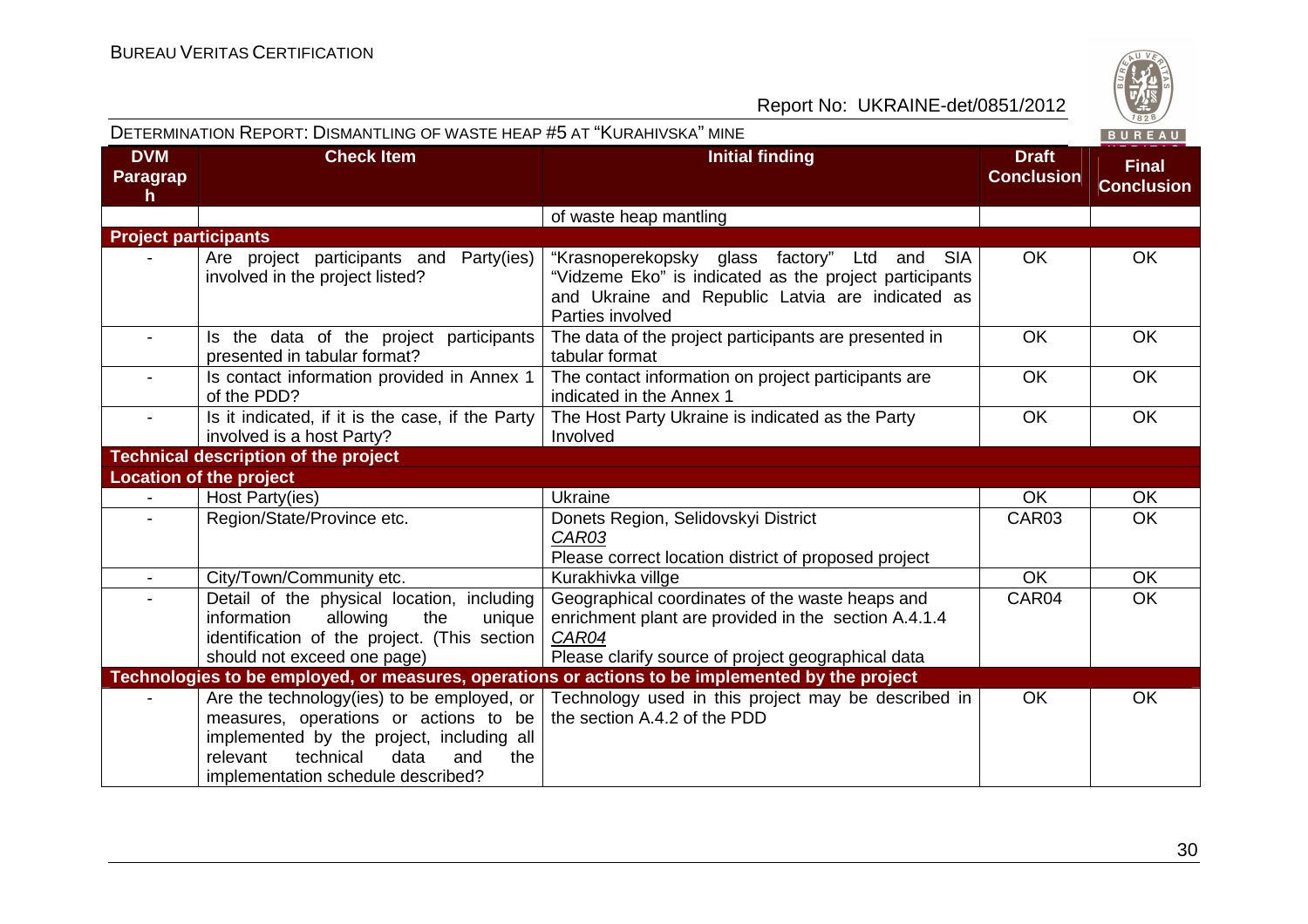

|                             | DETERMINATION REPORT: DISMANTLING OF WASTE HEAP #5 AT "KURAHIVSKA" MINE                                                    |                                                                                                                                                                                                                                                                                                                                                                                                                                                                                                                     |                                   | BUREAU                            |
|-----------------------------|----------------------------------------------------------------------------------------------------------------------------|---------------------------------------------------------------------------------------------------------------------------------------------------------------------------------------------------------------------------------------------------------------------------------------------------------------------------------------------------------------------------------------------------------------------------------------------------------------------------------------------------------------------|-----------------------------------|-----------------------------------|
| <b>DVM</b><br>Paragrap<br>h | <b>Check Item</b>                                                                                                          | <b>Initial finding</b>                                                                                                                                                                                                                                                                                                                                                                                                                                                                                              | <b>Draft</b><br><b>Conclusion</b> | <b>Final</b><br><b>Conclusion</b> |
|                             | sectoral policies and circumstances                                                                                        | Brief explanation of how the anthropogenic emissions of greenhouse gases by sources are to be reduced by the proposed JI project,<br>including why the emission reductions would not occur in the absence of the proposed project, taking into account national and/or                                                                                                                                                                                                                                              |                                   |                                   |
|                             | Is it stated how anthropogenic GHG<br>emission reductions are to be achieved?<br>(This section should not exceed one page) | The<br>project is aimed<br>proposed<br>at reducing<br>anthropogenic emissions. Emission reductions created<br>by:<br>- Elimination of greenhouse gases sources associated<br>with burning waste heaps, by extracting coal from the<br>rock dumps;<br>- Reduction of uncontrolled methane emissions due to<br>replacement of coal that would have been extracted<br>through mining;<br>- Reduction of electricity consumption at waste heap<br>dismantling in comparison to electricity consumption at<br>coal mine. | <b>OK</b>                         | OK                                |
|                             | Is it provided the estimation of emission<br>reductions over the crediting period?                                         | The estimation of emission reduction over crediting<br>period 05/05/2008-31/12/2012 is 3 085 436 tonnes of<br>CO2 equivalent and 1 952 811 tonnes of CO2 for<br>01/01/2013-31/12/2015                                                                                                                                                                                                                                                                                                                               | OK                                | <b>OK</b>                         |
|                             | Is it provided the estimated annual<br>reduction for the chosen credit period in<br>tCO <sub>2e</sub> ?                    | The estimated annual reduction for chosen crediting<br>period is 661 165 tonnes of CO2 equivalent for<br>05/05/2008-31/12/2012 and 650 971 tonnes of CO2<br>equivalent for 01/01/2013-31/12/2015.                                                                                                                                                                                                                                                                                                                   | <b>OK</b>                         | OK                                |
| $\blacksquare$              | data from<br>Are the<br>questions<br>above<br>presented in tabular format?                                                 | The data from questions above is presented in tabular<br>format                                                                                                                                                                                                                                                                                                                                                                                                                                                     | <b>OK</b>                         | OK                                |
|                             | Estimated amount of emission reductions over the crediting period                                                          |                                                                                                                                                                                                                                                                                                                                                                                                                                                                                                                     |                                   |                                   |
|                             | Is the length of the crediting period<br>Indicated?                                                                        | The length of crediting period is 4 years and 8 months<br>from 05/05/2008 till 31/12/2012                                                                                                                                                                                                                                                                                                                                                                                                                           | <b>OK</b>                         | OK                                |
|                             | Are estimates of total as well as annual                                                                                   | The estimates of total as well as annual and average                                                                                                                                                                                                                                                                                                                                                                                                                                                                | <b>OK</b>                         | OK                                |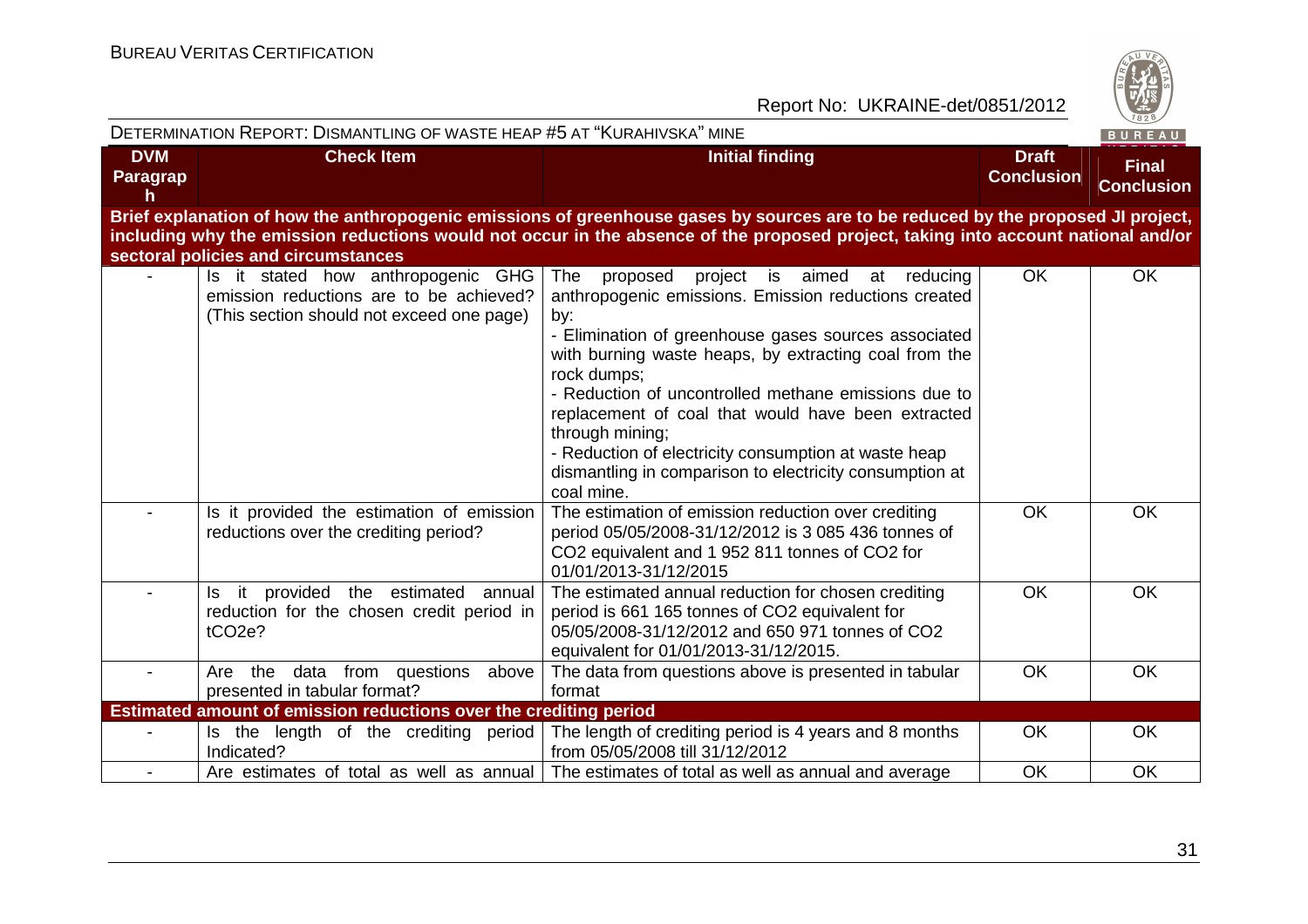|                              | DETERMINATION REPORT: DISMANTLING OF WASTE HEAP #5 AT "KURAHIVSKA" MINE                                                                                                                                                                                                                                                                                                                                          |                                                                                                                                                                                                                         |                                   | BUREAU                            |
|------------------------------|------------------------------------------------------------------------------------------------------------------------------------------------------------------------------------------------------------------------------------------------------------------------------------------------------------------------------------------------------------------------------------------------------------------|-------------------------------------------------------------------------------------------------------------------------------------------------------------------------------------------------------------------------|-----------------------------------|-----------------------------------|
| <b>DVM</b><br>Paragrap<br>h. | <b>Check Item</b>                                                                                                                                                                                                                                                                                                                                                                                                | <b>Initial finding</b>                                                                                                                                                                                                  | <b>Draft</b><br><b>Conclusion</b> | <b>Final</b><br><b>Conclusion</b> |
|                              | and average annual emission reductions in<br>tonnes of CO2 equivalent provided?                                                                                                                                                                                                                                                                                                                                  | annual emission reductions are provided in tonnes of<br>CO <sub>2</sub> equivalent                                                                                                                                      |                                   |                                   |
|                              | <b>Project approvals by Parties</b>                                                                                                                                                                                                                                                                                                                                                                              |                                                                                                                                                                                                                         |                                   |                                   |
| 19                           | Have the DFPs of all Parties listed as<br>"Parties involved" in the PDD provided<br>written project approvals?                                                                                                                                                                                                                                                                                                   | The project obtained Letter of Endorsement #2904/23/7<br>dated 04/10/2012 from State Environment Investment<br>Agency of Ukraine<br>CAR05<br>Please provide written project approvals from the both<br>Parties Involved | CAR05                             | Pending                           |
| 19                           | Does the PDD identify at least the host<br>Party as a "Party involved"?                                                                                                                                                                                                                                                                                                                                          | The Host party Ukraine is indicated as the Party<br>Involved                                                                                                                                                            | OK                                | OK                                |
| 19                           | Has the DFP of the host Party issued a<br>written project approval?                                                                                                                                                                                                                                                                                                                                              | See CAR05                                                                                                                                                                                                               | Pending                           | Pending                           |
| 20                           | Are all the written project approvals by<br>Parties involved unconditional?                                                                                                                                                                                                                                                                                                                                      | See CAR05                                                                                                                                                                                                               | Pending                           | Pending                           |
|                              | Authorization of project participants by Parties involved                                                                                                                                                                                                                                                                                                                                                        |                                                                                                                                                                                                                         |                                   |                                   |
| 21                           | Is each of the legal entities listed as project  <br>participants in the PDD authorized by a<br>Party<br>involved, which is also listed in the PDD,<br>through:<br>- A written project approval by a Party<br>involved, explicitly indicating the name of<br>the legal entity? or<br>- Any other form of project participant<br>authorization in writing, explicitly indicating<br>the name of the legal entity? | See CAR05                                                                                                                                                                                                               | Pending                           | Pending                           |
| <b>Baseline setting</b>      |                                                                                                                                                                                                                                                                                                                                                                                                                  |                                                                                                                                                                                                                         |                                   |                                   |
| 22                           | Does the PDD explicitly indicate which of                                                                                                                                                                                                                                                                                                                                                                        | The PDD explicitly indicates that JI specific approach   OK                                                                                                                                                             |                                   | OK                                |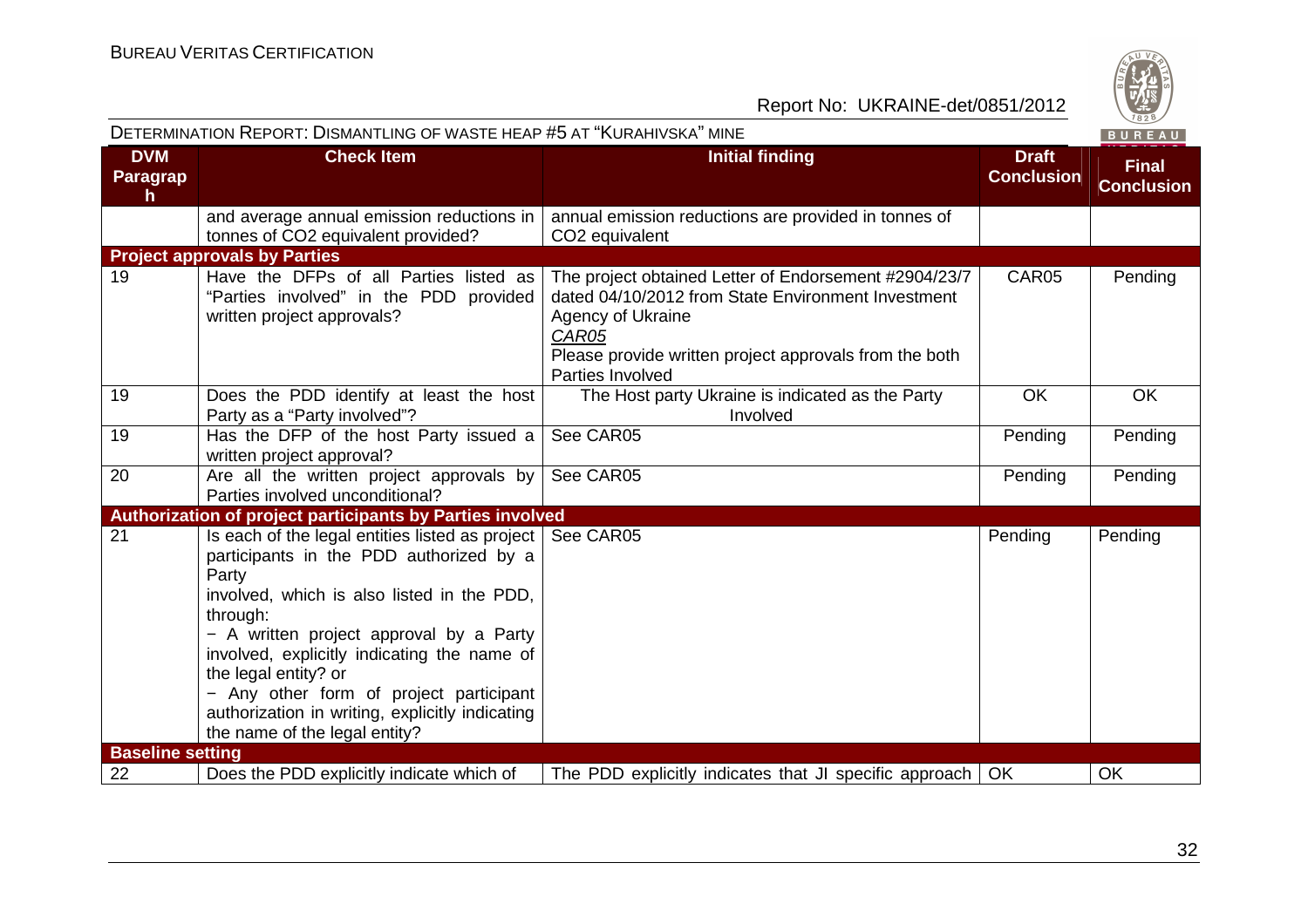|                             | DETERMINATION REPORT: DISMANTLING OF WASTE HEAP #5 AT "KURAHIVSKA" MINE                                                                                                                                                                                                                                                                                                                                                                                                                                                                                                                                                                                                                                                                                                                                                 |                                                                                                                                                                                                                                                                                                                                                                                                                                                                                                                                                                                                                                                                                                                                                                                                                                                                                                                                          |                                   | BUREAU                            |
|-----------------------------|-------------------------------------------------------------------------------------------------------------------------------------------------------------------------------------------------------------------------------------------------------------------------------------------------------------------------------------------------------------------------------------------------------------------------------------------------------------------------------------------------------------------------------------------------------------------------------------------------------------------------------------------------------------------------------------------------------------------------------------------------------------------------------------------------------------------------|------------------------------------------------------------------------------------------------------------------------------------------------------------------------------------------------------------------------------------------------------------------------------------------------------------------------------------------------------------------------------------------------------------------------------------------------------------------------------------------------------------------------------------------------------------------------------------------------------------------------------------------------------------------------------------------------------------------------------------------------------------------------------------------------------------------------------------------------------------------------------------------------------------------------------------------|-----------------------------------|-----------------------------------|
| <b>DVM</b><br>Paragrap<br>h | <b>Check Item</b>                                                                                                                                                                                                                                                                                                                                                                                                                                                                                                                                                                                                                                                                                                                                                                                                       | <b>Initial finding</b>                                                                                                                                                                                                                                                                                                                                                                                                                                                                                                                                                                                                                                                                                                                                                                                                                                                                                                                   | <b>Draft</b><br><b>Conclusion</b> | <b>Final</b><br><b>Conclusion</b> |
|                             | the following approaches is used for<br>identifying the baseline?<br>- JI specific approach<br>- Approved CDM methodology approach                                                                                                                                                                                                                                                                                                                                                                                                                                                                                                                                                                                                                                                                                      | was used for baseline establishing                                                                                                                                                                                                                                                                                                                                                                                                                                                                                                                                                                                                                                                                                                                                                                                                                                                                                                       |                                   |                                   |
|                             | JI specific approach only                                                                                                                                                                                                                                                                                                                                                                                                                                                                                                                                                                                                                                                                                                                                                                                               |                                                                                                                                                                                                                                                                                                                                                                                                                                                                                                                                                                                                                                                                                                                                                                                                                                                                                                                                          |                                   |                                   |
| 23                          | Does the PDD provide a detailed<br>theoretical description in a complete and<br>transparent manner?                                                                                                                                                                                                                                                                                                                                                                                                                                                                                                                                                                                                                                                                                                                     | The PDD contains a detailed theoretical description of<br>proposed baseline                                                                                                                                                                                                                                                                                                                                                                                                                                                                                                                                                                                                                                                                                                                                                                                                                                                              | <b>OK</b>                         | <b>OK</b>                         |
| 23                          | Does the PDD provide justification that the<br>baseline is established:<br>(a) By listing and describing plausible<br>future scenarios on the basis of<br>conservative assumptions and selecting<br>the most plausible one?<br>(b) Taking into account relevant national<br>and/or sectoral policies and circumstance?<br>- Are key factors that affect a baseline<br>taken into account?<br>(c) In a transparent manner with regard to<br>the choice of approaches, assumptions,<br>methodologies, parameters, date sources<br>and key factors?<br>(d) Taking into account of uncertainties and<br>using conservative assumptions?<br>(e) In such a way that ERUs cannot be<br>earned for decreases in activity levels<br>outside the project or due to force<br>majeure?<br>By drawing on the list of standard<br>(f) | The PDD provides justification of baseline establishing<br>(a) By listing and describing five plausible future<br>scenarious<br>(b) Taking into account national and sectoral<br>policies. Ukrainian policies doesn't require or<br>encourage waste heaps dismantling<br>(c) In transparent manner, with regard to the<br>approaches, methodologies, parameters, data<br>sources and key factors<br>(d) Uncertaintites and conservative assumptions<br>are taken into account<br>(e) ERUs cannot be earned for decreasing in<br>activity levels outside the project, because in<br>case of projects stop, generation of emission<br>reduction will be stopped also.<br>(f) Variables used for baseline calculations in line<br>within appendix B to "Guidance on criteria for<br>baseline setting and monitoring"<br>CAR06<br>Please provide more detailed description of barriers for<br>scenario 3. Wastes of coal production uses for | CAR06<br>CAR07                    | <b>OK</b><br>OK                   |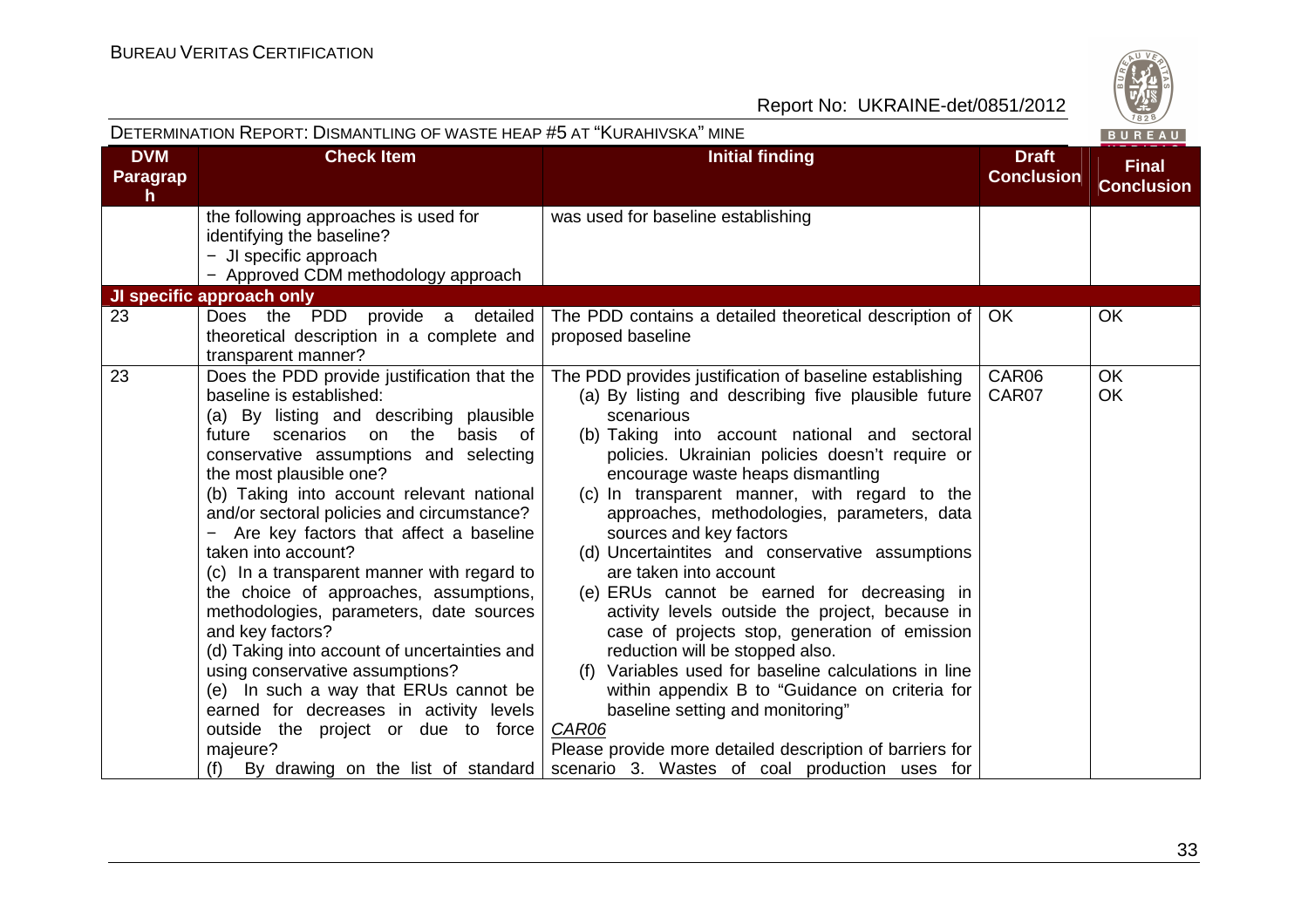

|                                     | DETERMINATION REPORT: DISMANTLING OF WASTE HEAP #5 AT "KURAHIVSKA" MINE<br>BUREAU                                                                                                                                                                                                                                                                                                  |                                                                                                                                                                                                                                                                                                            |                                   |                                   |  |
|-------------------------------------|------------------------------------------------------------------------------------------------------------------------------------------------------------------------------------------------------------------------------------------------------------------------------------------------------------------------------------------------------------------------------------|------------------------------------------------------------------------------------------------------------------------------------------------------------------------------------------------------------------------------------------------------------------------------------------------------------|-----------------------------------|-----------------------------------|--|
| <b>DVM</b><br><b>Paragrap</b><br>h. | <b>Check Item</b>                                                                                                                                                                                                                                                                                                                                                                  | <b>Initial finding</b>                                                                                                                                                                                                                                                                                     | <b>Draft</b><br><b>Conclusion</b> | <b>Final</b><br><b>Conclusion</b> |  |
|                                     | variables contained in appendix B to<br>"Guidance on criteria for baseline setting<br>and monitoring", as appropriate?                                                                                                                                                                                                                                                             | concrete production.<br>CAR07<br>Please provide analysis of the two next scenarios:<br>(a) process of empty rock mass dumping to empty<br>mines' caves<br>(b) forestation of waste heap with usage of green mass<br>as source of CO2 enhancement                                                           |                                   |                                   |  |
| 24                                  | If selected elements or combinations of<br><b>CDM</b><br>methodologies<br>approved<br>or<br>methodological tools for baseline setting<br>are used, are the selected elements or<br>combinations together with the elements<br>supplementary developed by the project<br>participants in line with 23 above?                                                                        | CAR08<br>Please correctly indicate name and the latest version of<br>CDM methodology ACM0009 ver. 4.0.0, which<br>elements are used for leakages estimation                                                                                                                                                | CAR08                             | <b>OK</b>                         |  |
| 25                                  | If a multi-project emission factor is used,<br>does the PDD provide appropriate<br>justification?                                                                                                                                                                                                                                                                                  | The multi-project emission factors used in line with<br>National GHG Inventory Report for 1990-2010 years,<br>approved by SEIA                                                                                                                                                                             | OK                                | OK                                |  |
|                                     | Approved CDM methodology approach only_Paragraphs 26(a) - 26(d)_Not applicable                                                                                                                                                                                                                                                                                                     |                                                                                                                                                                                                                                                                                                            |                                   |                                   |  |
| <b>Additionality</b>                |                                                                                                                                                                                                                                                                                                                                                                                    |                                                                                                                                                                                                                                                                                                            |                                   |                                   |  |
|                                     | JI specific approach only                                                                                                                                                                                                                                                                                                                                                          |                                                                                                                                                                                                                                                                                                            |                                   |                                   |  |
| 28                                  | Does the PDD indicate which of the<br>following approaches for demonstrating<br>additionality is used?<br>(a) Provision of traceable and transparent<br>information showing the baseline was<br>identified on the basis of conservative<br>assumptions, that the project scenario is<br>not part of the identified baseline scenario<br>and that the project will lead to emission | The PDD indicates that approach (b) Provision of $\sqrt{OK}$<br>traceable and transparent information that an AIE has<br>already positively determined that a comparable project<br>(to be) implemented under comparable circumstances<br>has additionality; was used for demonstration of<br>addtionality |                                   | <b>OK</b>                         |  |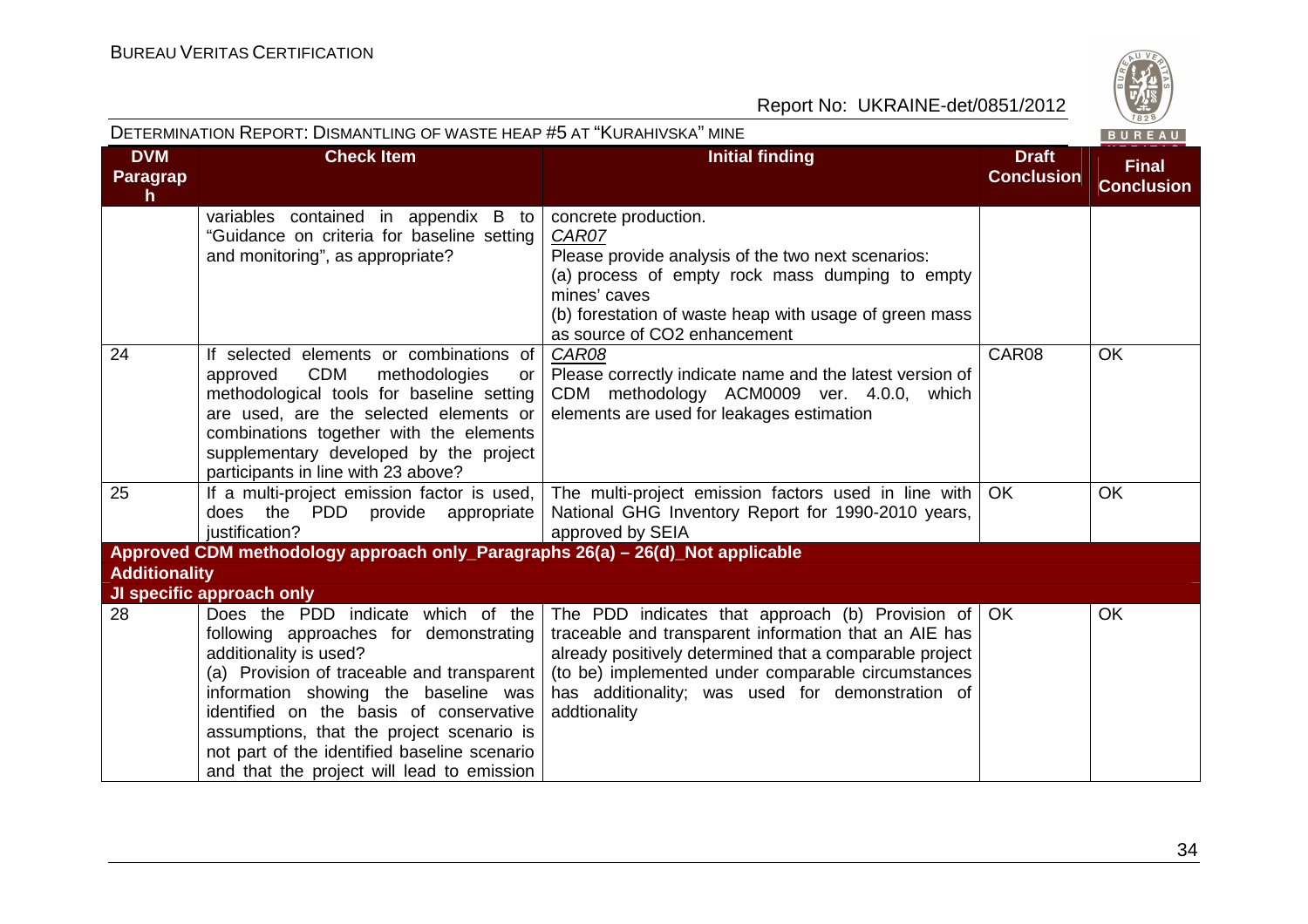|                             | <b>DETERMINATION REPORT: DISMANTLING OF WASTE HEAP #5 AT "KURAHIVSKA" MINE</b>                                                                                                                                                                                                                                                                                                                                                                                                                                                          |                                                                                                                                                                                                                                                                                                                                                                                                                                                                                                                                                                                                             |                                   | $\vee$ 829/<br>BUREAU             |
|-----------------------------|-----------------------------------------------------------------------------------------------------------------------------------------------------------------------------------------------------------------------------------------------------------------------------------------------------------------------------------------------------------------------------------------------------------------------------------------------------------------------------------------------------------------------------------------|-------------------------------------------------------------------------------------------------------------------------------------------------------------------------------------------------------------------------------------------------------------------------------------------------------------------------------------------------------------------------------------------------------------------------------------------------------------------------------------------------------------------------------------------------------------------------------------------------------------|-----------------------------------|-----------------------------------|
| <b>DVM</b><br>Paragrap<br>h | <b>Check Item</b>                                                                                                                                                                                                                                                                                                                                                                                                                                                                                                                       | <b>Initial finding</b>                                                                                                                                                                                                                                                                                                                                                                                                                                                                                                                                                                                      | <b>Draft</b><br><b>Conclusion</b> | <b>Final</b><br><b>Conclusion</b> |
|                             | reductions or enhancements of removals;<br>(b) Provision of traceable and transparent<br>information that an AIE has already<br>positively determined that a comparable<br>be) implemented<br>under<br>project (to<br>comparable<br>circumstances<br>has<br>additionality;<br>(c) Application of the most recent version<br>of the "Tool for the demonstration and<br>assessment of additionality. (allowing for a<br>two-month grace period) or any other<br>method for proving additionality approved<br>by the CDM Executive Board". |                                                                                                                                                                                                                                                                                                                                                                                                                                                                                                                                                                                                             |                                   |                                   |
| 29(a)                       | Does the PDD provide a justification of the<br>applicability of the approach with a clear<br>and transparent description?                                                                                                                                                                                                                                                                                                                                                                                                               | The justification of proposed approach applicability is<br>provided                                                                                                                                                                                                                                                                                                                                                                                                                                                                                                                                         | OK.                               | <b>OK</b>                         |
| 29(b)                       | Are additionality proofs provided?                                                                                                                                                                                                                                                                                                                                                                                                                                                                                                      | <b>GHG mitigation measure.</b> The project boundary<br>a)<br>is virtually identical, the expected annual<br>average GHG emission reduction is differ less<br>than 50%. Criteria is satisfied<br>Geography and time. Both projects<br>b)<br>is is<br>implemented in Ukraine, starting date are<br>divided less than 1 year. Criteria is satisfied<br>c) Scale. The projects envisage production of the<br>same product (coal).<br>Regulatory framework.<br>There<br>d)<br>were<br>no<br>significant changes in regulatory framework<br>between the starting dates of two projects.<br>Criteria is satisfied. | <b>OK</b>                         | OK                                |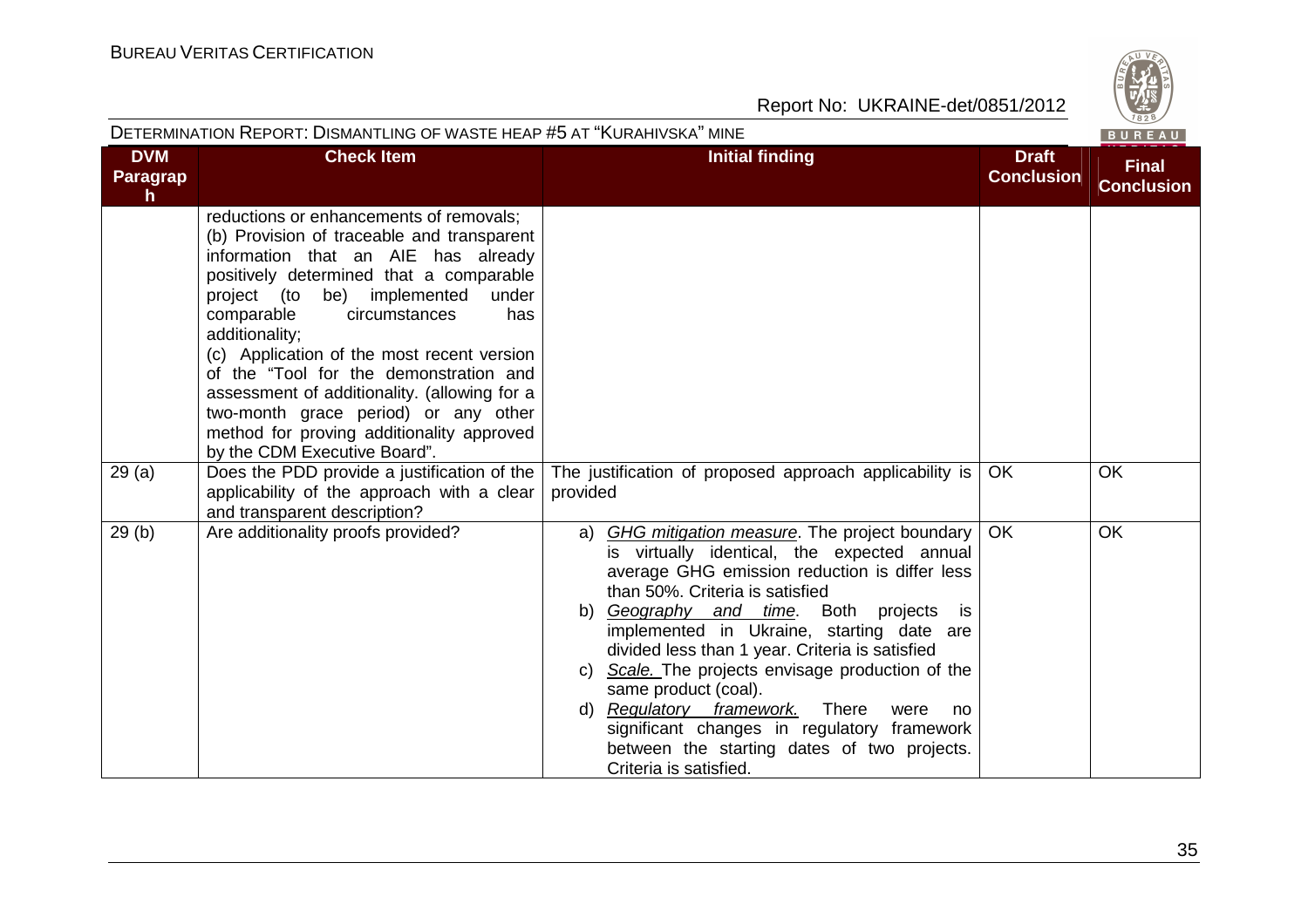

|                                                            | DETERMINATION REPORT: DISMANTLING OF WASTE HEAP #5 AT "KURAHIVSKA" MINE                                                                                                                                                                                           |                                                                                                                                                                                                                                                                                                                                                                                                                                                                                                                                           | BUREAU                            |                                   |
|------------------------------------------------------------|-------------------------------------------------------------------------------------------------------------------------------------------------------------------------------------------------------------------------------------------------------------------|-------------------------------------------------------------------------------------------------------------------------------------------------------------------------------------------------------------------------------------------------------------------------------------------------------------------------------------------------------------------------------------------------------------------------------------------------------------------------------------------------------------------------------------------|-----------------------------------|-----------------------------------|
| <b>DVM</b><br><b>Paragrap</b><br>$\mathsf{h}$              | <b>Check Item</b>                                                                                                                                                                                                                                                 | <b>Initial finding</b>                                                                                                                                                                                                                                                                                                                                                                                                                                                                                                                    | <b>Draft</b><br><b>Conclusion</b> | <b>Final</b><br><b>Conclusion</b> |
|                                                            |                                                                                                                                                                                                                                                                   |                                                                                                                                                                                                                                                                                                                                                                                                                                                                                                                                           |                                   |                                   |
| 29 <sub>(c)</sub>                                          | the<br>additionality<br>demonstrated<br>ls.<br>appropriately as a result?                                                                                                                                                                                         | The additionality is demonstrated in appropriate way                                                                                                                                                                                                                                                                                                                                                                                                                                                                                      | <b>OK</b>                         | <b>OK</b>                         |
| 30                                                         | If the approach 28 (c) is chosen, are all<br>explanations, descriptions and analyses<br>made in accordance with the selected tool<br>or method?                                                                                                                   | The Approach 28(b) was chosen                                                                                                                                                                                                                                                                                                                                                                                                                                                                                                             | <b>OK</b>                         | <b>OK</b>                         |
|                                                            | Approved CDM methodology approach only_ Paragraphs 31(a) - 31(e)_Not applicable                                                                                                                                                                                   |                                                                                                                                                                                                                                                                                                                                                                                                                                                                                                                                           |                                   |                                   |
| Project boundary (applicable except for JI LULUCF projects |                                                                                                                                                                                                                                                                   |                                                                                                                                                                                                                                                                                                                                                                                                                                                                                                                                           |                                   |                                   |
|                                                            | JI specific approach only                                                                                                                                                                                                                                         |                                                                                                                                                                                                                                                                                                                                                                                                                                                                                                                                           |                                   |                                   |
| 32(a)                                                      | Does the project boundary defined in the<br>all anthropogenic<br>PDD.<br>encompass<br>emissions<br>by sources of GHGs that are:<br>Under the control of the project<br>(i)<br>participants?<br>(ii) Reasonably attributable to the project?<br>(iii) Significant? | The project boundaries defined in the PDD encompass<br>all anthropogenic emissions by GHG sources that are<br>Under control of the project participants,<br>(i)<br>such as emissions of electricity and diesel<br>fuel consumption during waste<br>heap<br>dismantling<br>Reasonably attributable to the project, such<br>(ii)<br>as emissions from waste heap burning or<br>methane emissions as result of coal industry<br>Significant<br>(iii)<br>CAR09<br>Please correct baseline scenario in the section B.3<br>(under the table 14) | CAR09                             | OК                                |
| 32(b)                                                      | Is the project boundary defined on the<br>basis of a case-by-case assessment with<br>regard to the criteria referred to in 32 (a)<br>above?                                                                                                                       | The project boundary is defined on the basis of a case-<br>by-case assessment with regard to the criteria in 32(a)<br>above                                                                                                                                                                                                                                                                                                                                                                                                               | OK.                               | <b>OK</b>                         |
| 32(c)                                                      | Are the delineation of the project boundary<br>and the gases and sources included                                                                                                                                                                                 | The delineation of project boundaries and gases and<br>sources excluded is clearly described in the PDD,                                                                                                                                                                                                                                                                                                                                                                                                                                  | <b>OK</b>                         | <b>OK</b>                         |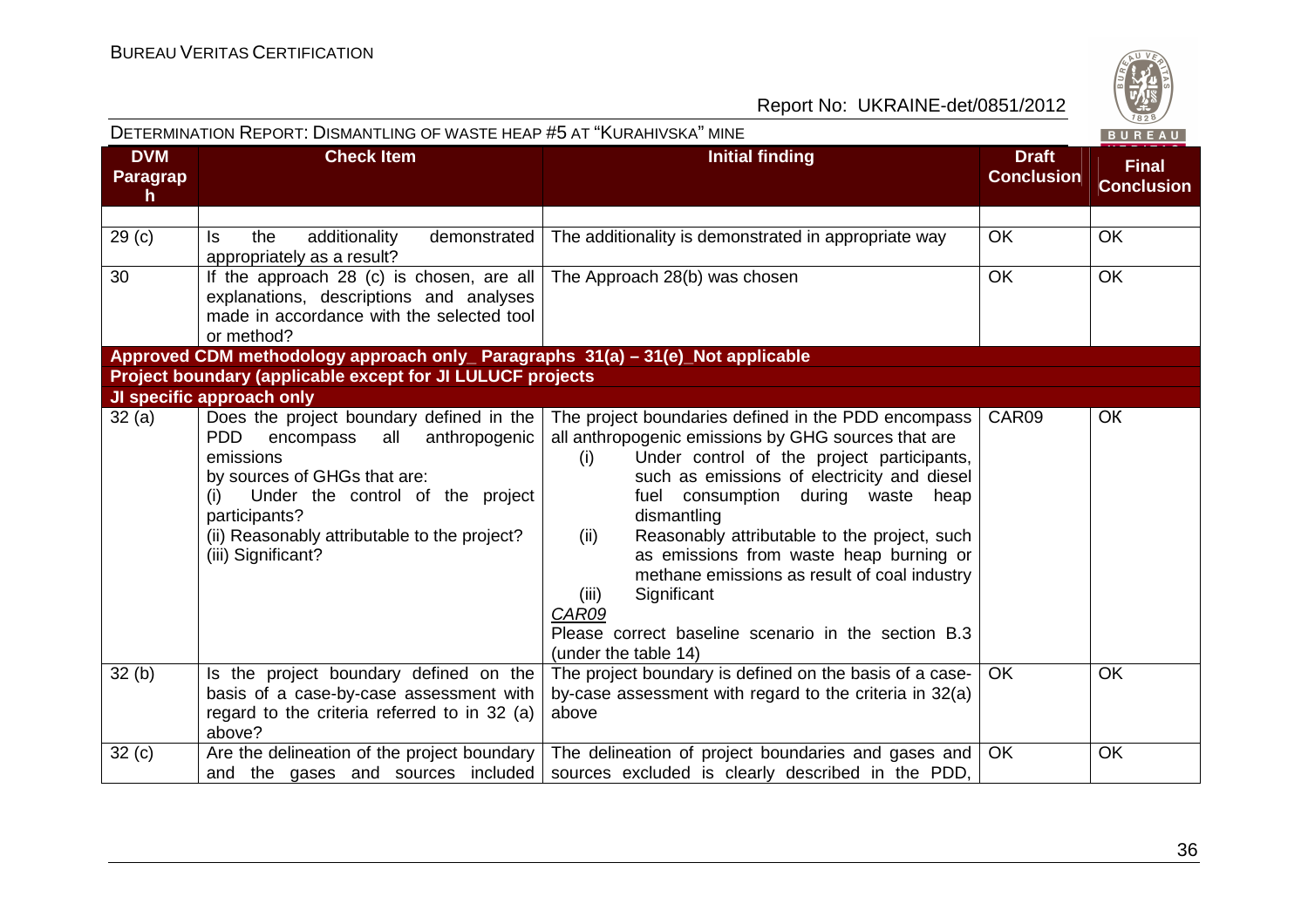|                                        | DETERMINATION REPORT: DISMANTLING OF WASTE HEAP #5 AT "KURAHIVSKA" MINE                                                                                                           |                                                                                                                                                                                  |                                   | BUREAU                            |
|----------------------------------------|-----------------------------------------------------------------------------------------------------------------------------------------------------------------------------------|----------------------------------------------------------------------------------------------------------------------------------------------------------------------------------|-----------------------------------|-----------------------------------|
| <b>DVM</b><br>Paragrap<br>$\mathsf{h}$ | <b>Check Item</b>                                                                                                                                                                 | <b>Initial finding</b>                                                                                                                                                           | <b>Draft</b><br><b>Conclusion</b> | <b>Final</b><br><b>Conclusion</b> |
|                                        | appropriately described and justified in the<br>PDD by using a figure or flow chart as<br>appropriate?                                                                            | using flow charts.                                                                                                                                                               |                                   |                                   |
| 32 <sub>(d)</sub>                      | Are all gases and sources included<br>explicitly stated, and the exclusions of any<br>sources related to the baseline or the<br>project are appropriately justified?              | All gases and sources inclusions are explicitly stated in<br>the project and baseline scenarios                                                                                  | <b>OK</b>                         | OK                                |
|                                        | Approved CDM methodology approach only_Paragraph 33_Not applicable                                                                                                                |                                                                                                                                                                                  |                                   |                                   |
| <b>Crediting period</b>                |                                                                                                                                                                                   |                                                                                                                                                                                  |                                   |                                   |
| 34(a)                                  | Does the PDD state the starting date of the<br>project as the date on which the<br>implementation or construction or real<br>action of the project will begin or began?           | The project starting date is stated in 05/05/2008 the<br>day when the project equipment installation begun.                                                                      | OK                                | <b>OK</b>                         |
| 34(a)                                  | Is the starting date after the beginning of<br>2000?                                                                                                                              | The starting date is after beginning of 2000                                                                                                                                     | <b>OK</b>                         | <b>OK</b>                         |
| 34(b)                                  | Does the PDD<br>state<br>expected<br>the<br>operational lifetime of the project in years<br>and months?                                                                           | The project equipment expected operational lifetime is<br>indicated in 7 years 8 months (92 months)<br>CAR <sub>10</sub><br>Please correctly indicate project operation lifetime | CAR10                             | OK                                |
| 34 <sub>(c)</sub>                      | Does the PDD state the length of the<br>crediting period in years and months?                                                                                                     | The length of crediting period is 4 years 8 months (56<br>months)                                                                                                                | OK                                | OK                                |
| 34 <sub>(c)</sub>                      | Is the starting date of the crediting period<br>on or after the date of the first emission<br>enhancements<br>reductions<br>of<br>or<br>net<br>removals generated by the project? | The starting date of crediting period is 05/05/2008, the<br>date when the waste heap dismantling begun and first<br>emission reductions were generated                           | OK                                | OK                                |
| 34 <sub>(d)</sub>                      | Does the PDD state that the crediting<br>period for issuance of ERUs starts only<br>after the beginning of 2008 and does not<br>extend beyond the operational lifetime of         | Yes, the crediting period starts after the 2008 year<br>beginning and doesn't extend the project operational<br>lifetime.                                                        | <b>OK</b>                         | OK                                |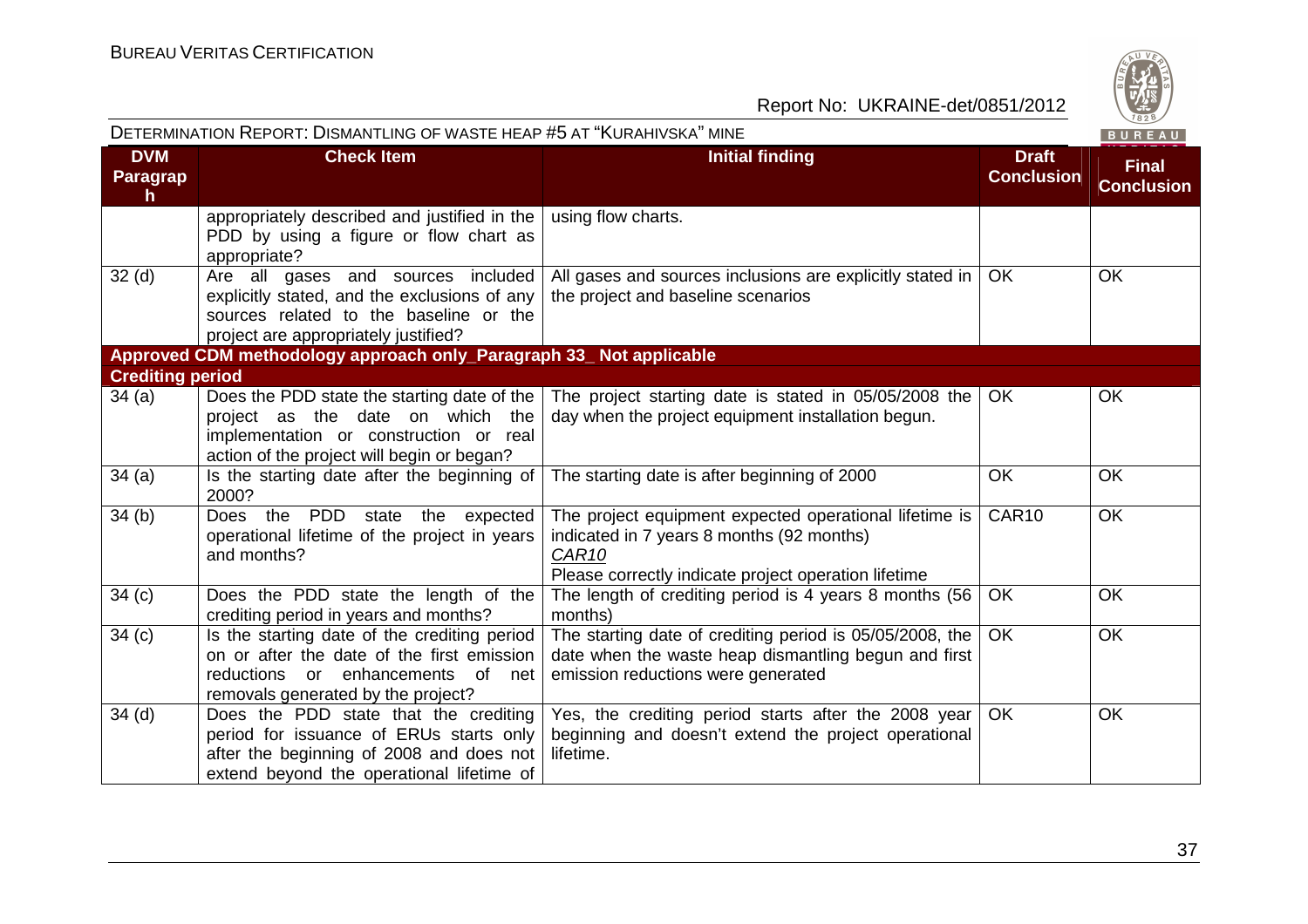|                                               | DETERMINATION REPORT: DISMANTLING OF WASTE HEAP #5 AT "KURAHIVSKA" MINE                                                                                                                                                                                                                                                |                                                                                                                                                                                                                                                                                                                                                                                                                                                                |                                   | BUREAU                            |
|-----------------------------------------------|------------------------------------------------------------------------------------------------------------------------------------------------------------------------------------------------------------------------------------------------------------------------------------------------------------------------|----------------------------------------------------------------------------------------------------------------------------------------------------------------------------------------------------------------------------------------------------------------------------------------------------------------------------------------------------------------------------------------------------------------------------------------------------------------|-----------------------------------|-----------------------------------|
| <b>DVM</b><br><b>Paragrap</b><br>$\mathsf{h}$ | <b>Check Item</b>                                                                                                                                                                                                                                                                                                      | <b>Initial finding</b>                                                                                                                                                                                                                                                                                                                                                                                                                                         | <b>Draft</b><br><b>Conclusion</b> | <b>Final</b><br><b>Conclusion</b> |
|                                               | the project?                                                                                                                                                                                                                                                                                                           |                                                                                                                                                                                                                                                                                                                                                                                                                                                                |                                   |                                   |
| $34$ (d)                                      | If the crediting period extends beyond<br>2012, does the PDD state that the<br>extension is subject to the host Party<br>approval?<br>Are the estimates of emission reductions or<br>enhancements of net removals presented<br>separately for those until 2012 and those<br>after 2012?                                | The crediting period extends beyond 2012 in case of<br><b>Host Party Approval</b>                                                                                                                                                                                                                                                                                                                                                                              | <b>OK</b>                         | OK                                |
| <b>Monitoring plan</b>                        |                                                                                                                                                                                                                                                                                                                        |                                                                                                                                                                                                                                                                                                                                                                                                                                                                |                                   |                                   |
| 35                                            | Does the PDD explicitly indicate which of<br>the following approaches is used?<br>- JI specific approach<br>- Approved CDM methodology approach                                                                                                                                                                        | The JI specific approach was used for monitoring plan<br>identification                                                                                                                                                                                                                                                                                                                                                                                        | <b>OK</b>                         | OK                                |
|                                               | JI specific approach only                                                                                                                                                                                                                                                                                              |                                                                                                                                                                                                                                                                                                                                                                                                                                                                |                                   |                                   |
| 36(a)                                         | Does the monitoring plan describe:<br>All<br>relevant<br>factors<br>key<br>and<br>$\overline{\phantom{0}}$<br>characteristics that will be monitored?<br>The period in which they will be<br>$\overline{\phantom{0}}$<br>monitored?<br>- All decisive factors for the control and<br>reporting of project performance? | The monitoring plan describes all relevant factors and<br>key characteristics that will be monitored, such as:<br>electricity and fuel consumed in project activity;<br>value of extracted coal concentrate, its ash<br>content and moisture.<br>The period in which they will be monitored are<br>indicated, frequency of measuring procedures is<br>identified<br>All decisive factors for the control and reporting of<br>project performance are described | OK                                | OK                                |
| 36(b)                                         | Does the monitoring plan specify the<br>indicators, constants and variables used<br>that are reliable, valid<br>and provide<br>transparent picture of<br>the emission                                                                                                                                                  | The monitoring plan specify the indicators, constants<br>and variables used, that are reliable, valid and provide<br>transparent picture of the emission reductions to be<br>monitored                                                                                                                                                                                                                                                                         | CAR11                             | OK                                |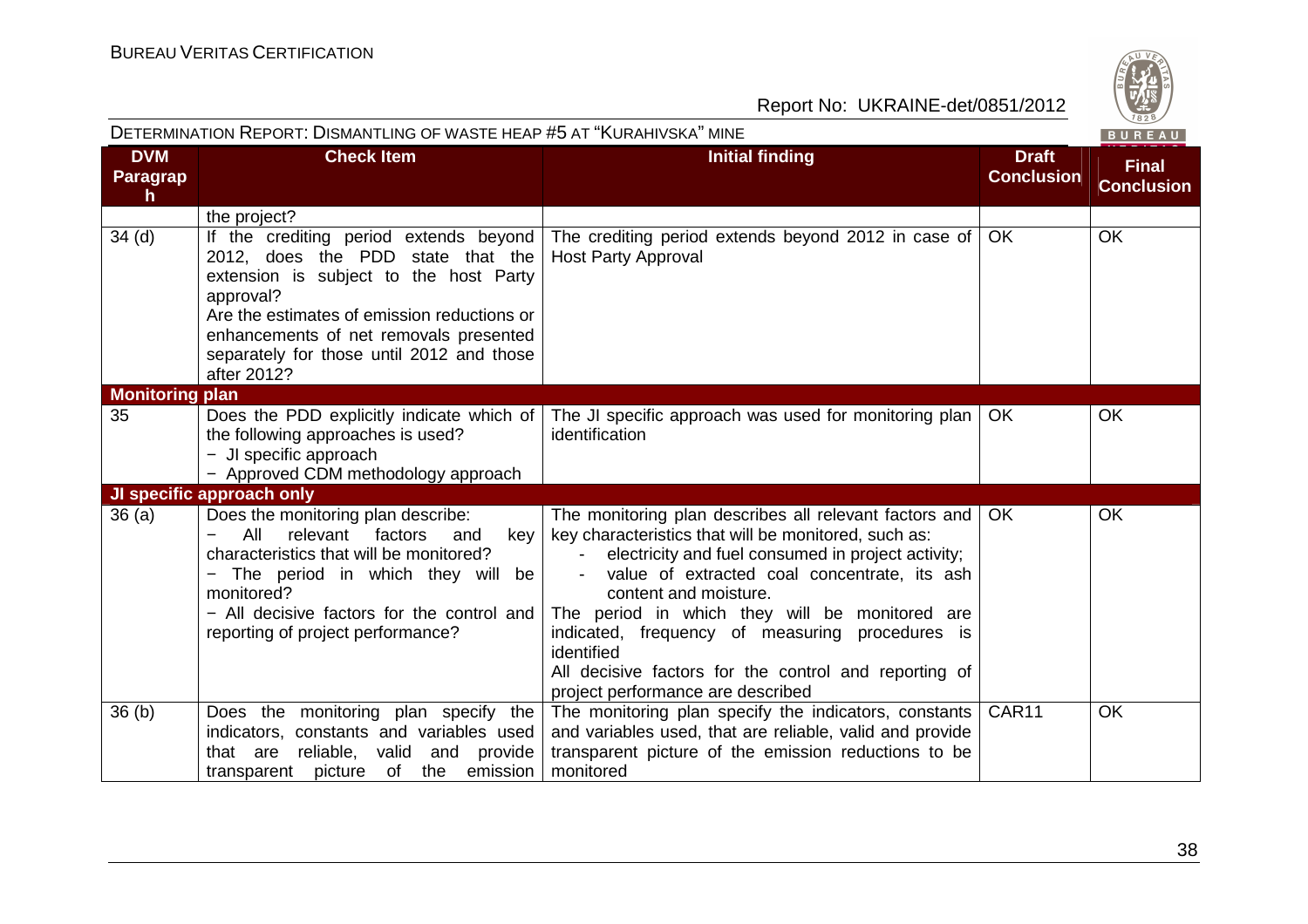

|                                     | DETERMINATION REPORT: DISMANTLING OF WASTE HEAP #5 AT "KURAHIVSKA" MINE<br>BUREAU                                                                                                                                                                                                                                                                       |                                                                                                                                                                                                                                                                                                                                                                                                                   |                                   |                                   |
|-------------------------------------|---------------------------------------------------------------------------------------------------------------------------------------------------------------------------------------------------------------------------------------------------------------------------------------------------------------------------------------------------------|-------------------------------------------------------------------------------------------------------------------------------------------------------------------------------------------------------------------------------------------------------------------------------------------------------------------------------------------------------------------------------------------------------------------|-----------------------------------|-----------------------------------|
| <b>DVM</b><br><b>Paragrap</b><br>h. | <b>Check Item</b>                                                                                                                                                                                                                                                                                                                                       | <b>Initial finding</b>                                                                                                                                                                                                                                                                                                                                                                                            | <b>Draft</b><br><b>Conclusion</b> | <b>Final</b><br><b>Conclusion</b> |
|                                     | enhancements<br>of<br>reductions<br>net<br>or<br>removals to be monitored?                                                                                                                                                                                                                                                                              | CAR11<br>Please provide to AIE documents, that describe project<br>key parameters, such as<br>sale invoices on delivered coal concentrate<br>invoices on consumed diesel fuel<br>monthly acts on electric energy consumptions                                                                                                                                                                                     |                                   |                                   |
| 36 <sub>(b)</sub>                   | If default values are used:<br>Are accuracy and reasonableness<br>carefully balanced in their selection?<br>- Do the default values originate from<br>recognized sources?<br>- Are the default values supported by<br>statistical analyses providing reasonable<br>confidence levels?<br>- Are the default values presented in a<br>transparent manner? | The default values, such as:<br>global warming potential of methane<br>methane density in standard conditions<br>carbon<br>emission<br>electricity<br>factors<br>for<br>consumption<br>carbon oxidation factors for coal and diesel fuel<br>carbon content of diesel fuel and coal, etc<br>these default values is in line within National GHG<br>inventory Report developed and approved by Ukraine<br>DFP(SEIA) | <b>OK</b>                         | OK                                |
| $36$ (b) (i)                        | For those values that are to be provided by<br>project participants,<br>does the<br>the<br>monitoring plan clearly indicate how the<br>values are to be selected and justified?                                                                                                                                                                         | For monitored data provided by the project participants<br>monitoring plan identify selection and justification                                                                                                                                                                                                                                                                                                   | OK                                | <b>OK</b>                         |
| 36 (b) (ii)                         | For other values,<br>- Does the monitoring plan clearly indicate<br>the precise references from which these<br>values are taken?<br>- Is the conservativeness of the values<br>provided justified?                                                                                                                                                      | References on values obtained from sources another<br>from indicated above is provided. Conservativeness of<br>this value is justified                                                                                                                                                                                                                                                                            | <b>OK</b>                         | <b>OK</b>                         |
| 36 (b) (iii)                        | For all data sources, does the monitoring<br>plan specify the procedures to be followed<br>if expected data are unavailable?                                                                                                                                                                                                                            | The procedures following<br>if expected<br>data is<br>unavailable are described in the section D.1 of the PDD                                                                                                                                                                                                                                                                                                     | <b>OK</b>                         | <b>OK</b>                         |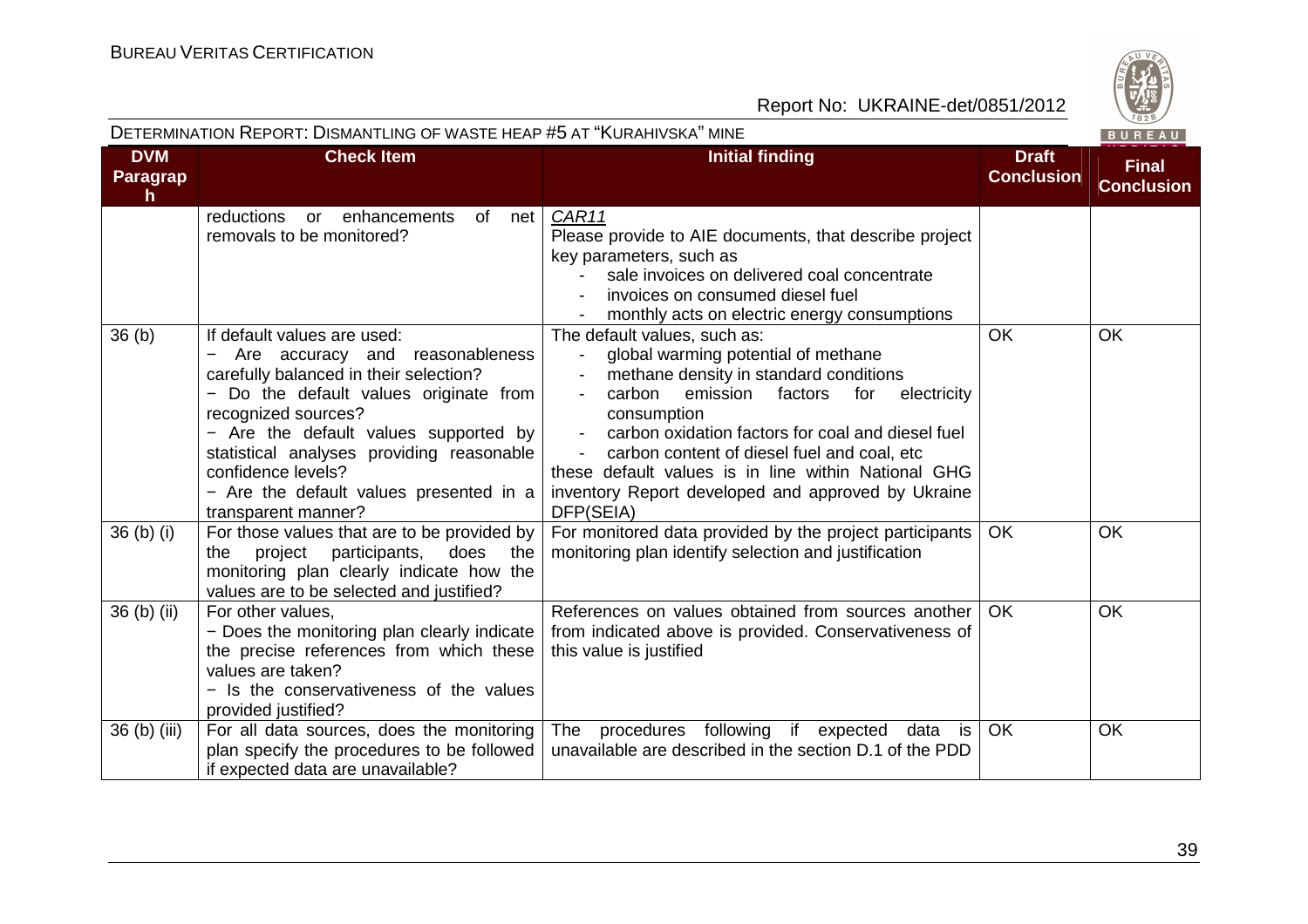|                                        | DETERMINATION REPORT: DISMANTLING OF WASTE HEAP #5 AT "KURAHIVSKA" MINE                                                                                                                                                                                                                |                                                                                                                                                                                                                                                                                                                                                                                                                                                                                                                                                   |                                   | BUREAU                            |
|----------------------------------------|----------------------------------------------------------------------------------------------------------------------------------------------------------------------------------------------------------------------------------------------------------------------------------------|---------------------------------------------------------------------------------------------------------------------------------------------------------------------------------------------------------------------------------------------------------------------------------------------------------------------------------------------------------------------------------------------------------------------------------------------------------------------------------------------------------------------------------------------------|-----------------------------------|-----------------------------------|
| <b>DVM</b><br>Paragrap<br>$\mathsf{h}$ | <b>Check Item</b>                                                                                                                                                                                                                                                                      | <b>Initial finding</b>                                                                                                                                                                                                                                                                                                                                                                                                                                                                                                                            | <b>Draft</b><br><b>Conclusion</b> | <b>Final</b><br><b>Conclusion</b> |
| $36$ (b) (iv)                          | Are International System Unit (SI units)<br>used?                                                                                                                                                                                                                                      | Some units from International System Unit are used                                                                                                                                                                                                                                                                                                                                                                                                                                                                                                | OK                                | <b>OK</b>                         |
| 36 <sub>(b)</sub> <sub>(v)</sub>       | Does the monitoring plan note any<br>parameters, coefficients, variables, etc.<br>that are used to calculate baseline<br>emissions or net removals but are obtained<br>through monitoring?                                                                                             | The monitoring plan clearly indicate next parameters<br>that obtained through monitoring but used for baseline<br>calculations:<br>amount of coal that has been mined in the<br>$\sim$ 10 $\pm$<br>baseline scenario and combusted for energy<br>use, equivalent to the amount of coal extracted<br>from the waste heap because of the project<br>activity<br>net Calorific Value of coal<br>carbon Oxidation factor of coal<br>carbon content of coal<br>the average ash content of sorted fractions<br>the average humidity of sorted fractions | <b>OK</b>                         | <b>OK</b>                         |
| 36 <sub>(b)</sub> <sub>(v)</sub>       | Is the use of parameters, coefficients,<br>variables, etc. consistent between the<br>baseline and monitoring plan?                                                                                                                                                                     | The use of parameters, coefficients, variables is<br>consistent between the baseline and the monitoring<br>plan                                                                                                                                                                                                                                                                                                                                                                                                                                   | <b>OK</b>                         | <b>OK</b>                         |
| 36 <sub>(c)</sub>                      | Does the monitoring plan draw on the list<br>variables<br>of standard<br>contained<br>in<br>appendix B of "Guidance on criteria for<br>baseline setting and monitoring"?                                                                                                               | The monitoring plan was drawn in accordance with the  <br>list of standard variables contained in appendix B of<br>"Guidance on criteria for baseline setting and<br>monitoring"                                                                                                                                                                                                                                                                                                                                                                  | <b>OK</b>                         | OK                                |
| 36 <sub>(d)</sub>                      | Does the monitoring plan explicitly and<br>clearly distinguish:<br>(i) Data and parameters that are not<br>monitored throughout the crediting period,<br>but are determined only once (and thus<br>remain fixed throughout the crediting<br>period), and that are available already at | The monitoring plan explicitly and clearly distinguish:<br>Data and parameters that are not monitored<br>(i)<br>throughout the crediting period, but are determined<br>only once (and thus remain fixed throughout the<br>crediting period), and that are available already at the<br>stage of determination?<br>(ii) Data and parameters that are not monitored                                                                                                                                                                                  | <b>OK</b>                         | <b>OK</b>                         |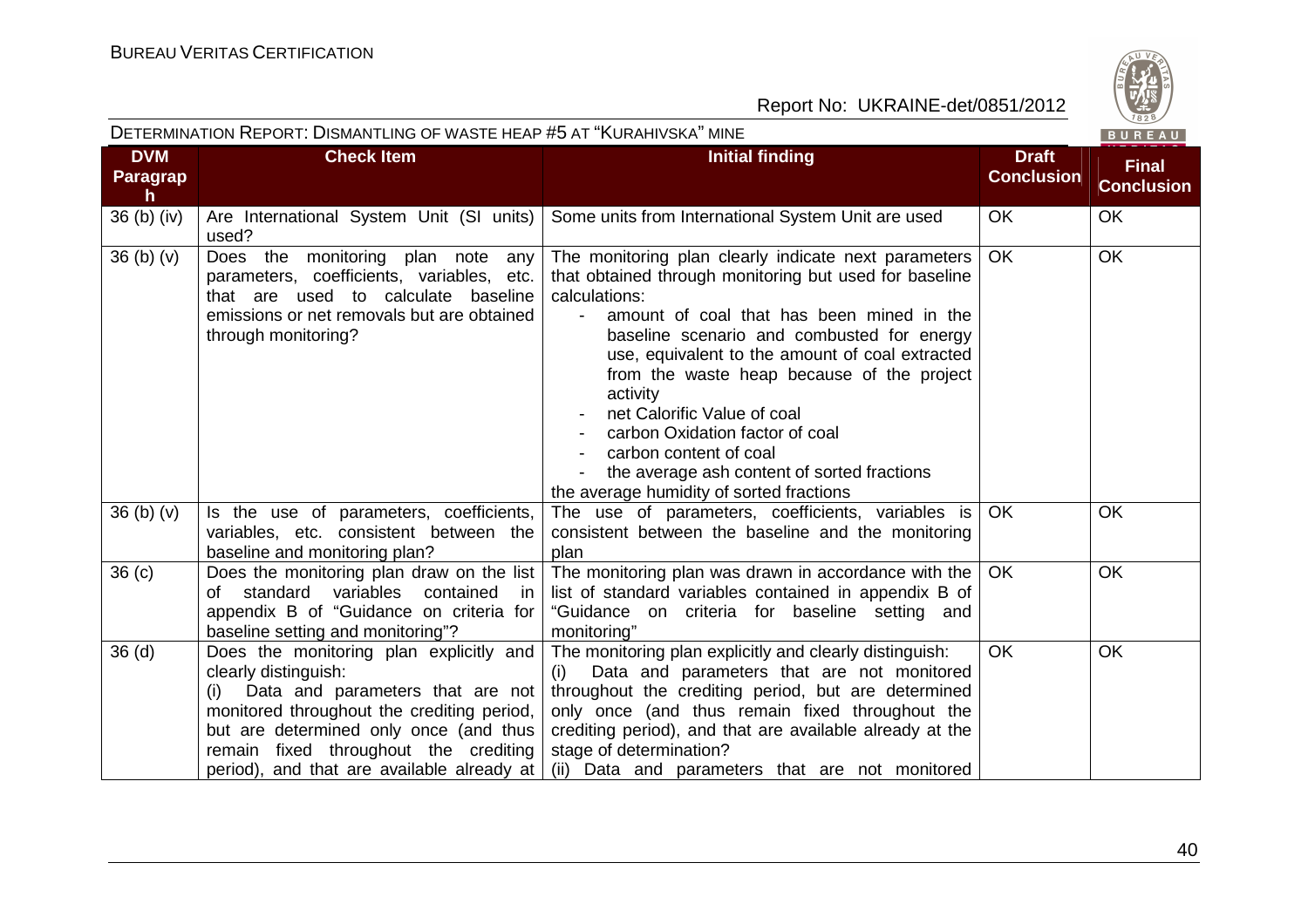

|                             | DETERMINATION REPORT: DISMANTLING OF WASTE HEAP #5 AT "KURAHIVSKA" MINE                                                                                                                                                                                                                                                                                                       |                                                                                                                                                                                                                                                                                                                                                                                                        |                                   | BUREAU                            |
|-----------------------------|-------------------------------------------------------------------------------------------------------------------------------------------------------------------------------------------------------------------------------------------------------------------------------------------------------------------------------------------------------------------------------|--------------------------------------------------------------------------------------------------------------------------------------------------------------------------------------------------------------------------------------------------------------------------------------------------------------------------------------------------------------------------------------------------------|-----------------------------------|-----------------------------------|
| <b>DVM</b><br>Paragrap<br>h | <b>Check Item</b>                                                                                                                                                                                                                                                                                                                                                             | <b>Initial finding</b>                                                                                                                                                                                                                                                                                                                                                                                 | <b>Draft</b><br><b>Conclusion</b> | <b>Final</b><br><b>Conclusion</b> |
|                             | the stage of determination?<br>(ii) Data and parameters that are not<br>monitored throughout the crediting period,<br>but are determined only once (and thus<br>remain fixed throughout the crediting<br>period), but that are not already available<br>at the stage of determination?<br>Data and parameters that are<br>(iii)<br>monitored throughout the crediting period? | throughout the crediting period, but are determined<br>only once (and thus remain fixed throughout the<br>crediting period), but that are not already available at<br>the stage of determination?<br>(iii) Data and parameters that are monitored throughout<br>the crediting period.                                                                                                                  |                                   |                                   |
| 36(e)                       | Does the monitoring plan describe the<br>methods employed for data monitoring<br>(including its frequency) and recording?                                                                                                                                                                                                                                                     | The monitoring plan clearly describes the methods<br>employed for data monitored, such as direct measuring<br>with metering devices and laboratory samples, account<br>from bookkeeper invoices; frequency of monitoring<br>procedures and recording.<br>CAR12<br>Please add in the section D.1 sub-section Measuring<br>devices reference on Annex 3 contained data on<br>project measuring equipment | CAR <sub>12</sub>                 | <b>OK</b>                         |
| 36(f)                       | Does the monitoring plan elaborate all<br>algorithms and formulae used for the<br>estimation/calculation<br>baseline<br>0f<br>emissions/removals<br>project<br>and<br>emissions/removals or direct monitoring of<br>emission reductions from the project,<br>leakage, as appropriate?                                                                                         | The monitoring plan elaborates all formulae required to<br>baseline and project emissions adjusted by leakages<br>calculation                                                                                                                                                                                                                                                                          | <b>OK</b>                         | <b>OK</b>                         |
| 36 (f) (i)                  | Is the underlying rationale<br>for<br>the<br>algorithms/formulae explained?                                                                                                                                                                                                                                                                                                   | The underlying rationale for the formulae is explained                                                                                                                                                                                                                                                                                                                                                 | <b>OK</b>                         | OK                                |
| 36 (f) (ii)                 | Are consistent variables, equation formats,<br>subscripts etc. used?                                                                                                                                                                                                                                                                                                          | All variables, equation formats, subscripts are used in<br>consistent way                                                                                                                                                                                                                                                                                                                              | <b>OK</b>                         | OK                                |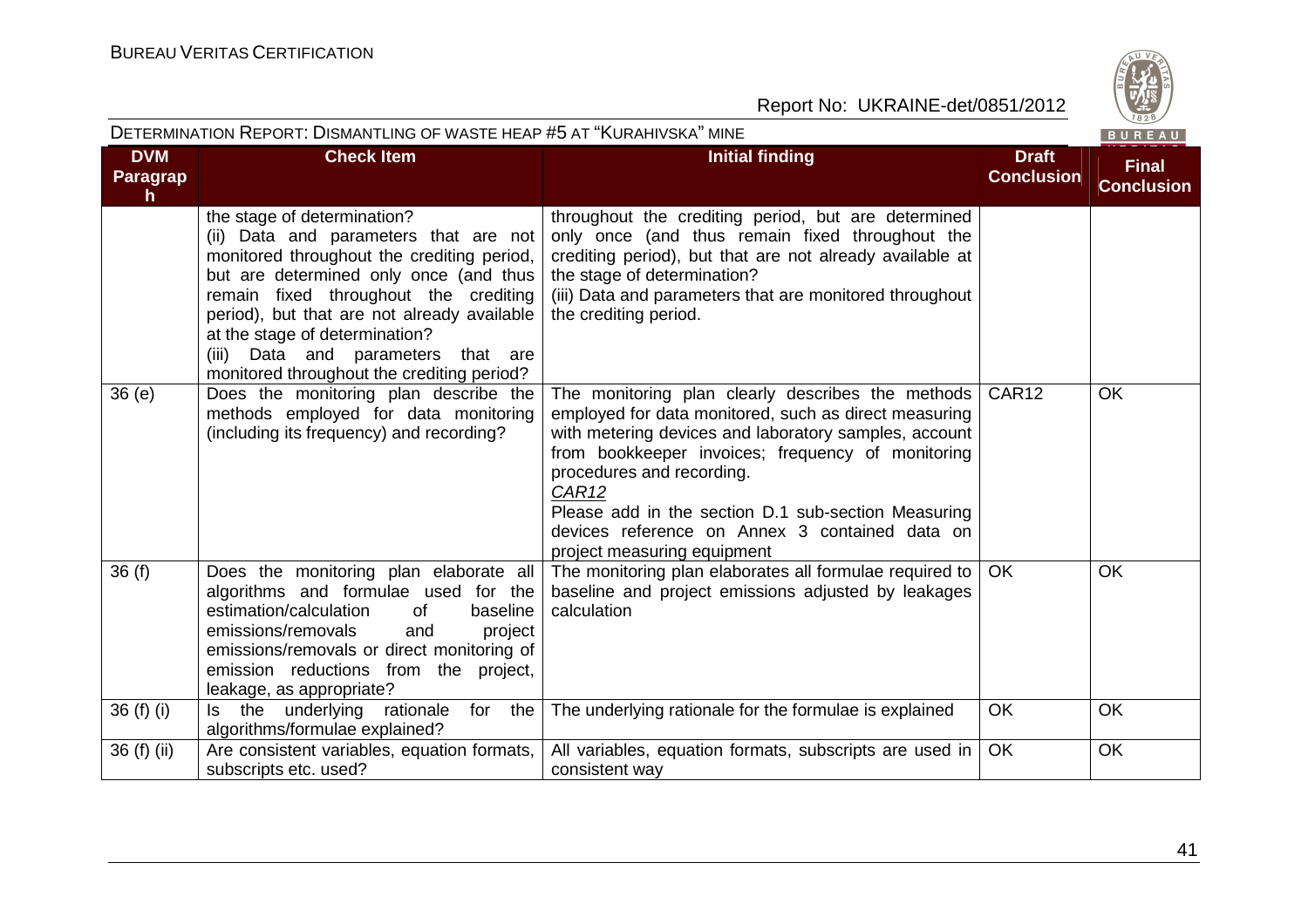

|                              | DETERMINATION REPORT: DISMANTLING OF WASTE HEAP #5 AT "KURAHIVSKA" MINE                                                                                              |                                                                                                                                                                                                                                                              |                                   | BUREAU                            |
|------------------------------|----------------------------------------------------------------------------------------------------------------------------------------------------------------------|--------------------------------------------------------------------------------------------------------------------------------------------------------------------------------------------------------------------------------------------------------------|-----------------------------------|-----------------------------------|
| <b>DVM</b><br>Paragrap<br>h. | <b>Check Item</b>                                                                                                                                                    | <b>Initial finding</b>                                                                                                                                                                                                                                       | <b>Draft</b><br><b>Conclusion</b> | <b>Final</b><br><b>Conclusion</b> |
| 36 (f) (iii)                 | Are all equations numbered?                                                                                                                                          | All equations are numbered                                                                                                                                                                                                                                   | OK                                | OK                                |
| 36 (f) (iv)                  | Are all variables, with units<br>indicated<br>defined?                                                                                                               | All variables with units are indentified                                                                                                                                                                                                                     | <b>OK</b>                         | OK                                |
| 36(f)(v)                     | the<br>conservativeness<br>of<br>the<br>ls.<br>algorithms/procedures justified?                                                                                      | CAR <sub>13</sub><br>Please add information how values of coal concentrate<br>will be crosschecked                                                                                                                                                           | CAR13                             | <b>OK</b>                         |
| 36(f)(v)                     | To the extent possible, are methods to<br>quantitatively account for uncertainty in key<br>parameters included?                                                      | Uncertainty level of Key parameters is indicated as low<br>in the section D.2 of the PDD. Only uncertainty level of<br>probability of waste heap self-ignition is indicated as<br>medium                                                                     | <b>OK</b>                         | OK                                |
| 36 (f) (vi)                  | Is consistency between the elaboration of<br>the<br>baseline scenario and the procedure for<br>calculating the emissions or net removals<br>of the baseline ensured? | The consistency between the elaboration of the<br>baseline scenario and the procedure for calculating the<br>emissions or net removals of the baseline is ensured                                                                                            | OK                                | OK                                |
| 36 (f) (vii)                 | Are any parts of the algorithms or formulae<br>that are not self-evident explained?                                                                                  | The monitoring plan contains detailed explanation of<br>each part of formulae                                                                                                                                                                                | OK                                | OK                                |
| 36 (f) (vii)                 | Is it justified that the procedure is<br>with<br>standard<br>consistent<br>technical<br>procedures in the relevant sector?                                           | The proposed monitoring plan is similar with monitoring<br>plans of JI projects implemented at SIA "Antracit", SIA<br>"Monolit", "Temp" LLC etc, determined by Global<br>Carbon B.V.                                                                         | <b>OK</b>                         | OK                                |
| 36 (f) (vii)                 | Are references provided as necessary?                                                                                                                                | The references are provided in relevant points                                                                                                                                                                                                               | <b>OK</b>                         | <b>OK</b>                         |
| 36 (f) (vii)                 | Are implicit and explicit key assumptions<br>explained in a transparent manner?                                                                                      | The explicit and implicit key assumptions are explained<br>in transparent manner                                                                                                                                                                             | OK                                | OK                                |
| 36 (f) (vii)                 | Is it clearly stated which assumptions and<br>procedures have significant uncertainty<br>associated with them, and how such<br>uncertainty is to be addressed?       | The project participants describe uncertainty level of<br>key factors as low. Key project parameters monitoring<br>equipment is calibrated/verified in accordance with<br>state rules and approved methodologies of quality<br>control and quality assurance | <b>OK</b>                         | OK                                |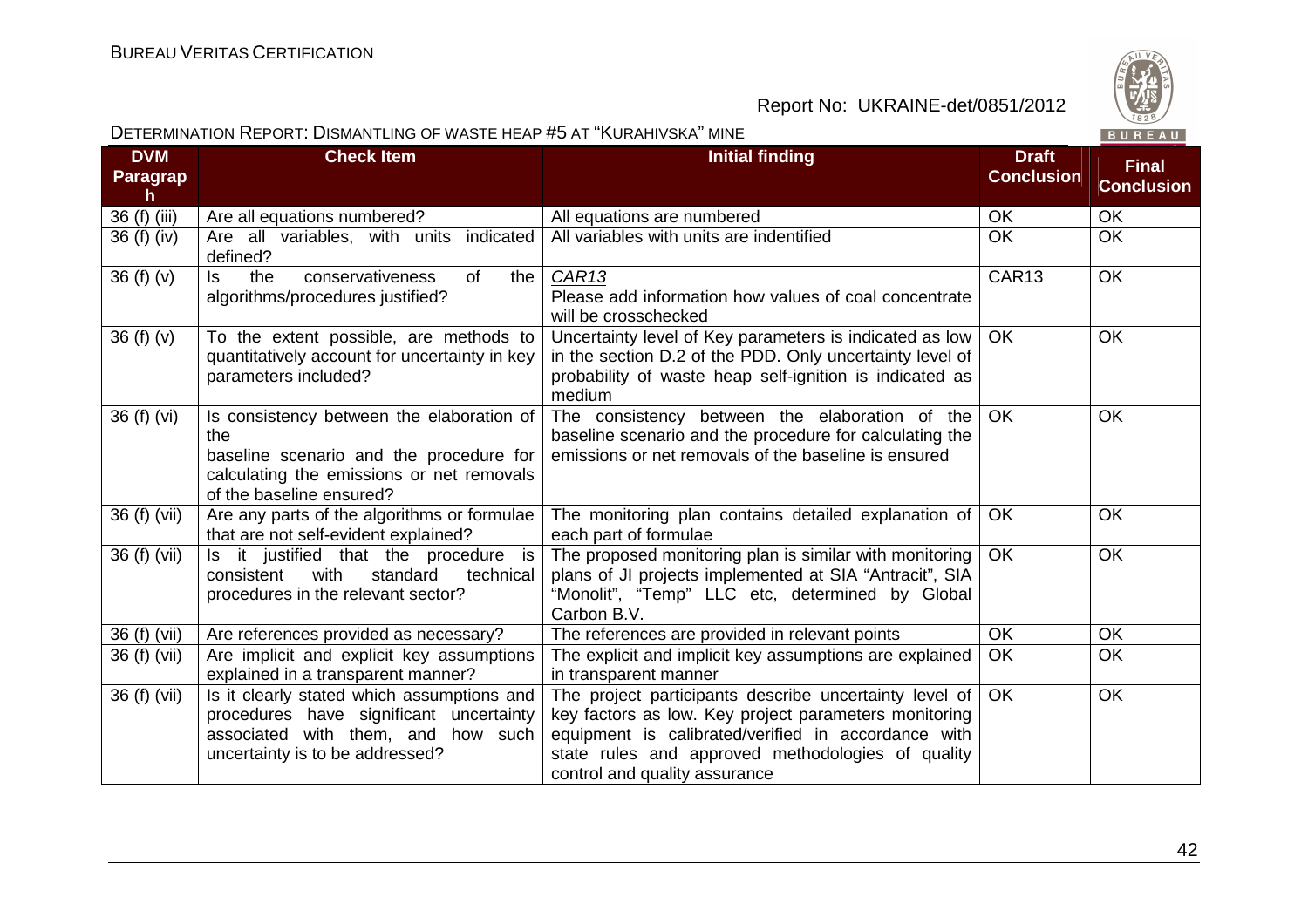

**Final Conclusion**

**Conclusion**

OK OK

#### Report No: UKRAINE-det/0851/2012

| <b>DVM</b><br><b>Paragrap</b><br><b>h</b> | <b>Check Item</b>                                                                                                                                                                                                                          | Initial finding                                                                                                                                                                                                                                                                  | <b>Draft</b><br><b>Conclusi</b> |
|-------------------------------------------|--------------------------------------------------------------------------------------------------------------------------------------------------------------------------------------------------------------------------------------------|----------------------------------------------------------------------------------------------------------------------------------------------------------------------------------------------------------------------------------------------------------------------------------|---------------------------------|
| 36 (f) (vii)                              | Is the uncertainty of key parameters<br>described and, where possible, is an<br>uncertainty range at 95% confidence level<br>for key parameters for the calculation of<br>emission reductions or enhancements of<br>net removals provided? | The uncertainty level of parameters monitored is<br>indicated in the section D.2, quality control and quality<br>assurance procedures. The uncertainty level of<br>parameters monitored is indicated as low, only<br>Probability of waste heap burning is indicated as<br>medium | OK                              |
| 36(q)                                     | or international monitoring standard if such                                                                                                                                                                                               | Does the monitoring plan identify a national   The monitoring plan identifies next state ruling  <br>documents:<br>standard has to be and/or is applied to $\vert$ (a) GOST 11022-95 and GOST 11014-2001 for                                                                     | -OK                             |

DETERMINATION REPORT: DISMANTLING OF WASTE HEAP #5 AT "KURAHIVSKA" MINE

|                   | emission requalitions or emiancements or<br>net removals provided?                                                                                                                                                                                                                                | Propability of waste fleap burning is indicated as<br>medium                                                                                                                                                                                                         |           |           |
|-------------------|---------------------------------------------------------------------------------------------------------------------------------------------------------------------------------------------------------------------------------------------------------------------------------------------------|----------------------------------------------------------------------------------------------------------------------------------------------------------------------------------------------------------------------------------------------------------------------|-----------|-----------|
| 36 <sub>(g)</sub> | Does the monitoring plan identify a national<br>or international monitoring standard if such<br>standard has to be and/or is applied to<br>certain aspects of the project?<br>Does the monitoring plan provide a<br>reference as to where a detailed<br>description of the standard can be found? | The monitoring plan identifies next state ruling<br>documents:<br>GOST 11022-95 and GOST 11014-2001 for<br>(a)<br>sampling analysis process<br>(b) GOST 305-82 on diesel fuel parameters<br>References on detailed description of mentioned<br>standard are provided | <b>OK</b> | OK        |
| 36(h)             | Does the monitoring plan document<br>statistical<br>techniques,<br>if<br>used<br>for<br>monitoring, and that they are used in a<br>conservative manner?                                                                                                                                           | The monitoring plan uses some statistical data sources<br>such as researches of waste heap self-ignition<br>probability from Scientific Centre "Respirator", data<br>from Ukrainian State Statistic Service                                                          | <b>OK</b> | <b>OK</b> |
| 36(i)             | Does the monitoring plan present the<br>quality assurance and control procedures<br>for the monitoring process, including, as<br>appropriate, information on calibration and<br>on how records on data and/or method<br>validity and accuracy are kept and made<br>available upon request?        | The quality control and quality assurance procedures of  <br>monitoring process are presented. Information on<br>project measuring devices calibration is provided                                                                                                   | <b>OK</b> | <b>OK</b> |
| 36(i)             | Does the monitoring plan clearly identify<br>the responsibilities and the authority<br>regarding the monitoring activities?                                                                                                                                                                       | The<br>identifies<br>monitoring<br>plan<br>clearly<br>the<br>responsibilities and the authorities regarding the<br>monitoring activities, see please figure 9, section D.3 of<br>the PDD                                                                             | <b>OK</b> | <b>OK</b> |
| 36(k)             | Does the monitoring plan, on the whole,                                                                                                                                                                                                                                                           | The monitoring plan is identical to monitoring plans in                                                                                                                                                                                                              | OK        | OK        |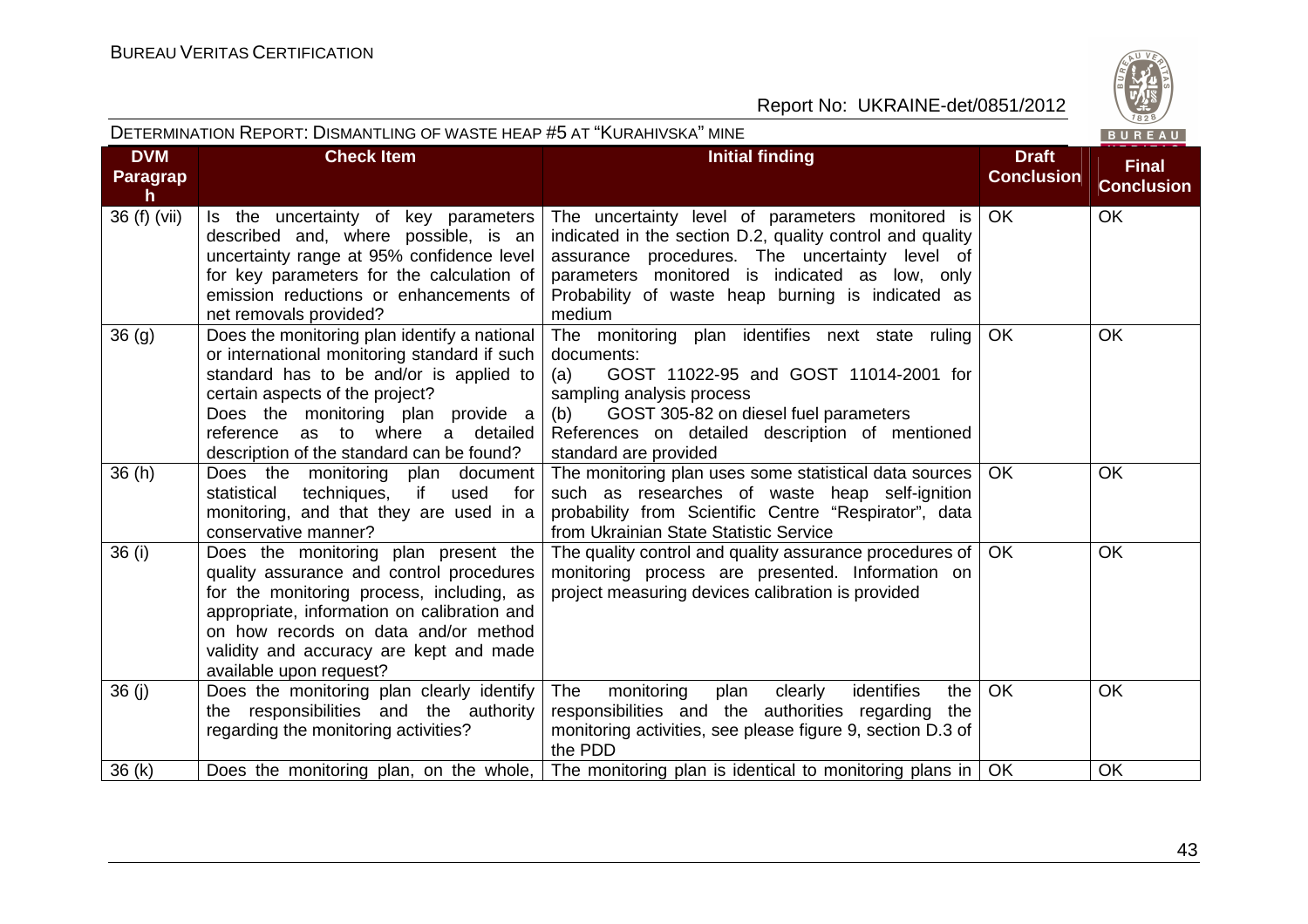

|                                     | DETERMINATION REPORT: DISMANTLING OF WASTE HEAP #5 AT "KURAHIVSKA" MINE<br>BUREAU                                                                                                                                                                                                                                                |                                                                                                                                                                                                                                                                                                                |                                   |                                   |
|-------------------------------------|----------------------------------------------------------------------------------------------------------------------------------------------------------------------------------------------------------------------------------------------------------------------------------------------------------------------------------|----------------------------------------------------------------------------------------------------------------------------------------------------------------------------------------------------------------------------------------------------------------------------------------------------------------|-----------------------------------|-----------------------------------|
| <b>DVM</b><br><b>Paragrap</b><br>h. | <b>Check Item</b>                                                                                                                                                                                                                                                                                                                | <b>Initial finding</b>                                                                                                                                                                                                                                                                                         | <b>Draft</b><br><b>Conclusion</b> | <b>Final</b><br><b>Conclusion</b> |
|                                     | reflect<br>good<br>monitoring<br>practices<br>appropriate to the project type?<br>If it is a JI LULUCF project, is the good<br>practice guidance developed by IPCC<br>applied?                                                                                                                                                   | JI projects implemented at SIA "Antracit", SIA "Monolit",<br>"Temp" LLC etc, determined by Global Carbon B.V.                                                                                                                                                                                                  |                                   |                                   |
| 36 (I)                              | Does the monitoring plan provide, in<br>tabular form, a complete compilation of the<br>data that need to be collected for its<br>including<br>application,<br>data that are<br>measured or sampled and data that are<br>collected from other sources but not<br>including data that are calculated with<br>equations?            | The monitoring plan provides in tabular form a<br>complete compilation of the data collected and required<br>for emission reduction calculation, including data that<br>are measured or sampled and data that are collected<br>from other sources but not including data that are<br>calculated with equations | OK.                               | <b>OK</b>                         |
| 36 (m)                              | Does the monitoring plan indicate that the<br>data monitored and required for verification<br>are to be kept for two years after the last<br>transfer of ERUs for the project?                                                                                                                                                   | The monitoring plan indicates that data monitored and<br>required for ERUs calculation will be kept two years<br>after the last ERUs transfer<br><b>CAR14</b><br>Please add reference on relevant order describing data<br>collecting and keeping procedures                                                   | CAR14                             | <b>OK</b>                         |
| 37                                  | If selected elements or combinations of<br><b>CDM</b><br>approved<br>methodologies<br>or<br>methodological tools<br>are used<br>for<br>establishing the monitoring plan, are the<br>selected elements or combination, together<br>with elements supplementary developed by<br>the project participants in line with 36<br>above? | Selected<br>elements<br>of<br><b>CDM</b><br>methodology<br>ACM0009, Version 4.0.0 was used<br>for leakages<br>estimations in line within the section 36 above                                                                                                                                                  | <b>OK</b>                         | <b>OK</b>                         |
|                                     | Approved CDM methodology approach only_Paragraphs 38(a) - 38(d)_Not applicable                                                                                                                                                                                                                                                   | Applicable to both JI specific approach and approved CDM methodology approach_Paragraph 39_Not applicable                                                                                                                                                                                                      |                                   |                                   |
|                                     |                                                                                                                                                                                                                                                                                                                                  |                                                                                                                                                                                                                                                                                                                |                                   |                                   |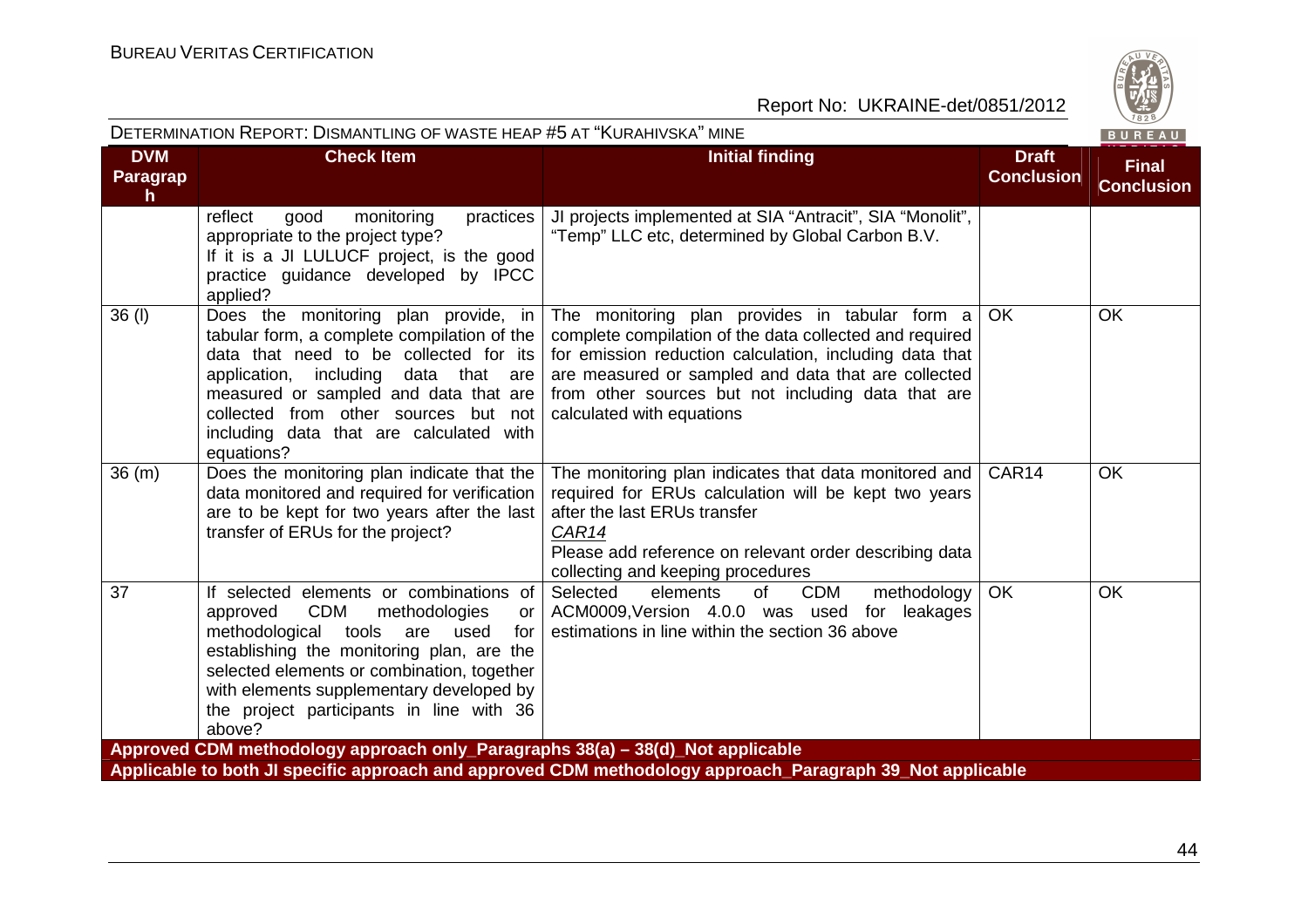

| DETERMINATION REPORT: DISMANTLING OF WASTE HEAP #5 AT "KURAHIVSKA" MINE |                                                                                                                                                                                                                                                                                                                                                                                                        |                                                                                                                                                                                                                                                                                                                                                                                                                                                                                      | BUREAU                            |                                   |
|-------------------------------------------------------------------------|--------------------------------------------------------------------------------------------------------------------------------------------------------------------------------------------------------------------------------------------------------------------------------------------------------------------------------------------------------------------------------------------------------|--------------------------------------------------------------------------------------------------------------------------------------------------------------------------------------------------------------------------------------------------------------------------------------------------------------------------------------------------------------------------------------------------------------------------------------------------------------------------------------|-----------------------------------|-----------------------------------|
| <b>DVM</b><br>Paragrap<br>h.                                            | <b>Check Item</b>                                                                                                                                                                                                                                                                                                                                                                                      | <b>Initial finding</b>                                                                                                                                                                                                                                                                                                                                                                                                                                                               | <b>Draft</b><br><b>Conclusion</b> | <b>Final</b><br><b>Conclusion</b> |
| Leakage                                                                 |                                                                                                                                                                                                                                                                                                                                                                                                        |                                                                                                                                                                                                                                                                                                                                                                                                                                                                                      |                                   |                                   |
|                                                                         | <b>JI specific approach only</b>                                                                                                                                                                                                                                                                                                                                                                       |                                                                                                                                                                                                                                                                                                                                                                                                                                                                                      |                                   |                                   |
| 40 (a)                                                                  | assessment of the potential leakage of the<br>project and appropriately explain which<br>sources of leakage are to be calculated<br>and which can be neglected?                                                                                                                                                                                                                                        | Does the PDD appropriately describe an $\vert$ The PDD appropriately describe an assessment of<br>project leakages and explain which sources of leakage<br>are to be calculated or to be neglected                                                                                                                                                                                                                                                                                   | OK.                               | OK                                |
| 40 (b)                                                                  | ex ante estimate of leakage?                                                                                                                                                                                                                                                                                                                                                                           | Does the PDD provide a procedure for an $\vert$ The procedure of ex ante leakages estimates are<br>provided in the PDD                                                                                                                                                                                                                                                                                                                                                               | <b>OK</b>                         | <b>OK</b>                         |
|                                                                         | Approved CDM methodology approach only_Paragraph 41_Not applicable                                                                                                                                                                                                                                                                                                                                     |                                                                                                                                                                                                                                                                                                                                                                                                                                                                                      |                                   |                                   |
|                                                                         | <b>Estimation of emission reductions or enhancements of net removals</b>                                                                                                                                                                                                                                                                                                                               |                                                                                                                                                                                                                                                                                                                                                                                                                                                                                      |                                   |                                   |
| 42                                                                      | following approaches it chooses?<br>(a) Assessment of emissions or net chosen<br>removals in the baseline scenario and in<br>the project scenario<br>(b) Direct assessment of emission<br>reductions                                                                                                                                                                                                   | Does the PDD indicate which of the The PDD indicates that assessment of emissions in the<br>baseline scenario and in the project scenario was                                                                                                                                                                                                                                                                                                                                        | OK.                               | <b>OK</b>                         |
| 43                                                                      | If the approach (a) in 42 is chosen, does<br>the PDD provide ex ante estimates of:<br>(a) Emissions or net removals for the<br>project scenario (within the<br>project<br>boundary)?<br>(b) Leakage, as applicable?<br>(c) Emissions or net removals for the<br>baseline scenario (within the project<br>boundary)?<br>(d) Emission reductions or enhancements<br>of net removals adjusted by leakage? | The PDD provides ex ante estimates for period<br>(a) Emissions for the project scenario within the<br>project boundary which is 83 380 tonnes of<br>CO2 equivalent for 05/05/2008-31/12/2012 and<br>53 244 tonnes of CO2 equivalent for<br>01/01/2013-31/12/2015<br>(b) Leakages which is - 681 206 tonnes of CO2<br>equivalent for 05/05/2008-31/12/2012 and -428<br>241 tonnes of CO2 equivalent for 01/01/2013-<br>31/12/2015<br>(c) Emissions for the baseline scenario which is | CAR <sub>15</sub>                 | OK                                |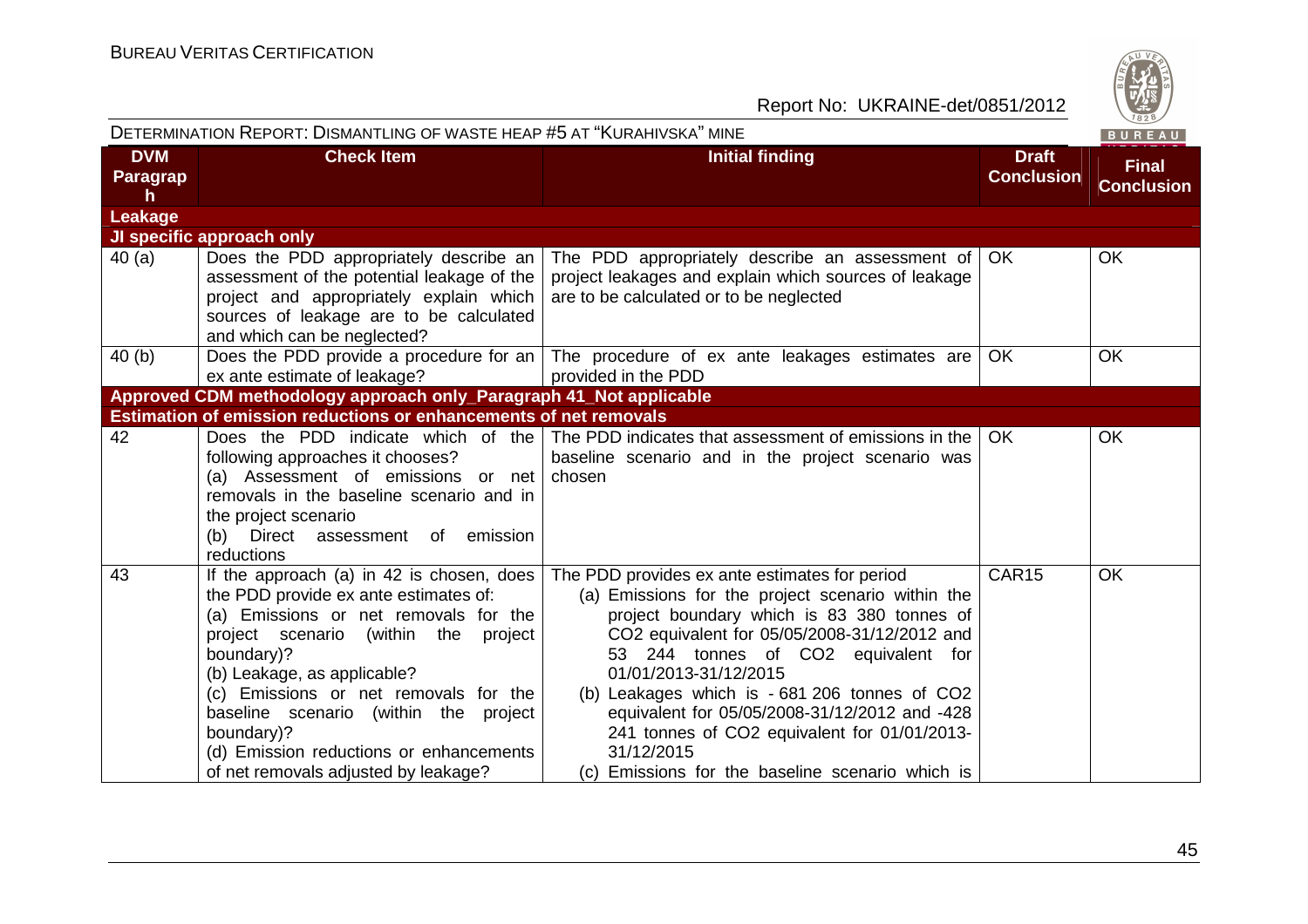| <b>DETERMINATION REPORT: DISMANTLING OF WASTE HEAP #5 AT "KURAHIVSKA" MINE</b> |                                                                                                                                                                                                                                                                                                                                                |                                                                                                                                                                                                                                                                                                                                                                                                                                                                      |                                   |                                   |  |  |
|--------------------------------------------------------------------------------|------------------------------------------------------------------------------------------------------------------------------------------------------------------------------------------------------------------------------------------------------------------------------------------------------------------------------------------------|----------------------------------------------------------------------------------------------------------------------------------------------------------------------------------------------------------------------------------------------------------------------------------------------------------------------------------------------------------------------------------------------------------------------------------------------------------------------|-----------------------------------|-----------------------------------|--|--|
| <b>DVM</b><br>Paragrap<br>h                                                    | <b>Check Item</b>                                                                                                                                                                                                                                                                                                                              | <b>Initial finding</b>                                                                                                                                                                                                                                                                                                                                                                                                                                               | <b>Draft</b><br><b>Conclusion</b> | <b>Final</b><br><b>Conclusion</b> |  |  |
| 44                                                                             | If the approach (b) in 42 is chosen, does<br>the PDD provide ex ante estimates of:<br>(a) Emission reductions or enhancements                                                                                                                                                                                                                  | 2 487 610 tonnes of CO2 equivalent for<br>05/05/2008-31/12/2012 and 1 577 814 tonnes<br>of CO2 equivalent for 01/01/2013-31/12/2015<br>(d) Emission reductions adjusted by leakages<br>which is 3 085 436 tonnes of CO2 equivalent<br>for 05/05/2008-31/12/2012 and 1 952 811<br>tonnes of CO2 equivalent for 01/01/2013-<br>31/12/2015<br>CAR <sub>15</sub><br>Please correctly indicates value of leakages in 2013-<br>2015 years<br>The approach 42(a) was chosen | <b>OK</b>                         | <b>OK</b>                         |  |  |
|                                                                                | of net removals (within the project<br>boundary)?<br>(b) Leakage, as applicable?<br>(c) Emission reductions or enhancements<br>of net removals adjusted by leakage?                                                                                                                                                                            |                                                                                                                                                                                                                                                                                                                                                                                                                                                                      |                                   |                                   |  |  |
| 45                                                                             | For both approaches in 42<br>(a) Are the estimates in 43 or 44 given:<br>(i) On a periodic basis?<br>(ii) At least from the beginning until the<br>end of the crediting period?<br>(iii) On a source-by-source/sink-by-sink<br>basis?<br>(iv) For each GHG?<br>$(v)$ In tones of CO2 equivalent, using<br>global warming potentials defined by | a) The estimates are given on<br>(i) on a yearly basis<br>(ii) from 05/05/2008 till 31/12/2015<br>(iii) On a source-by-source/sink-by-sink basis<br>- for each GHG, which are CH4 and CO2<br>- in tonnes of CO2 equivalent<br>- using global warming potentials defined by decision<br>2/CP.3<br>(b) The formula used for calculating in 43 is consistent<br>throughout the PDD                                                                                      | <b>OK</b>                         | OK                                |  |  |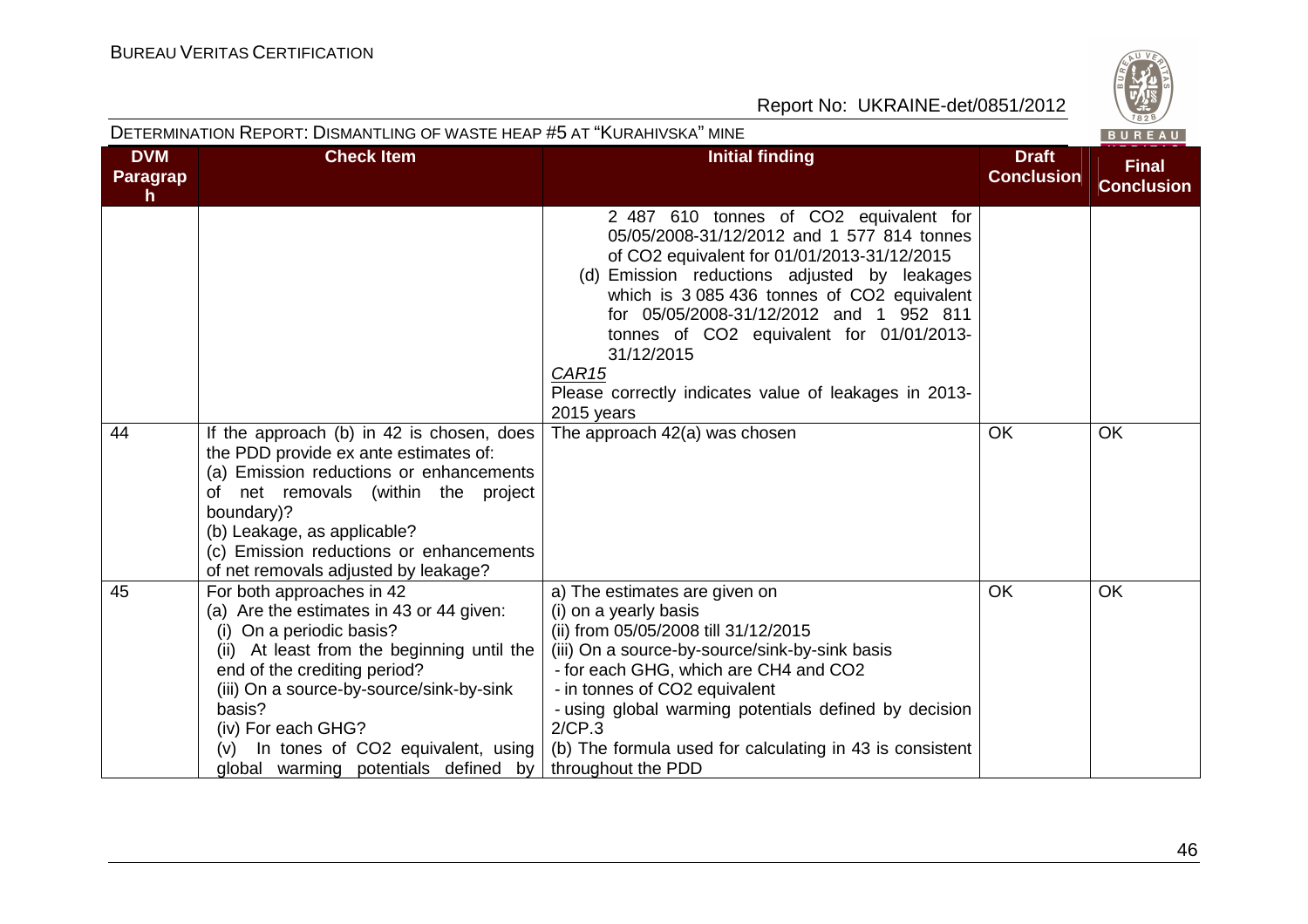

|                                               | DETERMINATION REPORT: DISMANTLING OF WASTE HEAP #5 AT "KURAHIVSKA" MINE                                                                                                                                                                                                                                                                                                                                                                                                                                                                                                                                                                                                                                                                                                                                                                                                                                                                                                                                                                                                                                                                                                           |                                                                                                                                                                                                                                                                                                                                                                                                                                                                                                                                                                                                                                                                                                                                                                                                                                                                                                                                                                                       |                                   | BUREAU                            |
|-----------------------------------------------|-----------------------------------------------------------------------------------------------------------------------------------------------------------------------------------------------------------------------------------------------------------------------------------------------------------------------------------------------------------------------------------------------------------------------------------------------------------------------------------------------------------------------------------------------------------------------------------------------------------------------------------------------------------------------------------------------------------------------------------------------------------------------------------------------------------------------------------------------------------------------------------------------------------------------------------------------------------------------------------------------------------------------------------------------------------------------------------------------------------------------------------------------------------------------------------|---------------------------------------------------------------------------------------------------------------------------------------------------------------------------------------------------------------------------------------------------------------------------------------------------------------------------------------------------------------------------------------------------------------------------------------------------------------------------------------------------------------------------------------------------------------------------------------------------------------------------------------------------------------------------------------------------------------------------------------------------------------------------------------------------------------------------------------------------------------------------------------------------------------------------------------------------------------------------------------|-----------------------------------|-----------------------------------|
| <b>DVM</b><br><b>Paragrap</b><br>$\mathsf{h}$ | <b>Check Item</b>                                                                                                                                                                                                                                                                                                                                                                                                                                                                                                                                                                                                                                                                                                                                                                                                                                                                                                                                                                                                                                                                                                                                                                 | <b>Initial finding</b>                                                                                                                                                                                                                                                                                                                                                                                                                                                                                                                                                                                                                                                                                                                                                                                                                                                                                                                                                                | <b>Draft</b><br><b>Conclusion</b> | <b>Final</b><br><b>Conclusion</b> |
|                                               | decision 2/CP.3 or as subsequently<br>revised in accordance with Article 5 of the<br>Kyoto Protocol?<br>(b) Are the formula used for calculating the<br>estimates in 43 or 44 consistent throughout<br>the PDD?<br>(c) For calculating estimates in 43 or 44,<br>are key factors influencing the baseline<br>emissions or removals and the activity<br>level of the project and the emissions or<br>net removals as well as risks associated<br>with the project taken into account, as<br>appropriate?<br>(d) Are data sources used for calculating<br>the estimates in 43 or 44 clearly identified,<br>reliable and transparent?<br>(e) Are emission factors (including default<br>emission factors) if used for calculating the<br>estimates in 43 or 44 selected by carefully<br>balancing accuracy and reasonableness,<br>and appropriately justified of the choice?<br>(f) Is the estimation in 43 or 44 based on<br>conservative assumptions and the most<br>plausible scenarios in a transparent<br>manner?<br>Are the estimates in 43 or 44<br>(q)<br>consistent throughout the PDD?<br>(h) Is the annual average of estimated<br>emission reductions or enhancements of | (c) The key factors influencing the baseline emissions<br>and the activity level of the project and the emissions<br>as well as risks associated with the project were taken<br>into account for calculating estimates in 43<br>(d) The data sources used for calculating the estimates<br>in 43 are clearly identified, reliable and transparent.<br>(e) emission factors used for calculations in 43 are in<br>line with National GHG Inventory Report approved by<br><b>Ukrainian DFP</b><br>(f) The estimations in 43 are based on conservative<br>assumptions and the most plausible scenarios in a<br>transparent manner<br>(g) the estimates in 43 are consistent throughout the<br><b>PDD</b><br>(h) the annual average value of estimated emission<br>reductions is calculated by dividing the total estimated<br>emission reductions or enhancements of net removals<br>over the crediting period by the total months of the<br>crediting period and multiplying by twelve. |                                   |                                   |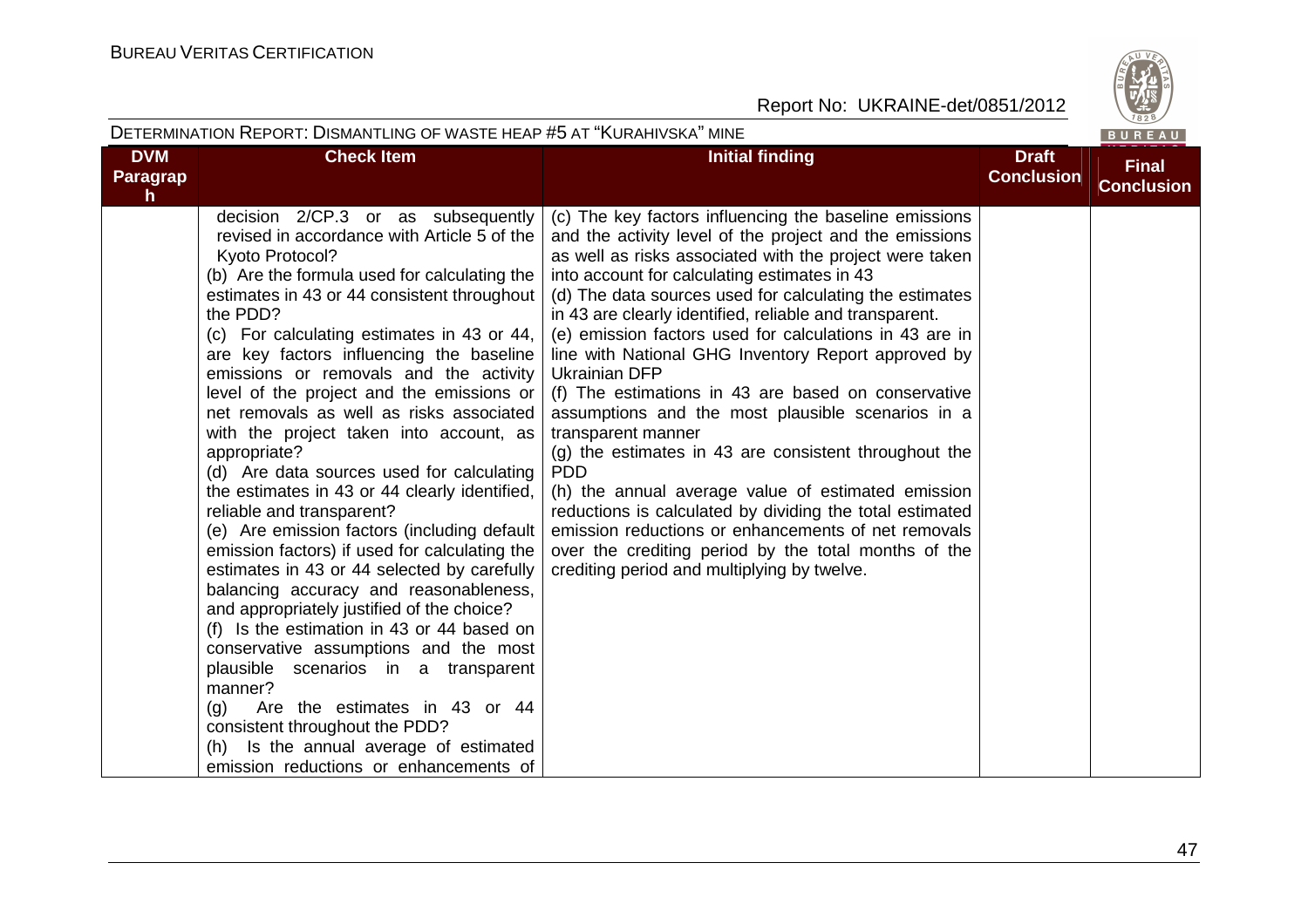| DETERMINATION REPORT: DISMANTLING OF WASTE HEAP #5 AT "KURAHIVSKA" MINE<br>BUREAU |                                                                                                                                                                                                                                                                                                                                                                       |                                                                                                                                                                                                    |                                   |                                   |  |  |  |
|-----------------------------------------------------------------------------------|-----------------------------------------------------------------------------------------------------------------------------------------------------------------------------------------------------------------------------------------------------------------------------------------------------------------------------------------------------------------------|----------------------------------------------------------------------------------------------------------------------------------------------------------------------------------------------------|-----------------------------------|-----------------------------------|--|--|--|
| <b>DVM</b><br>Paragrap<br>h                                                       | <b>Check Item</b>                                                                                                                                                                                                                                                                                                                                                     | <b>Initial finding</b>                                                                                                                                                                             | <b>Draft</b><br><b>Conclusion</b> | <b>Final</b><br><b>Conclusion</b> |  |  |  |
| 46                                                                                | net removals calculated by dividing the<br>total estimated emission reductions or<br>enhancements of net removals over the<br>crediting period by the total months of the<br>crediting period and multiplying by twelve?<br>If the calculation of the baseline emissions                                                                                              | PDD contains ex-post calculations for 2008-2011                                                                                                                                                    | OK.                               | <b>OK</b>                         |  |  |  |
|                                                                                   | or<br>net removals is to be performed ex post,<br>does the PDD include an illustrative ex<br>emissions<br>removals<br>ante<br>or<br>net<br>calculation?                                                                                                                                                                                                               | years. Ex-ante calculations is provided for 2012 year                                                                                                                                              |                                   |                                   |  |  |  |
|                                                                                   | Approved CDM methodology approach only_Paragraphs 47(a) – 47(b)_Not applicable                                                                                                                                                                                                                                                                                        |                                                                                                                                                                                                    |                                   |                                   |  |  |  |
| 48 (a)                                                                            | <b>Environmental impacts</b><br>the<br><b>PDD</b><br>Does<br>list<br>attach  <br>and                                                                                                                                                                                                                                                                                  | The PDD lists documentation on the project                                                                                                                                                         | <b>OK</b>                         | <b>OK</b>                         |  |  |  |
|                                                                                   | documentation on the analysis of the<br>environmental impacts of the project,<br>transboundary<br>impacts, in<br>including<br>accordance with procedures as determined<br>by the host Party?                                                                                                                                                                          | environmental impact analysis in accordance with<br>actual Ukrainian legislation.                                                                                                                  |                                   |                                   |  |  |  |
| 48 (b)                                                                            | If the analysis in 48 (a) indicates that the<br>environmental impacts are considered<br>significant by the project participants or the<br>host Party, does the PDD provide<br>conclusion and all references to supporting<br>documentation of an environmental impact<br>assessment undertaken in accordance with<br>the procedures as required by the host<br>Party? | The analysis mentioned in 48(a) indicates that impact<br>on air is significant. Assessment of impact on the<br>environment under the laws of Ukraine was held for the<br>proposed project in 2008. | <b>OK</b>                         | <b>OK</b>                         |  |  |  |
|                                                                                   | <b>Stakeholder consultation</b>                                                                                                                                                                                                                                                                                                                                       |                                                                                                                                                                                                    |                                   |                                   |  |  |  |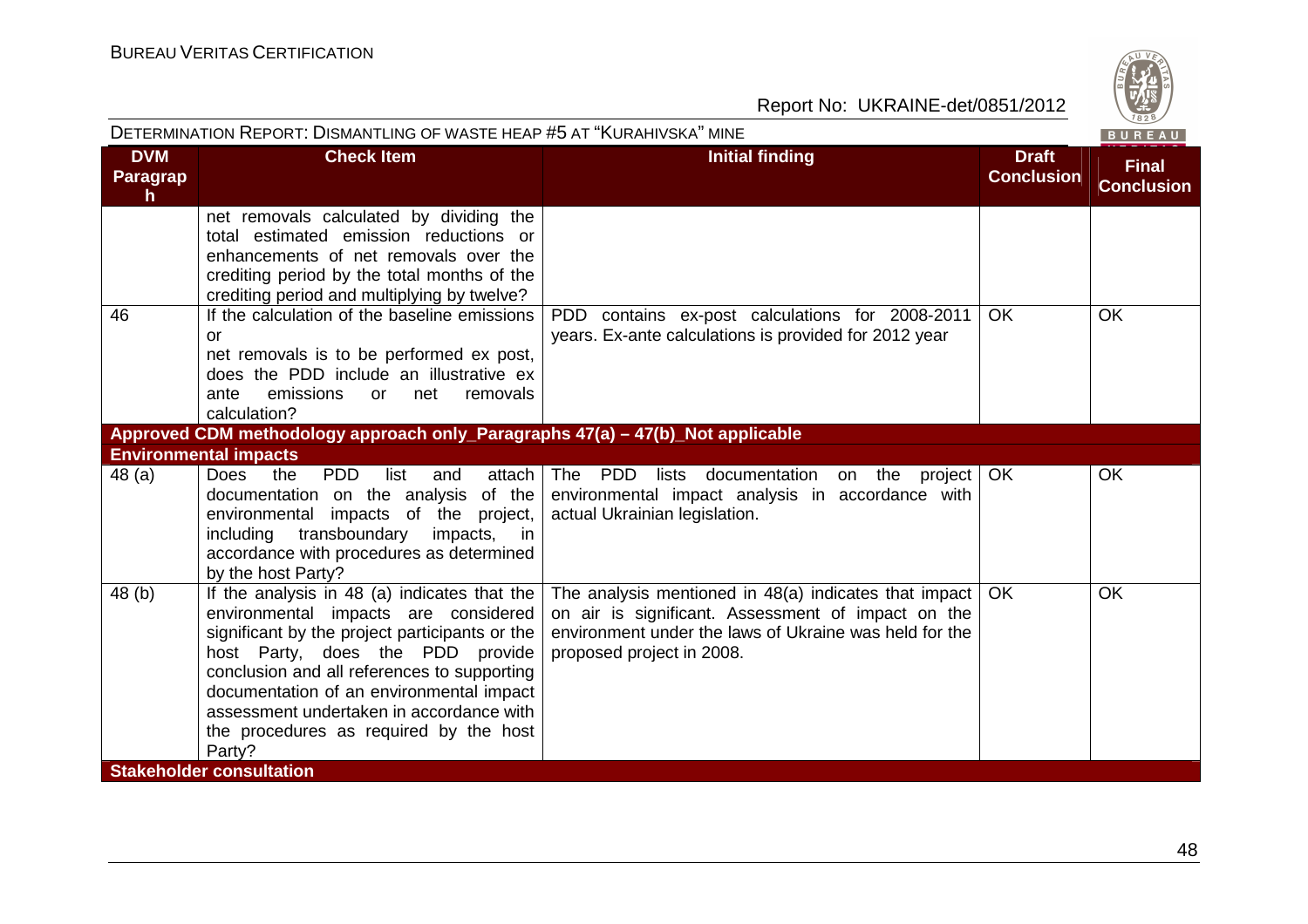| DETERMINATION REPORT: DISMANTLING OF WASTE HEAP #5 AT "KURAHIVSKA" MINE<br><b>BUREAU</b> |                                                                                                                                                                                                                                                                                                                                                                 |                                                                                                                                                                                                    |                                   |                                   |  |  |  |  |  |
|------------------------------------------------------------------------------------------|-----------------------------------------------------------------------------------------------------------------------------------------------------------------------------------------------------------------------------------------------------------------------------------------------------------------------------------------------------------------|----------------------------------------------------------------------------------------------------------------------------------------------------------------------------------------------------|-----------------------------------|-----------------------------------|--|--|--|--|--|
| <b>DVM</b><br><b>Paragrap</b><br>h                                                       | <b>Check Item</b>                                                                                                                                                                                                                                                                                                                                               | <b>Initial finding</b>                                                                                                                                                                             | <b>Draft</b><br><b>Conclusion</b> | <b>Final</b><br><b>Conclusion</b> |  |  |  |  |  |
| 49                                                                                       | If stakeholder consultation was undertaken<br>ın<br>accordance with the procedure as required<br>by the host Party, does the PDD provide:<br>A list of stakeholders from whom<br>(a)<br>comments on the projects have been<br>received, if any?<br>(b) The nature of the comments?<br>(c) A description on whether and how the<br>comments have been addressed? | Actual Ukraine legislation doesn't require public OK<br>information for JI project. Any comments from local<br>stakeholders are obtained. Comments will be collect<br>during determination process |                                   | <b>OK</b>                         |  |  |  |  |  |
|                                                                                          | Determination regarding small-scale projects (additional elements for assessment)_Paragraphs 50 - 57_Not applicable                                                                                                                                                                                                                                             |                                                                                                                                                                                                    |                                   |                                   |  |  |  |  |  |
|                                                                                          |                                                                                                                                                                                                                                                                                                                                                                 | Determination regarding land use, land-use change and forestry projects _Paragraphs 58 - 64(d)_Not applicable                                                                                      |                                   |                                   |  |  |  |  |  |
|                                                                                          | Determination regarding programmes of activities_Paragraphs 66 – 73 Not applicable                                                                                                                                                                                                                                                                              |                                                                                                                                                                                                    |                                   |                                   |  |  |  |  |  |

#### **Table 2 Resolution of Corrective Action and Clarification Requests**

| <b>Draft</b><br>report clarifications and<br>corrective<br>action requests by validation team                                                     | Ref. to<br>checklist<br>question<br>in table 1 | <b>Summary</b><br>response                                                                                                                                                                                                      | <b>of</b> | project | participant | Determination team conclusion |
|---------------------------------------------------------------------------------------------------------------------------------------------------|------------------------------------------------|---------------------------------------------------------------------------------------------------------------------------------------------------------------------------------------------------------------------------------|-----------|---------|-------------|-------------------------------|
| <b>CAR01</b><br>Please<br>add<br>data<br>subcontractors<br>0t<br>on.<br>"Krasnoperekopsky glass factory" Ltd involved to<br>the project activity. |                                                | "Stulnevskyy Granite Quarry" Ltd. is the<br>contractor of waste heap sorting and<br>dismantling. Contract for work #83<br>from 10/03/08 between "Stulnevskyy<br>Granite Quarry" Ltd and<br>"Krasnoperekopsky glass factory" Ltd |           |         |             | The issue is closed           |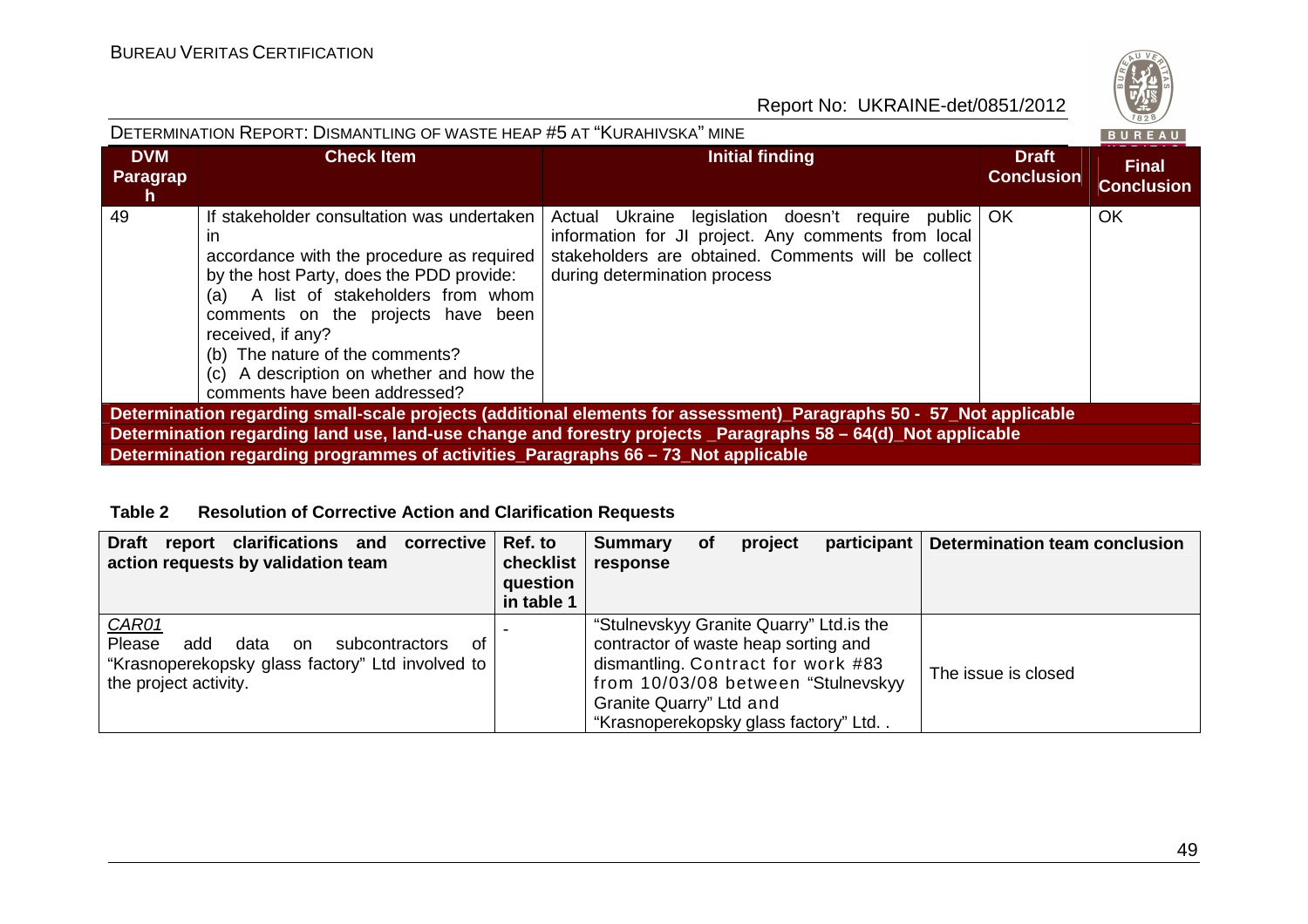

| DETERMINATION REPORT: DISMANTLING OF WASTE HEAP #5 AT "KURAHIVSKA" MINE<br>BUREAU                                                                                                                                                                                                                                                                                                                                                                                     |    |                                                                                                                                                                                                                                                                                                                                                                                                   |                     |                |  |
|-----------------------------------------------------------------------------------------------------------------------------------------------------------------------------------------------------------------------------------------------------------------------------------------------------------------------------------------------------------------------------------------------------------------------------------------------------------------------|----|---------------------------------------------------------------------------------------------------------------------------------------------------------------------------------------------------------------------------------------------------------------------------------------------------------------------------------------------------------------------------------------------------|---------------------|----------------|--|
| CAR02<br>Please add history of waste heaps dismantled in<br>project frames. According to "Моделювання<br>температурного поля згасаючих териконів,<br>В.В. Попович, А.Д. Кузик, канд. фіз.-мат. наук,<br>доцент, О.О. Карабин, канд. фіз.-мат. наук,<br>доцент, О.Ю. Чмир, канд. фіз.-мат. наук<br>(Львівський державний університет безпеки<br><i>життедіяльності)</i> " time of waste heap burning<br>is about 15-20 years after finishing of waste heap<br>mantling |    | The beginning of waste heap dumping -<br>1947 year, the end - 1979. Concerning<br>duration of burning waste heaps, it is still<br>controversial subject. In the literature<br>there are numbers from 5 to 50 years. In<br>terms of the project, an important matter<br>is the time of waste heap ignition.<br>However, in this project waste heaps that<br>are being dismantled were not burning. | The issue is closed | <b>VERITAS</b> |  |
| CAR03<br>Please correct location district of proposed project                                                                                                                                                                                                                                                                                                                                                                                                         |    | The location of the proposed project is<br>provided in PDD.                                                                                                                                                                                                                                                                                                                                       | The issue is closed |                |  |
| <b>CAR04</b><br>Please clarify source of project geographical data                                                                                                                                                                                                                                                                                                                                                                                                    |    | Source of geographic coordinates -<br>program Google - Earth, version 6.0.                                                                                                                                                                                                                                                                                                                        | The issue is closed |                |  |
| CAR05<br>Please provide written project approvals from the<br>both Parties Involved                                                                                                                                                                                                                                                                                                                                                                                   | 19 | Project approvals will be provided to the<br>AIE after the submission of the<br>Determination report to the DFPs of<br>Parties Involved                                                                                                                                                                                                                                                           | Pending             |                |  |
| <b>CAR06</b><br>Please provide more detailed description of<br>barriers for scenario 3. Wastes of coal production<br>uses for concrete production.                                                                                                                                                                                                                                                                                                                    | 23 | An additional obstacle to the use of this<br>waste heap as building materials is that it<br>has high carbon content, therefore it<br>leads to lower quality of products. In<br>addition, the technology of building<br>materials requires fine grinding, therefore<br>results in additional energy costs.                                                                                         | The issue is closed |                |  |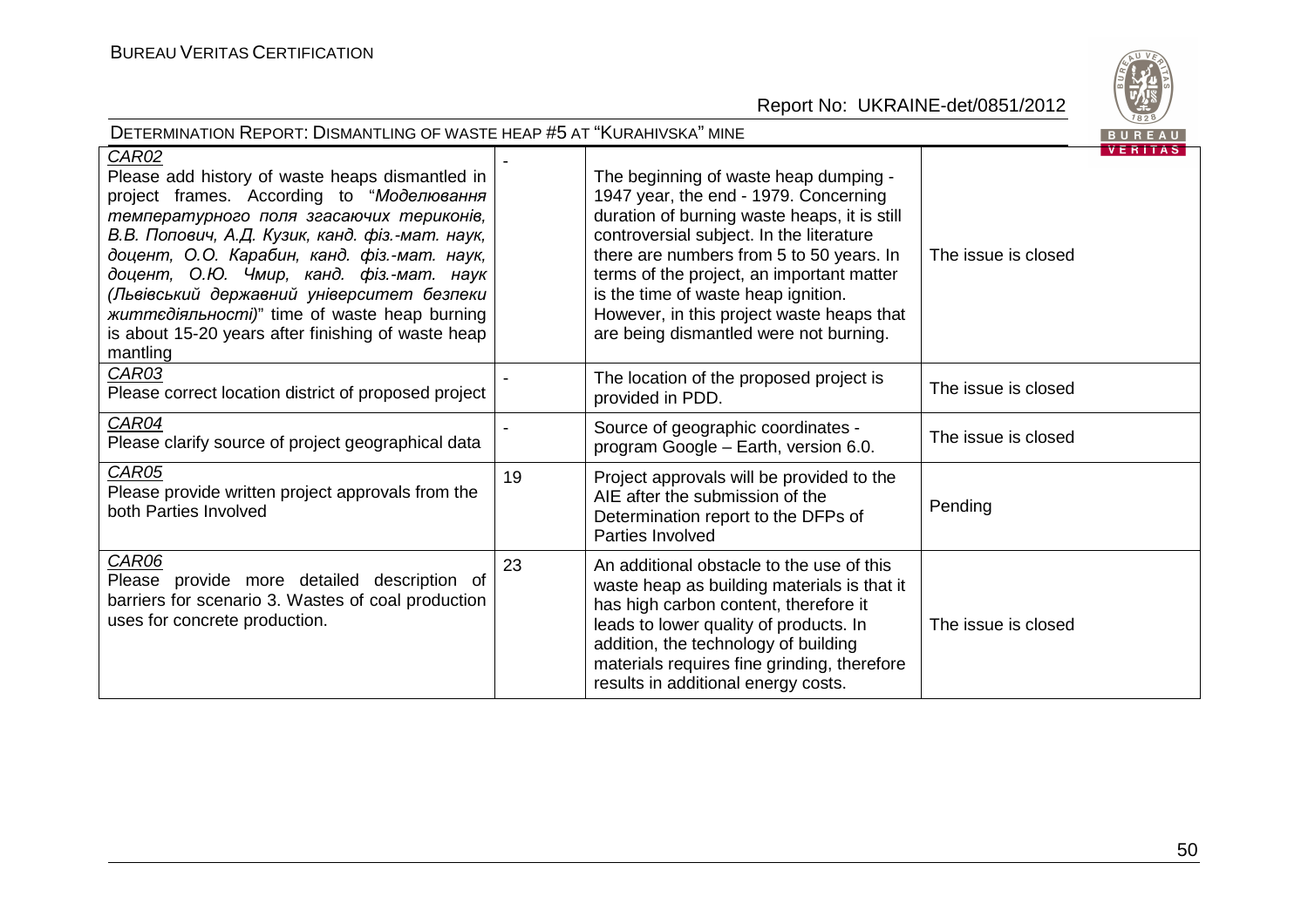

| <b>DETERMINATION REPORT: DISMANTLING OF WASTE HEAP #5 AT "KURAHIVSKA" MINE</b><br>BUREAU                                                                                                                             |       |                                                                                                                                                                                                                                                                                                                                                                           |                     |                |
|----------------------------------------------------------------------------------------------------------------------------------------------------------------------------------------------------------------------|-------|---------------------------------------------------------------------------------------------------------------------------------------------------------------------------------------------------------------------------------------------------------------------------------------------------------------------------------------------------------------------------|---------------------|----------------|
| CAR07<br>Please provide analysis of the two next scenarios:<br>(c) process of empty rock mass dumping to<br>empty mines' caves<br>forestation of waste heap with usage of green<br>mass as source of CO2 enhancement | 23    | Concerning these two proposed<br>scenarios can say the following:<br>-inverse filling rock in the mine is<br>progressive, but highly expensive<br>method, compared to dumping rocks into<br>piles.                                                                                                                                                                        |                     | <b>VERITAS</b> |
|                                                                                                                                                                                                                      |       | -afforestation is possible only under<br>complete burnup of coal in waste heaps.<br>The probability of waste heaps ignition in<br>Donetsk region is very high (0.83%<br>according to the research of the<br>Respirator Institute).As the result, we can<br>not consider the afforestation on burning<br>heaps, which are considered in the<br>project, as an alternative. | The issue is closed |                |
| CAR08<br>Please correctly indicate name and the latest<br>version of CDM methodology ACM0009 ver.<br>4.0.0, which elements are used for leakages<br>estimation                                                       | 24    | Reference number is correctly indicated:<br>methodology ACM0009 version 4.0.0                                                                                                                                                                                                                                                                                             | The issue is closed |                |
| CAR09<br>Please correct baseline scenario in the section<br>B.3 (under the table 14)                                                                                                                                 | 32(a) | Baseline scenario was corrected                                                                                                                                                                                                                                                                                                                                           | The issue is closed |                |
| CAR <sub>10</sub><br>Please correctly indicate project operation lifetime                                                                                                                                            | 34(b) | Section C.2 "Expected operational lifetime<br>of the project": The life cycle of the project<br>will last from 05/05/2008 to 31/12/2015.<br>Thus, the project life cycle is 7 years 8<br>months (or 92 months).                                                                                                                                                           | The issue is closed |                |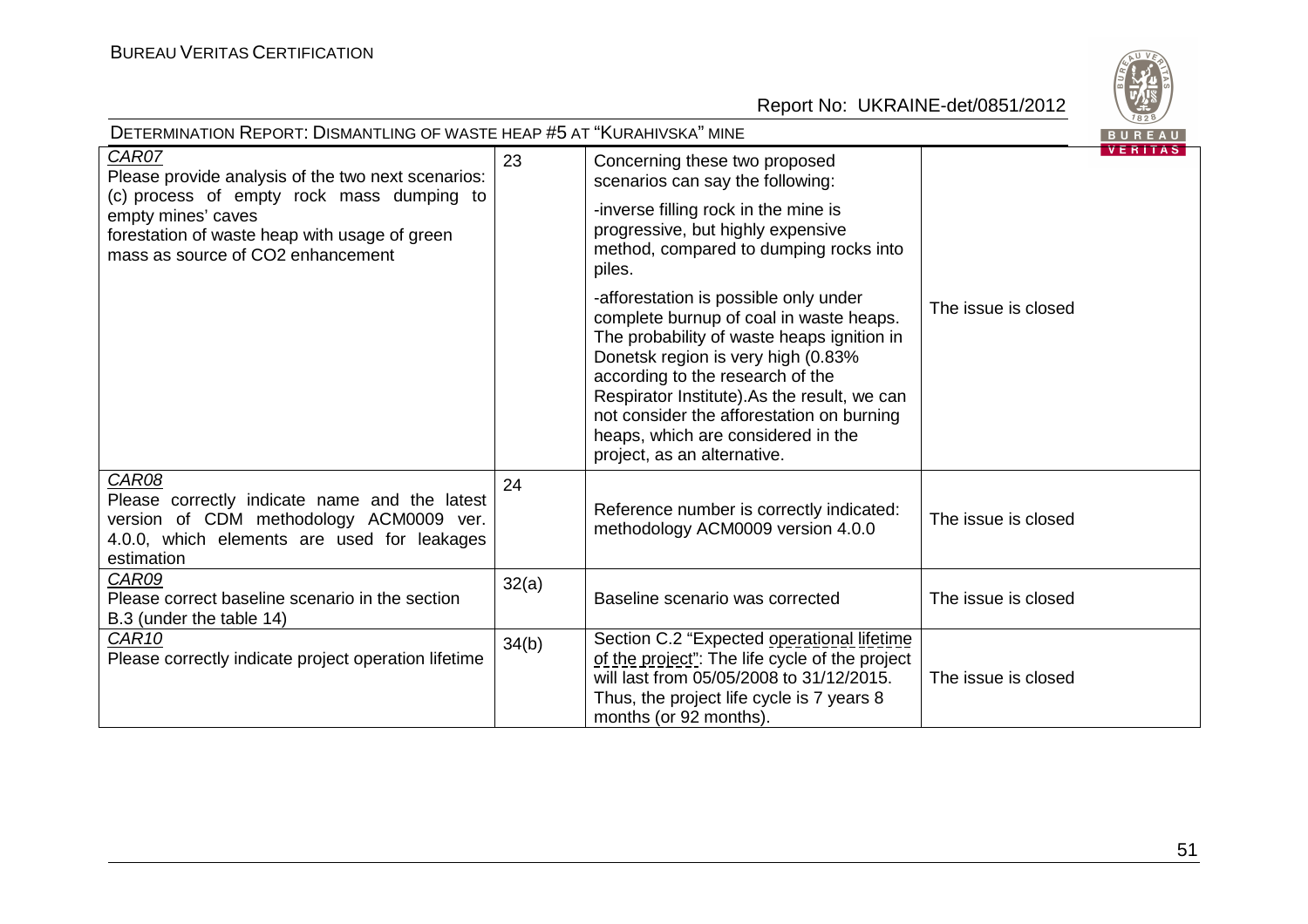

| <b>DETERMINATION REPORT: DISMANTLING OF WASTE HEAP #5 AT "KURAHIVSKA" MINE</b><br>BUREAU                                                                                                                                                                                                                            |                   |                                                                                                                                                                                                                                                                                                                                                                                                                                                                                                                                                                           |                     |                |  |
|---------------------------------------------------------------------------------------------------------------------------------------------------------------------------------------------------------------------------------------------------------------------------------------------------------------------|-------------------|---------------------------------------------------------------------------------------------------------------------------------------------------------------------------------------------------------------------------------------------------------------------------------------------------------------------------------------------------------------------------------------------------------------------------------------------------------------------------------------------------------------------------------------------------------------------------|---------------------|----------------|--|
| CAR11<br>Please provide to AIE documents, that describe<br>project key parameters, such as<br>sale invoices on<br>consumed<br>coal<br>containing rock mass<br>invoices<br>delivered<br>sale<br><b>on</b><br>coal<br>concentrate<br>invoices on consumed diesel fuel<br>monthly acts on electric energy consumptions | 36 <sub>(b)</sub> | Appropriate documents will be provided to<br><b>AIE</b>                                                                                                                                                                                                                                                                                                                                                                                                                                                                                                                   | The issue is closed | <b>VERITAS</b> |  |
| CAR12<br>Please add in the section D.1 sub-section<br>Measuring devices reference on Annex 3<br>contained data on project measuring equipment                                                                                                                                                                       | 36(e)             | Reference on Annex 3 «Monitoring plan»<br>contains data on project measuring<br>equipment.                                                                                                                                                                                                                                                                                                                                                                                                                                                                                | The issue is closed |                |  |
| <u>CAR13</u><br>Please add information how values of coal<br>concentrate will be crosschecked                                                                                                                                                                                                                       | 36(f)(v)          | Information how values of coal<br>concentrate will be crosschecked is<br>described in Section D.1.: To determine<br>this parameter the commercial data of<br>company are used. To confirm the<br>amount of coal checks and documents<br>from customers are used. Taken into<br>account and refers to the project activity<br>only product which delivered to the<br>customer. Weighing takes place on site<br>using certified scales. Regular cross-<br>inspections with customers are executed.<br>Information of summarized reports is<br>based on these delivery data. | The issue is closed |                |  |